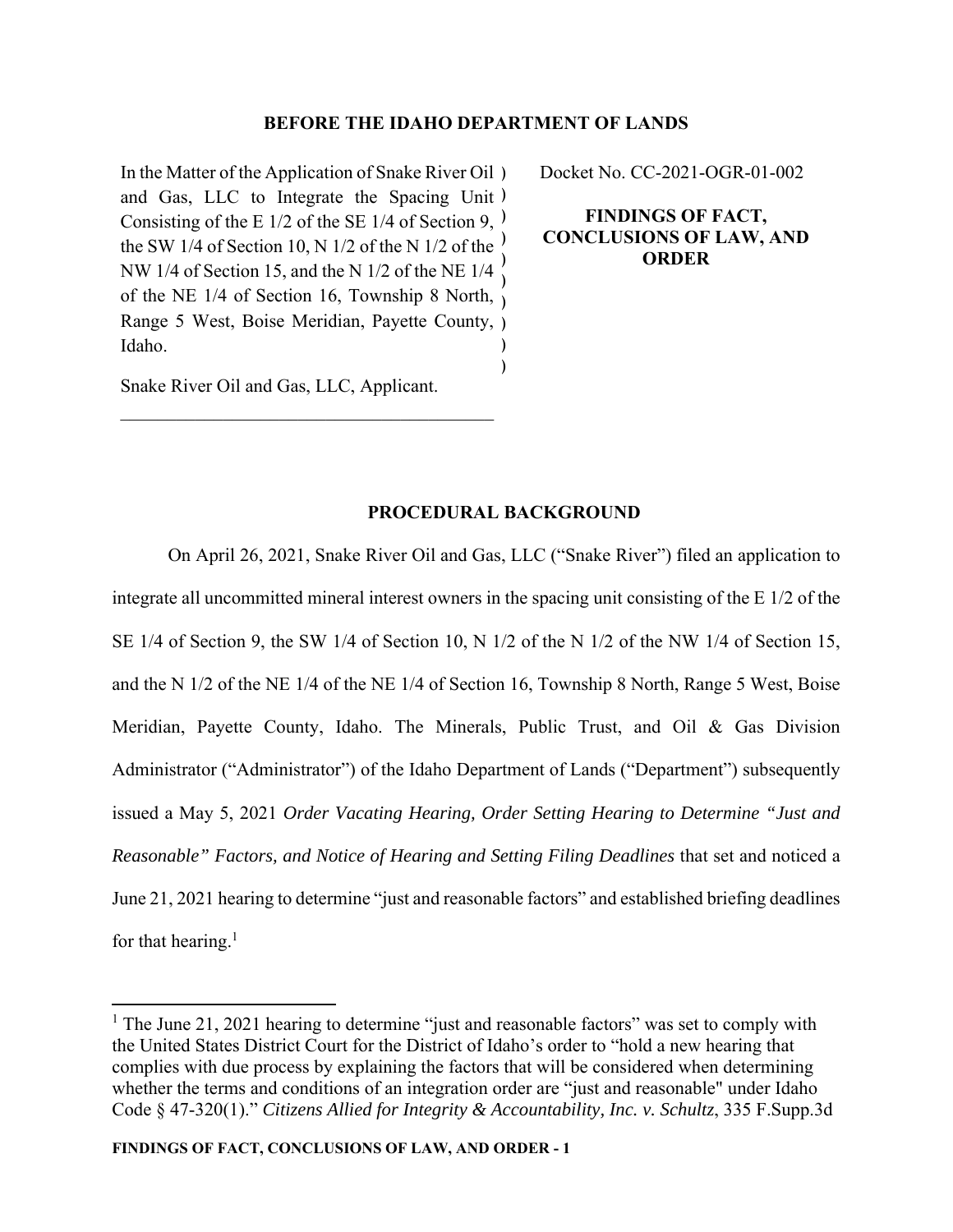Briefs were received from Snake River, the Department, Dale Verhaeghe, Linda Dernoncourt, Sharon Simmons, Alan and Glenda Grace, Edward and Cheryl Adair, William and Roxie Tolbert, Wendell and Normal Nierman, Cheryl and Richard Addison, Jimmie and Judy Hicks, Antonio and Danielle Anchustegui, Philip and Kathleen Hendrickson, Dawna and George Jackson, Karen Oltman, Bonnie McGehee, Lorinda Shuman, Samuel Butorovich, Tim Kilbourne, Kate Kilbourne (collectively "Nonconsenting Owners")<sup>2</sup>, and Citizens Allied for Integrity and Accountability ("CAIA"). Additional written comments were received from Tyler Hartung, Jeremy Davis, and Irene Shaver. On June 21, 2021, the Administrator held a hearing in Fruitland, Idaho on the factors used to determine "just and reasonable." The following persons argued at the June 21, 2021 hearing: Michael Christian, attorney for Snake River, Deputy Attorney General Joy Vega, attorney for the Department; and James Piotrowski, attorney for CAIA and Nonconsenting Owners. Stephanie Bonnie, attorney for the City of Fruitland, attended the hearing but did not argue.

The Administrator issued an *Order Determining "Just and Reasonable" Factors* on July 20, 2021. He determined first that the broad requirement for an integration order to be on "just and reasonable" terms does not include authority to award additional compensation beyond statutory requirements and integration will not be denied when uncommitted owners' economic risks exceed

<sup>1216 (</sup>D. Idaho 2018). The Oil and Gas Conservation Commission decided at its April 23, 2019 meeting that prior to holding an evidentiary hearing on the merits of an integration application pursuant to Idaho Code § 47-328(3)(d), the Administrator would hold a hearing and issue a ruling identifying the factors to be considered.

<sup>2</sup> Karen Oltman is listed as a nonconsenting owner in Nonconsenting Owners' brief but is not included as an uncommitted owner in the resume of efforts. No evidence establishes that she is an uncommitted owner in the spacing unit, including that no address, tract number, or evidence about her ownership was provided in briefing or at hearing. Nor did Karen Oltman make any request for intervention. As a result, the Administrator determines that she is not an uncommitted owner included as a "Nonconsenting Owner."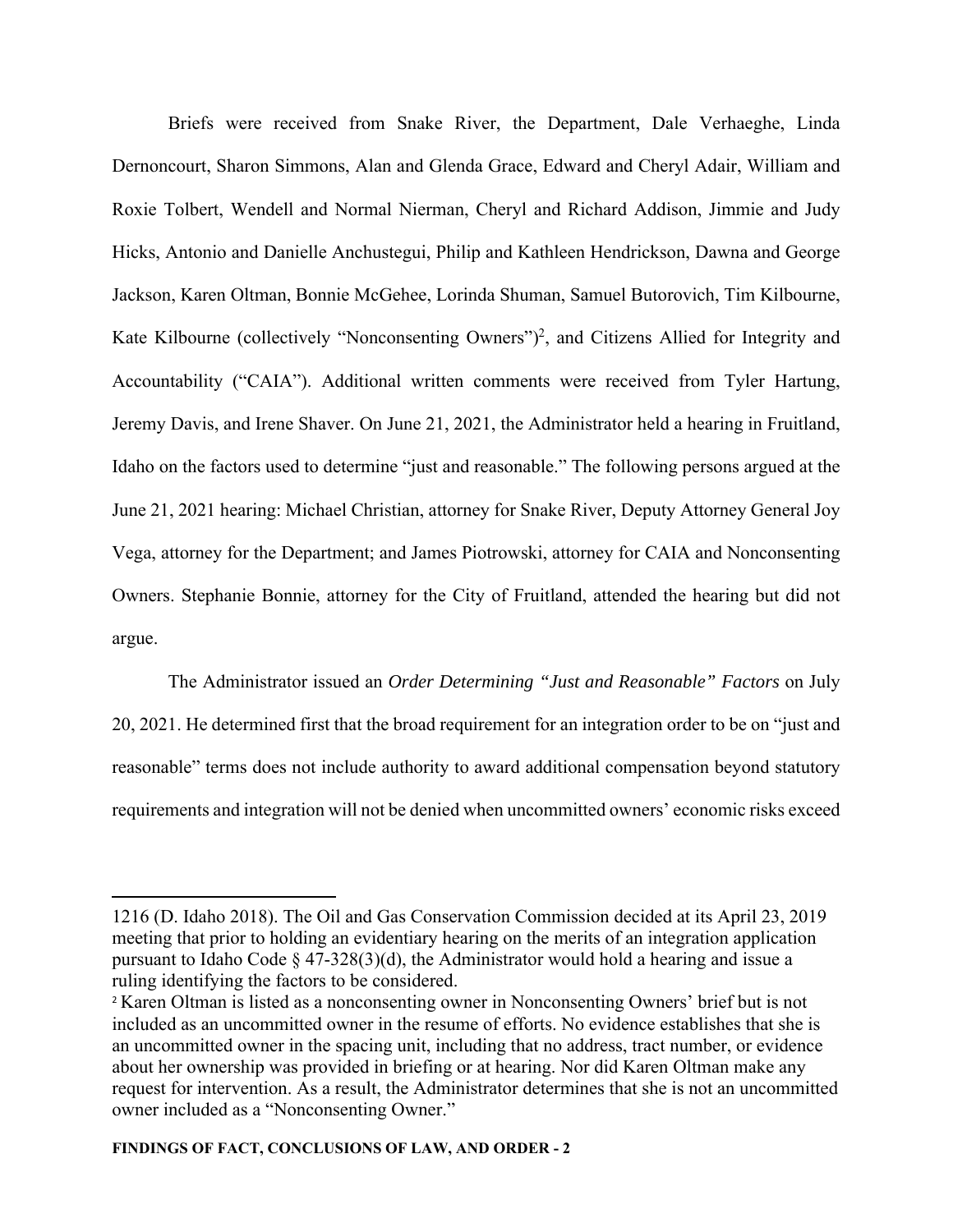benefits. This was because the Legislature made integration mandatory upon meeting certain statutory requirements. Further, an integration order's terms and conditions must be within the Commission's statutory authority and be consistent with the Oil and Gas Conservation Act's purposes. The Administrator then determined that he would consider the following factors:

1. Are the proposed terms addressed in another source of law?

2. Are the proposed terms and conditions (a) consistent with industry standards; (b) consistent with terms previously accepted or rejected by courts or other oil and gas administrative agencies; and (c) applicable to the unit and its operations?

3. Are the proposed terms and conditions similar to other agreements within and nearby the unit? If a proposed term is not similar, is there a reason why a different term or condition is appropriate?

4. Are any proposed terms, including those addressed at drilling, equipping, and operating the well, consistent with the Oil and Gas Act and necessary given sitespecific conditions?

5. Will the proposed operations, including the drill site, physically occupy the property of uncommitted owners, and are any additional terms necessary to address physical occupation?

6. If the proposed operation includes use of uncommitted owners' surface estate, is the operator's compliance with Idaho Code  $\S 47-334$  adequate to protect the surface owner?

7. Do the unit's circumstances and operations require additional bonding with the Department?

8. Does the integration order ensure that integrated owners that do not choose to participate as an owner retain the private right of action against the operator for any future harms?

On July 20, 2021, the Administrator issued a *Notice of Evidentiary Hearing and Notice of* 

*Prehearing Conference*, which was mailed to all uncommitted owners. On August 3, 2021, the

Administrator issued an *Amended Notice of Evidentiary Hearing and Notice of Prehearing* 

*Conference*. Both documents noticed a September 16, 2021 evidentiary hearing, a September 2,

2021 deadline for uncommitted owners to file objections or other responses, and a September 2,

2021 deadline for prehearing motions. Aside from the briefs, comments, and motions filed by

**FINDINGS OF FACT, CONCLUSIONS OF LAW, AND ORDER - 3**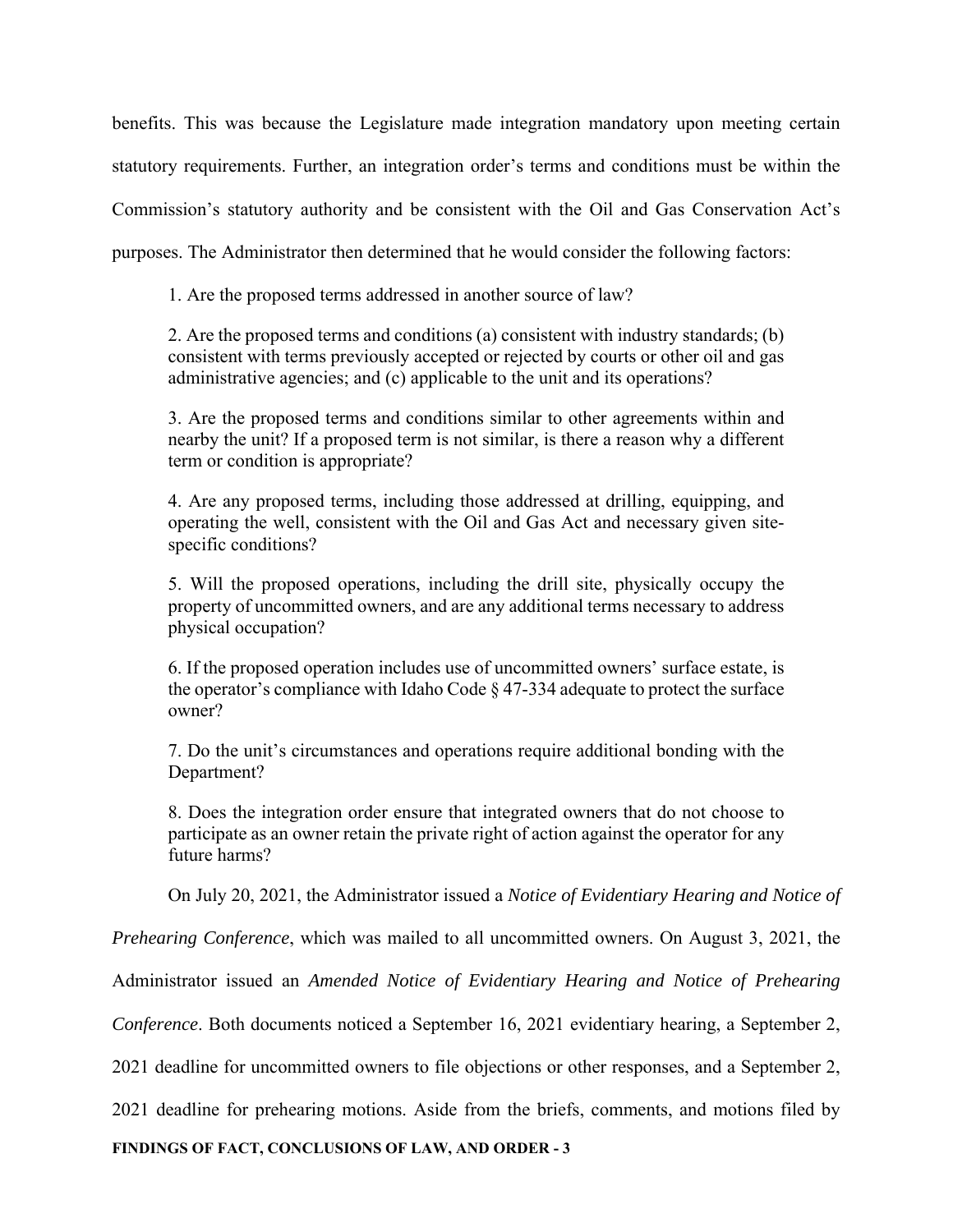Nonconsenting Owners and CAIA prior to the June 20, 2021 *Hearing to Determine "Just and Reasonable" Factors*, no additional objections or other responses were filed by uncommitted mineral interest owners. On September 2, 2021, Snake River Oil and Gas, LLC ("Snake River") filed a *Motion for Order Determining CAIA is Not a Party*.

On September 8, 2021, a telephonic prehearing conference was held. Attendance at the prehearing conference was mandatory for those who intended to participate in the evidentiary hearing. The following persons participated in the Prehearing Conference: Michael Christian, attorney for Snake River; James Piotrowski, attorney for CAIA and Nonconsenting Owners; Joy Vega, Deputy Attorney General for the Department; James Thum, Oil and Gas Program Specialist for the Department, and Stephanie Bonnie, attorney for the City of Fruitland.

Prior to the evidentiary hearing, the Administrator granted Snake River's *Motion for Order Determining CAIA is Not a Party*. CAIA had responded to Snake River's motion and also petitioned to intervene as a party. The Administrator determined that Idaho Code § 47-328(3)(b) did not allow those who were not uncommitted owners to participate as a party, but CAIA could participate as a public witness. Therefore, he denied CAIA's petition to intervene.

On September 16, 2021, the Administrator held the evidentiary hearing on Snake River's integration application at 9:00am in Fruitland, Idaho with Zoom videoconference appearances available. Michael Christian represented Snake River and appeared in person. Richard Brown, partner in Weiser-Brown Oil Company,<sup>3</sup> testified in person. Wade Moore III, Snake River's landman, testified in person. David Smith, Snake River's geologist, testified via videoconference. James Piotrowski represented the Nonconsenting Owners<sup>4</sup> appeared via videoconference. Julie

<sup>&</sup>lt;sup>3</sup> Weiser-Brown Oil Company is the sole member of Snake River Oil and Gas.

<sup>4</sup> Sharon Simmons, one of the Nonconsenting Owners, also provided a comment in person at the conclusion of the hearing.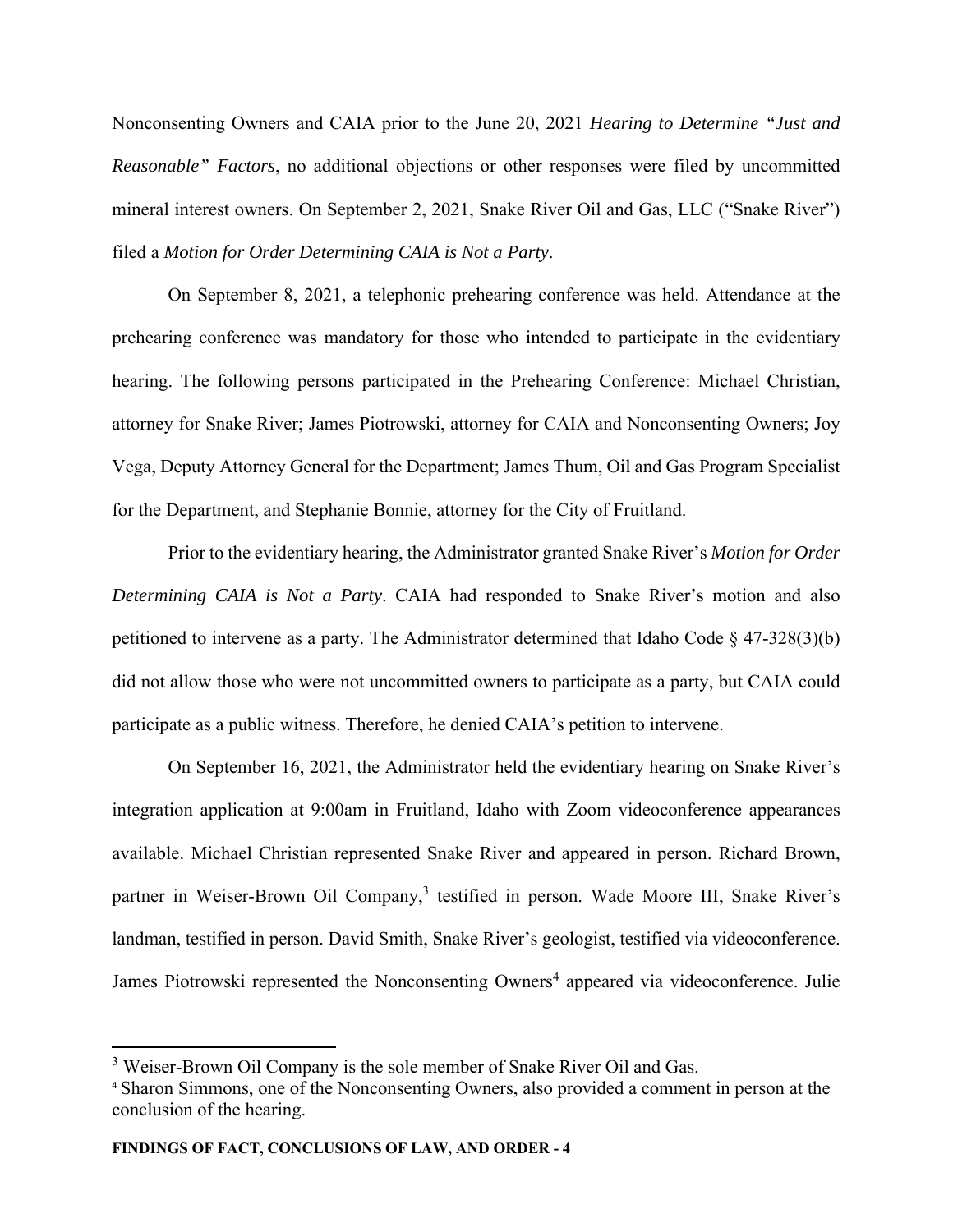Fugate, Fruitland landowner and CAIA member, testified via videoconference. Cherese McClain, attorney for City of Fruitland, appeared via videoconference. Deputy Attorney General Joy Vega represented the Department and appeared via videoconference.

All participating parties were provided with an opportunity to present testimony and evidence. They were also provided the opportunity to present opening and closing statements, and cross examine witnesses. The Administrator also asked questions of the witnesses. The following exhibits were admitted: Exhibits SR-1, Snake River's integration application; SR-2, Excel spreadsheet of Snake River's resume of efforts; SR-3, May 10, 2021 letter from Michael Christian to James Thum; SR-4, a plat of the spacing unit showing the Fallon #1-10 well; SR-5, a corrected plat showing the spacing unit boundary; SR-6, a corrected form of lease; and IDL-1, a demonstrative map of the field.

The Administrator held a separate session for public witness comments at 6:00pm the same day as the evidentiary hearing. That session was held in Fruitland with a Zoom videoconference option. Sharon Simmons, uncommitted mineral interest owner, participated in person. Shelly Brock, President of CAIA, participated via video conference. Julie Fugate, CAIA member and Fruitland landowner outside of the spacing unit, participated via videoconference. Wild Idaho Rising Tide participated via videoconference. Wild Idaho Rising Tide commented that they were unable to review the record before the public witness session and therefore could not provide written comment at this time. The Administrator stated that he would allow written public comments to be submitted by 5:00pm on Friday, September 17, 2021. No written public comments were received by that deadline.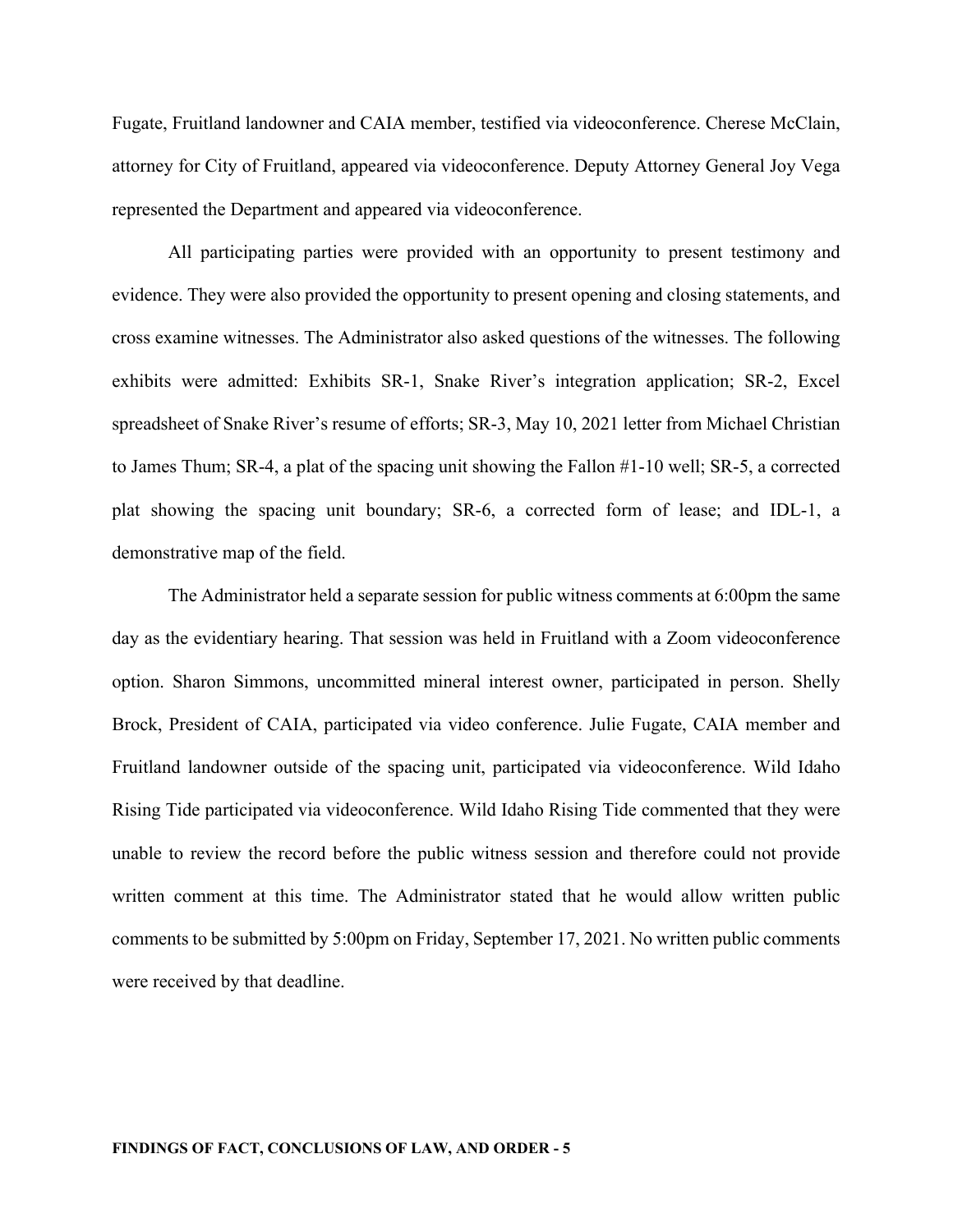The Administrator considered the testimony presented and the exhibits received into evidence and hereby makes the following findings of fact, conclusions of law, and order in this matter:

## **FINDINGS OF FACT**

- 1. On April 26, 2021, Snake River filed an application to integrate all uncommitted mineral interest owners in the spacing unit consisting of the E 1/2 of the SE 1/4 of Section 9, the SW  $1/4$  of Section 10, N  $1/2$  of the N  $1/2$  of the NW  $1/4$  of Section 15, and the N  $1/2$  of the NE 1/4 of the NE 1/4 of Section 16, Township 8 North, Range 5 West, Boise Meridian, Payette County, Idaho. The proposed unit is approximately 300 acres.
- 2. Snake River is the applicant and proposed operator of the unit. SR-1 p. 1.
- 3. Snake River certified that it mailed its application, supporting documents, and notice of the hearing date to all uncommitted owners within the spacing unit on April 30, 2021. *5/5/21 Proof of Mailing*.
- 4. The Department requested additional information from Snake River regarding the application on May 3, 2021.
- 5. Snake River responded with a letter to the Department containing the requested information on May 10, 2021. Several documents were attached to the letter: (1) a plat map showing uncommitted tracts that were keyed to numbers in the resume of efforts; (2) maps from the Fallon #1-10 well permit application; and (3) an amended form of lease correcting certain errors.
- 6. Nonconsenting Owners are uncommitted owners in the unit who filed an objection or other response to Snake River's application. They filed a May 28, 2021 statement of position regarding the appropriate factors to be addressed or considered in establishing "just and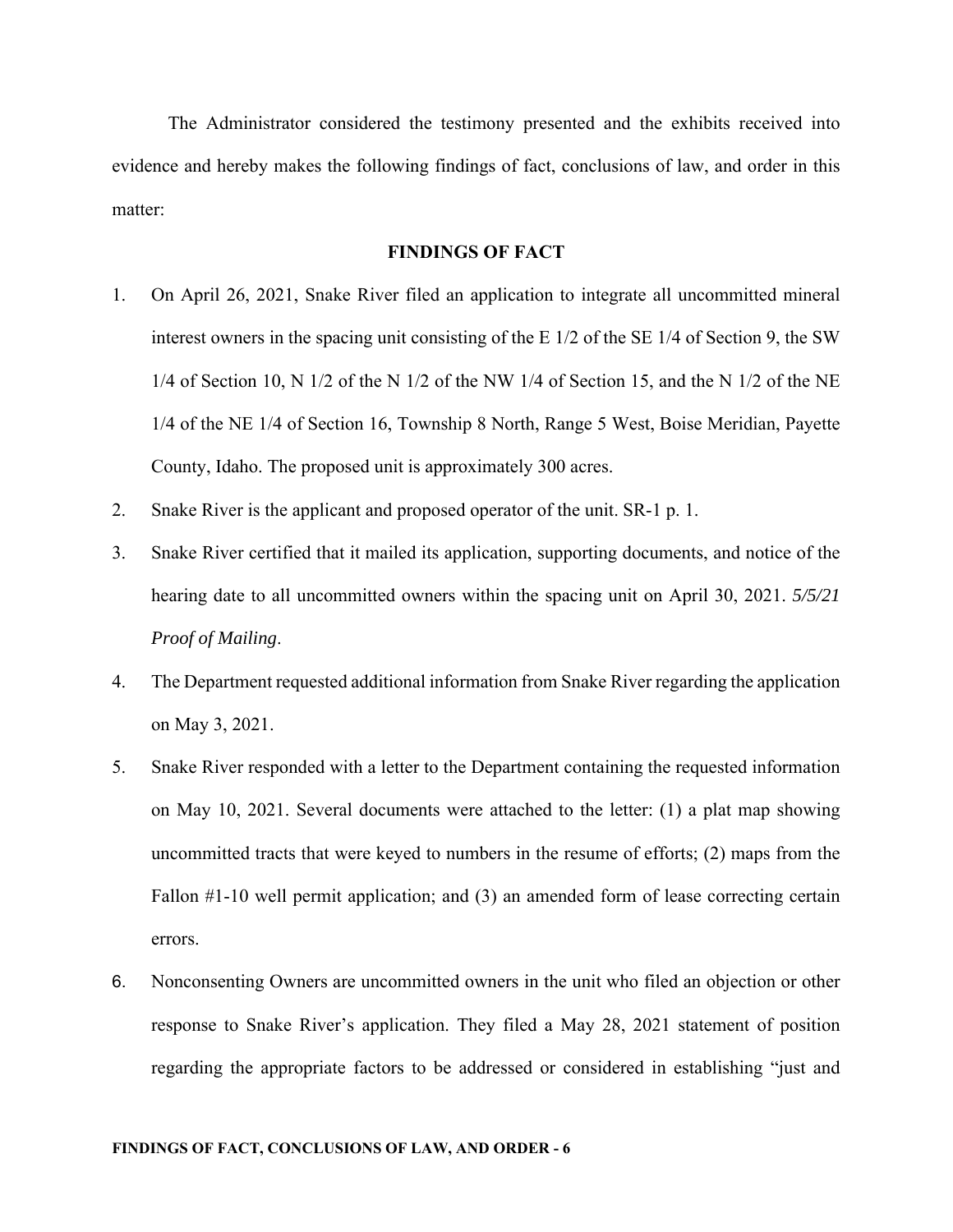reasonable" lease terms for mineral rights owners.<sup>5</sup> They did not submit any additional objection or response after the *Order Determining "Just and Reasonable" Factors* was issued. They participated in the evidentiary hearing through their attorney.<sup>6</sup>

- 7. Snake River's application included a cover letter and six exhibits (Exhibits A-F.) The cover letter contains sections addressing (1) Snake River's name and address; (2) a description of the spacing unit; (3) geological statement concerning the likely presence of hydrocarbons; (4) statement that the proposed drill site is leased; (5) statement of proposed operations for the spacing unit and the proposed operator's name and address; (6) a proposed joint operating agreement ("JOA") and lease form; (7) a list of the names and addresses of all uncommitted owners in the unit; (8) information related to Idaho Code § 47-320(6)'s conditions for granting an integration order when the proposed operator has leased greater than 55% of mineral interest acres in the unit but less than 67% of mineral interest acres in the unit; (9) a declaration stating the highest bonus paid to a leased owner in the unit prior to filing the application; (10) a resume of efforts; and (11) Snake River's proposed terms of integration. SR-1 pp. 1-8 and pp. 113. Snake River's proposed terms of integration included a request for:
	- a 300% risk penalty for nonconsenting owners;
	- a  $1/8$  royalty for those leased and deemed leased;
	- a \$100 bonus payment per net mineral acre;

<sup>5</sup> Non-consenting Owner Linda Dernoncourt also submitted her own comments in advance of the June 21, 2021 Hearing on Determining "Just and Reasonable" Factors.

<sup>&</sup>lt;sup>6</sup> Sharon Simmons is one of the Non-Consenting Owners, and she also participated in the evidentiary hearing by commenting after evidence was presented. She also participated in the evening public witness session.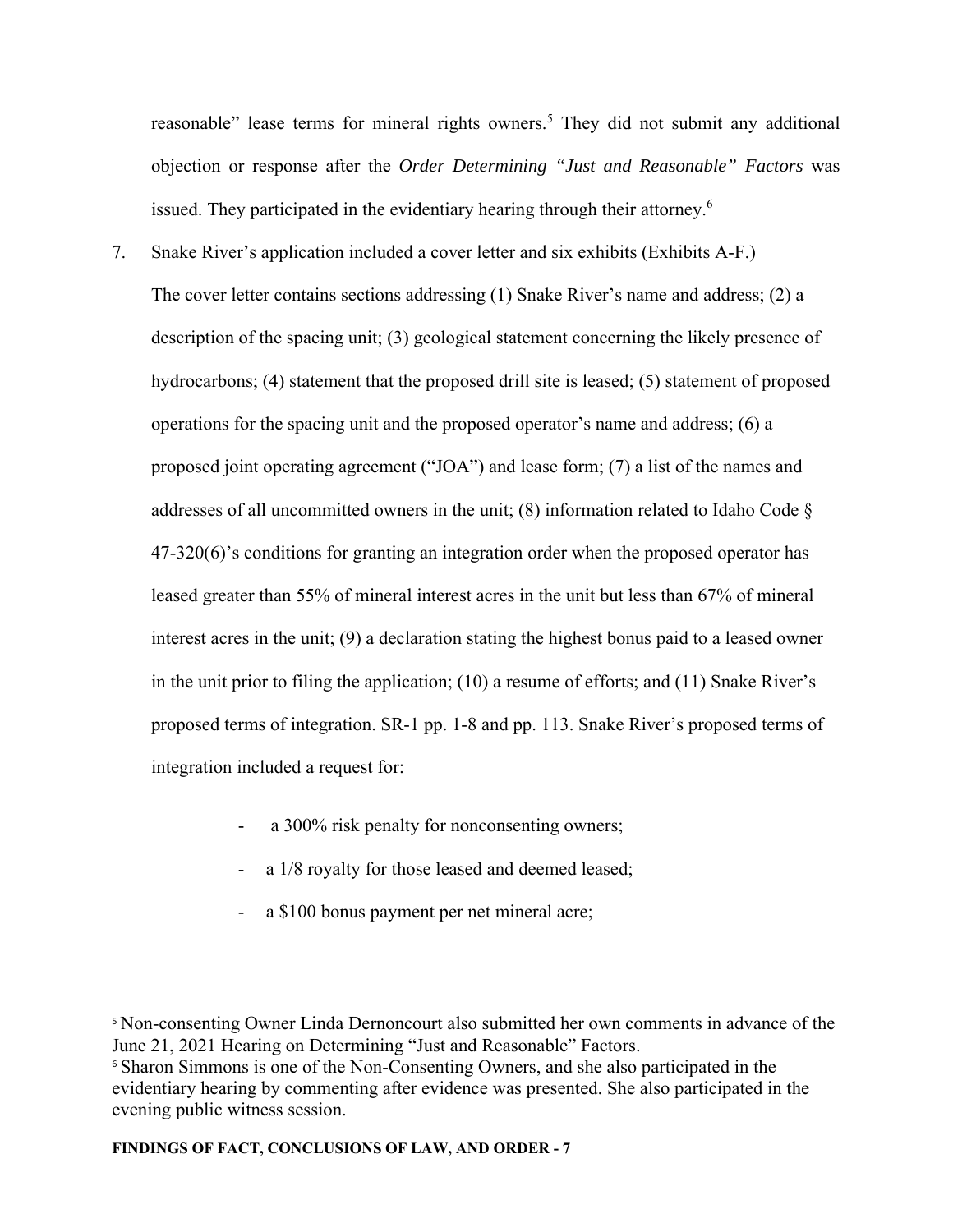- a five-year primary term with a three-year renewal option to extend the primary term;
- 15 days for uncommitted owners to make the election; and
- the integration order applies to any unknown spouse, devisee, personal representative, successor or assign of all parties subject to this order.

Exhibit A is a plat map of the unit with uncommitted owners' tracts identified with shading and a number that corresponds with their name and address on the resume of efforts. SR-1 p. 9.<sup>7</sup> Exhibit B is a declaration from Wade Moore III, Landman for Snake River. SR-1 pp. 10-13.8 Exhibit C is the proposed JOA. Exhibit D is the proposed lease form. SR-1 pp. 14-68; 69-72. Exhibit E is the Resume of Efforts. SR-1 pp. 73-112. Exhibit F is a sample form letter that is similar to letters Snake River sent to uncommitted mineral interest owners as part of its offer to lease. SR-1 p. 113.

8. Snake River's application contained a geologic statement paragraph that referred to the November 5, 2020 *Findings of Fact, Conclusions of Law, and Order* ("*Spacing Order*") in Docket No. CC-2020-OGR-01-001. The geologic statement also referred to the existing Fallon 1-10 well. That well completion report was filed with the Department on June 25, 2018, and the production test showed 41 bbls of condensate and 3,330 MCF of gas per day.

<sup>7</sup> At hearing, Snake River testified that it's application and response letter to James Thum each included plat maps with acreage that was not actually included in the spacing unit. Hr'g Tr. p. 10. Snake River submitted a corrected plat map for the hearing as Exhibit SR-5, which shows that several of the uncommitted tracts listed in the Application's plat fall outside of the established spacing unit. Hr'g Tr. p. 11.

<sup>&</sup>lt;sup>8</sup>Wade Moore's declaration stated this was a proposed well. At hearing, Snake River testified that it is a "drilled well" Hr'g Tr. p. 41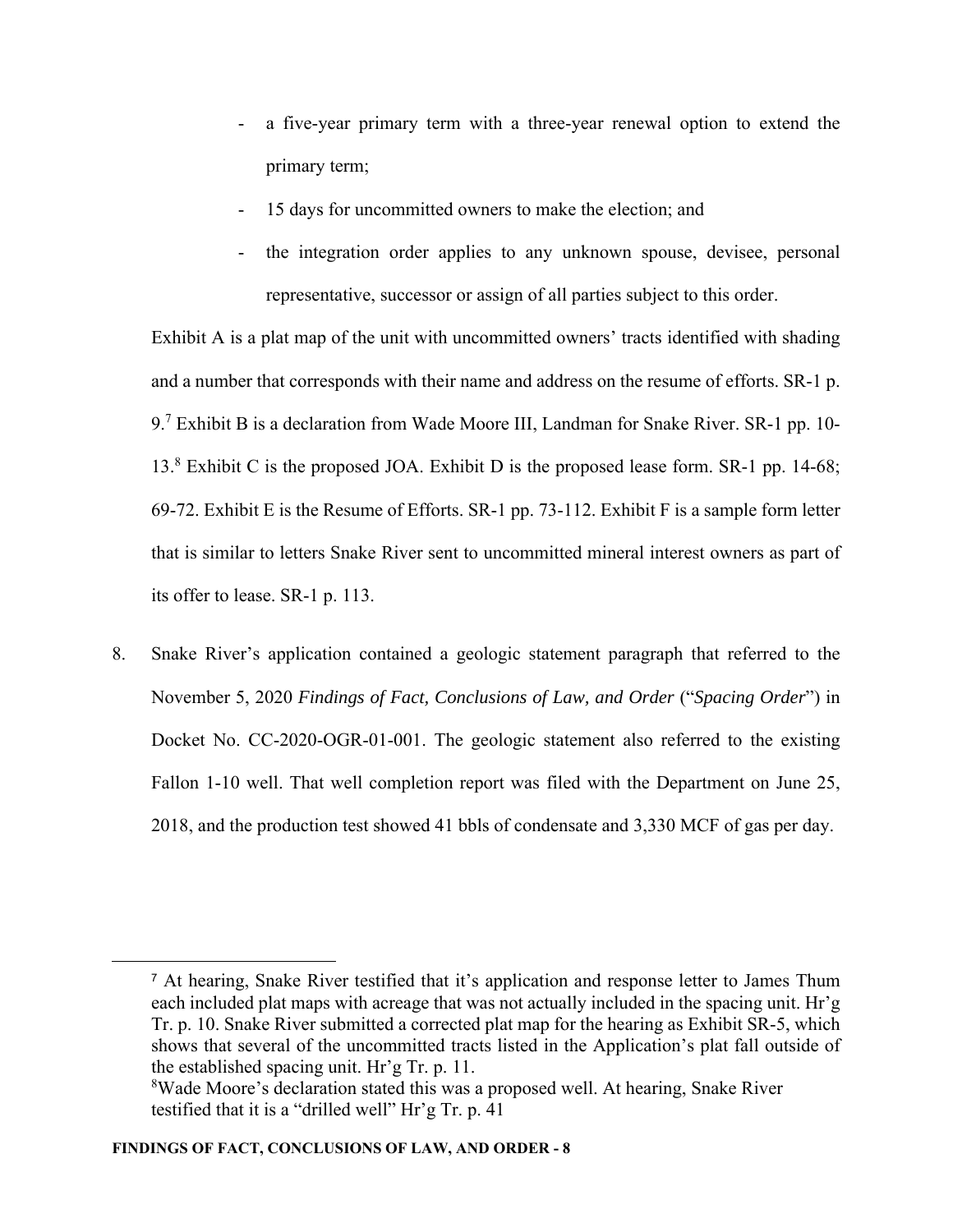- 9. The area is not a "resource play" involving the development of a shale resource of consistent depth and thickness over a large area, making targeting more technically complex and higher risk. SR-1, p. 6*.*
- 10. A conventional sand known as Sand B was encountered by the Fallon 1-10 from 3772'- 3880'MD (3453'-3545' TVD) with approximately 92' of gross gas pay and 70' of net pay*.*
- 11. The *Spacing Order* determined that there was sufficient evidence to determine that Sand B could be efficiently and economically drained by one well.
- 12. The order also determines that "Sand B is the common source of supply for this proposed spacing unit and that only one (1) well may be drilled to and produced from Sand B." *Spacing Order* p. 28. Thus, the Administrator concluded that the spacing unit in Docket No. CC-2020-OGR-01-001 was established for only one source of supply: Sand B.
- 13. The application describes the proposed operations as producing the existing Fallon #1-10 well. It states that the well was tested in March 2018 and has been shut in since that time due to the lack of a pipeline. A gathering line has been constructed in the vicinity that connects to processing facilities for production. SR-1 pp. 2-3. The application states that operations may be similar to existing wells in the Little Willow area, and that all operations will comply with IDAPA 20.07.02. *Id.*
- 14. Exhibit E is Snake River's resume of efforts. It identifies uncommitted mineral interest owners in the unit with their corresponding parcel numbers and acreages. Uncommitted owners listed in Exhibit E are: Anadarko Land Corp. (1.03, 3.17, 1.66 acres); Leslie & Margaret Gardner Trust, two parcels (7.43, 8.88 acres); Sharon M Simmons (7.80 acres); Susan R Coffman (1.05 acres); Jimmie L & Norma J Greene (1.00 acres); Lisa Herres (1.14 acres); The Jimmie R and Judy A Hicks Family Trust, Jimmie R Hicks and Judy A Hicks,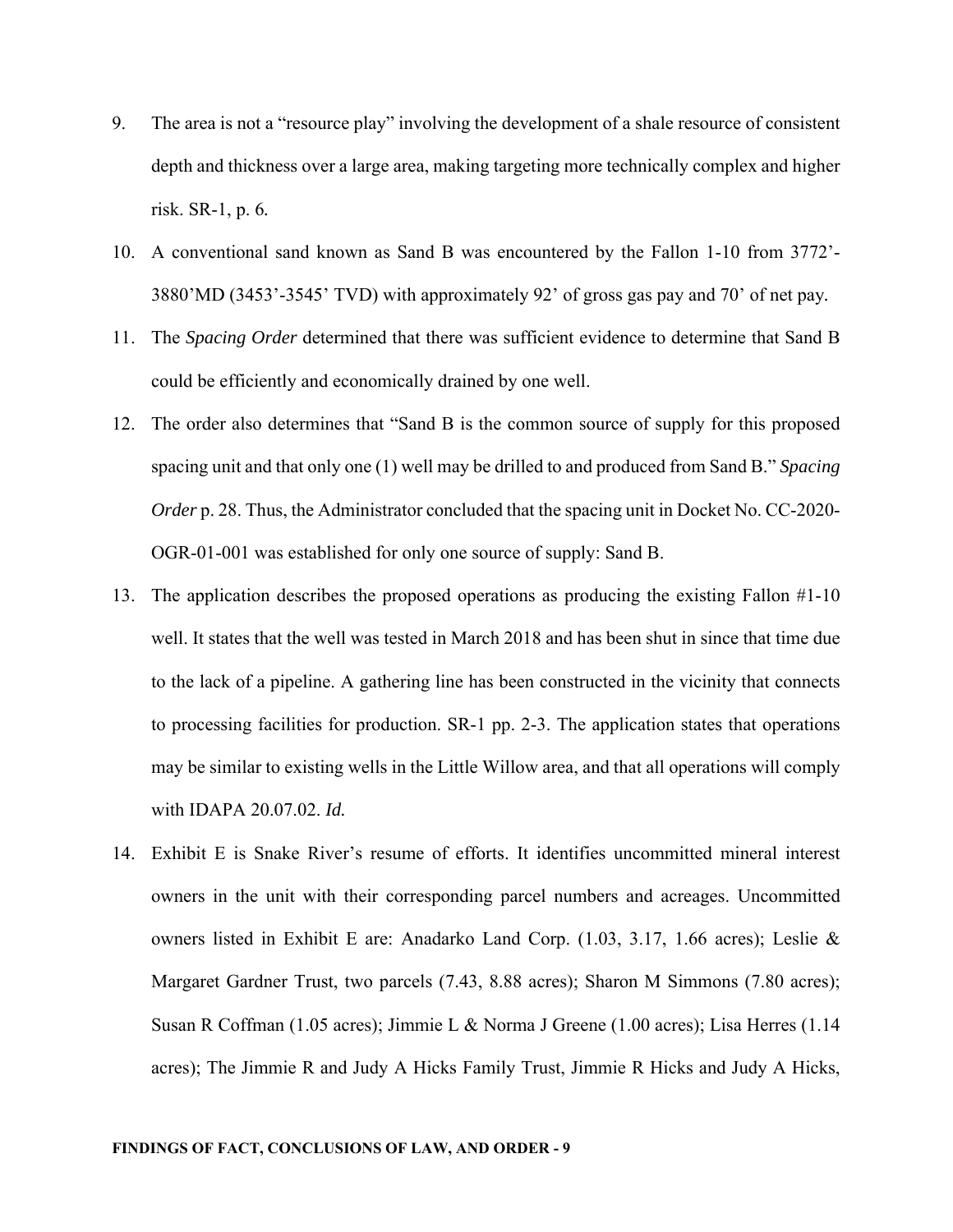Trustees (4.50 acres); Alan R & Glenda D Grace (1.58 acres); City of Fruitland (14.10, 5.89, 23.15 and 1.12 acres); Shady River, LLC (3.06, 0.55 acres); Kenneth E Alan (1.02 acres); River Ridge Estates, LLC (8.22 acres); Robert J Boula (0.24 acres); Roland & Amelia Zubel (0.28 acres); Clair & Betty Havens Trust (0.28 acres); Michael W Crowther (0.28 acres); Michael & Tanya Folgleman (0.29 acres); Northview Ranch HOA (0.42, 1.44, 0.14 acres); Tiffany Smith & Scott Horrace (0.31 acres); Todd Baker (0.30 acres); Casey & Brandi Mordhorst (0.34 acres); Michael J & Rashelle L. Boyer (0.26 acres); Cecilia Marie Gladson & Dennis John Harmon (0.36 acres); Richard & Janel Wood (.023 acres); Mary E. Smith (0.23 acres); Hugh A & Barbara A Bullock (0.38 acres); Robert L & Bonnie McGehee (0.38 acres); Robert V Maxwell (0.22 acres); John & Janell Rochester (0.22 acres): Bob J & Patricia C Snyder (0.22 acres); The Carol S Wininger Family Trust (0.24 acres); The George and Dawna Jackson Living Trust, dated August 18, 1992 (0.24 acres); Shaun Ryan & Briar Rose Fogleman (0.24 acres); Charles E & Karen A McBee (0.24 acres); Alex Chadwell (0.24 acres); Kelly Glenn & Thaddeus Singer (0.23 acres); Chance & Miriam Poe (0.34 acres); Charles B & Keila D Mass (0.28 acres); Shane J & Meridith M Hickman (0.25 acres); James M & Cheryl A Flannery, Jr (0.21 acres); Zelda S. & Charles E. Jr. Helfrich (0.21 acres); Pelican Development LLC (0.21, 0.14 acres); Robert Mallonee & Gaylia Johannes (0.21 acres); Phillip L & Maureen E Praeger (0.24 acres); Derrick Leon Mahan & Tisha Presher (0.24 acres); Eric & Julie Rysenga (0.35 acres); Sara Ann & Marcus L Mahler (0.27 acres); Nathan D & Christine A Main (0.44 acres); Kial K & Stacy M Brotherson (0.41 acres); Alejandro & Llesenia Range (0.37 acres); Edward A. & Cheryl B. Adair (0.22 acres); Gustavo Mata Gonzalez (0.28 acres); Wendell P & Norma K Nierman (0.64 acres); Stephen P. & Laura A. Lambert (0.28 acres); Jason G. & Lori A. Hysell (0.27 acres); Larry A &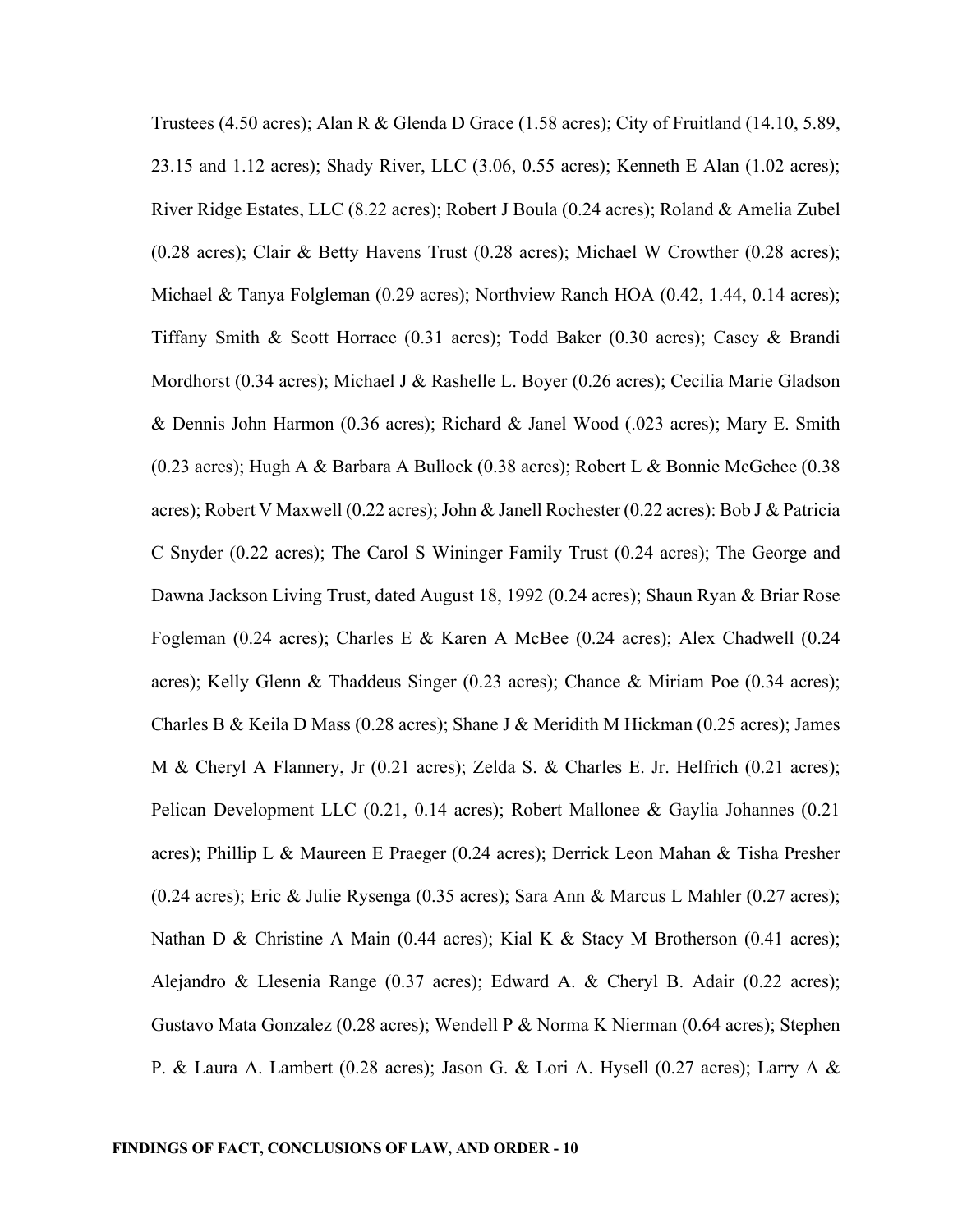Debbie A. Butler (0.29 acres); Dale K Verhaeghe & Linda S Dernoncourt (0.29 acres); Lorinda Shuman & Samuel Burtorovich (0.29 acres); Paola Poveda Aleman & Sebastien Jean Delage (0.29 acres); Donald B & Phyllis P Gruell (0.29 acres); Gale & Beverly Gehret (0.28 acres); Jonathan & Sarah Dunbar (0.27 acres); Joseph Marasa (0.27 acres); Ambrea & Joseph Martarano (0.26 acres); Lydia & Miguel Machuca (0.32 acres); Philip Lee & Kathleen Marie Hendrickson (0.25 acres); William G & Roxie Tolbert (0.27 acres); Joshua C & Kaela M Cook (0.25 acres); Antonio G & Danielle D Anchustegui (0.25 acres); Richard & Mary Heller (0.25 acres); Mike R & Hilary Heller (0.25 acres); Lance Robert & Lauren Michelle Silva (0.25 acres); Richard L & Cheryl Lynn Addison (0.25 acres); Timothy & Katherine Kilbourne (0.25 acres); Stevan & Debra Iler (0.25 acres); and Robert & Merri Haskins (0.29 acres). SR1 pp. 74-112. Snake River's application asserted that no mineral owners were unknown or could not be located. SR-1 p. 11.

- 15. There were no leases signed after the application was filed. Hr'g. Tr. p. 76, ll. 7.
- 16. Snake River leased approximately 62% of the mineral acres in the spacing unit. SR-1, pp. 7, Hr'g Tr. p. 65, ll. 15. Snake River made at least two contacts with each of the uncommitted mineral interest owners in the two months before the application was filed. SR-1 pp. 74-112. These efforts started around December 2020 and carried over about four months through April, including contacts in February. *Id.* At least one contact attempt was made by certified mail in December 2020. SR-1, pp. 74-112. Some owners did not respond to attempted contacts by mail and phone. Hr'g Tr. p. 67, ll. 1.
- 17. Snake River's declaration from Wade Moore attested that Snake River "made diligent good faith efforts to lease the mineral interests in the subject spacing unit for more than 120 days prior to the filing of its integration application." SR-1, p. 11. During that time, Snake River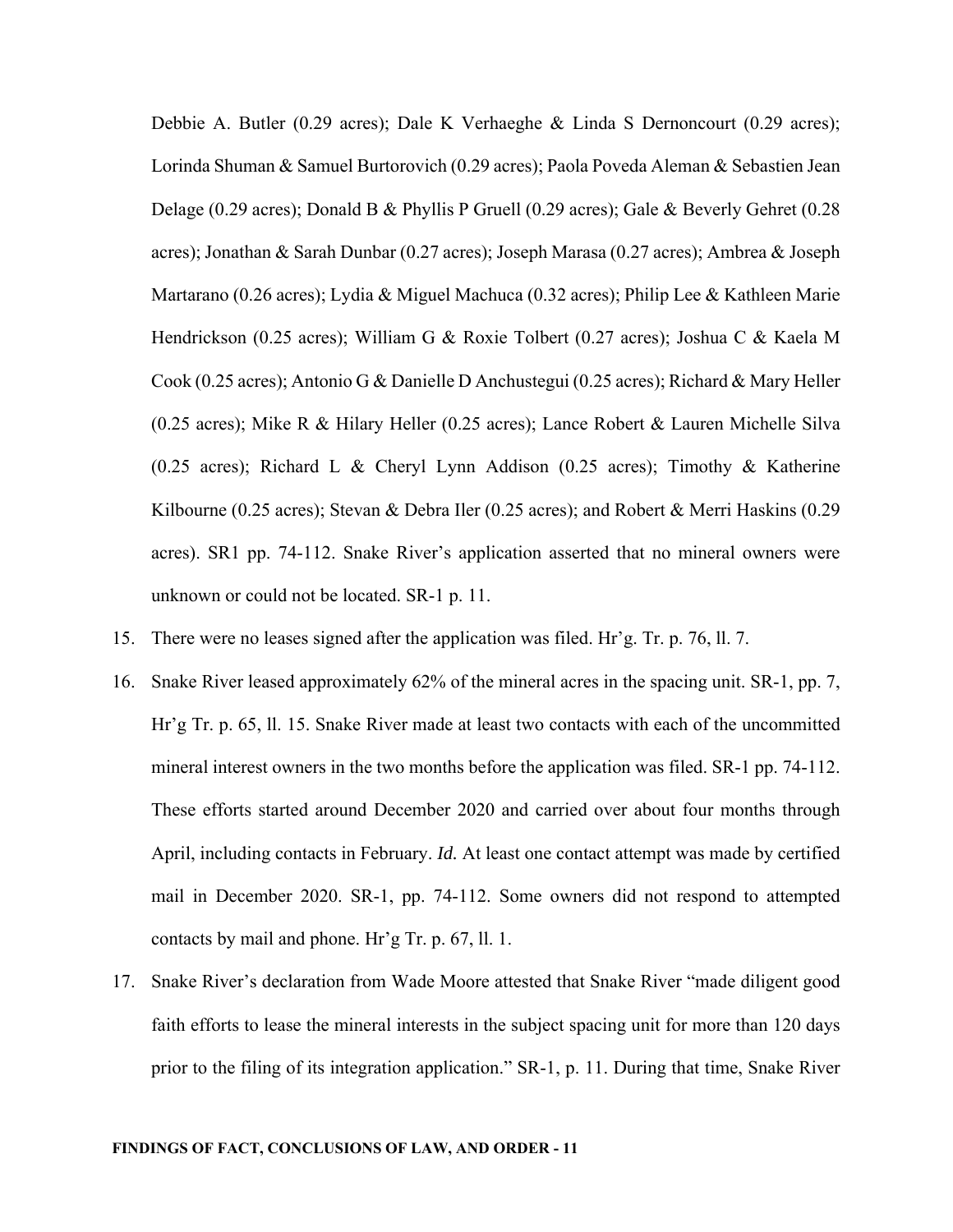"leased two owners, holding a total of approximately 1.2 acres." *Id.* at 4. Of the remaining uncommitted owners, 82 failed to respond to every attempt at contact, and four instructed Snake River's representatives not to contact them further. *Id.*.

- 18. Snake River's form offer letter to mineral interest owners (Exhibit F) stated that it "desires to reach an agreement with you pertaining to mineral rights owned by you with the intention to develop them within a gas or oil unit." SR-1 p. 113. The offer provided a five year primary term, a \$100 per net mineral acre one-time signing bonus payment, a 1/8 royalty on marketable gas and oil for the life of the well, and an option to extend the primary term for three years at \$100 per net mineral acre. *Id.* The offer letter was included in a mailing from Snake River to uncommitted owners. Hr'g Tr. p. 66, ll. 9.
- 19. The well pad location for the existing Fallon #1-10 well has been leased. The location was originally leased from Fallon Enterprises. Hr'g Tr. p. 28. The parcel has recently changed owners, but the parcel is still subject to a surface use agreement for the Fallon #1-10's surface location. *Id.* Hr'g Tr. p. 47, ll. 21.
- 20. All current surface use in this unit is on leased properties. Hr'g. Tr. pp. 28 ll. 9. Gathering lines for the well will be placed on leased ground. Hr'g Tr. p. 56, ll. 1.
- 21. The Fallon #1-10 well is directionally drilled to the south. Hr'g Tr. p. 48, ll. 15.
- 22. The path of the wellbore crosses land that is currently leased and land that is unleased. Hr'g Tr. p. 85, ll. 24. The wellbore transects tracts at the following True Vertical Depth (TVD).SR-4; IDL-1
	- (1) The wellbore begins on the leased Fallon property and continues within that tract to approximately 1214' TVD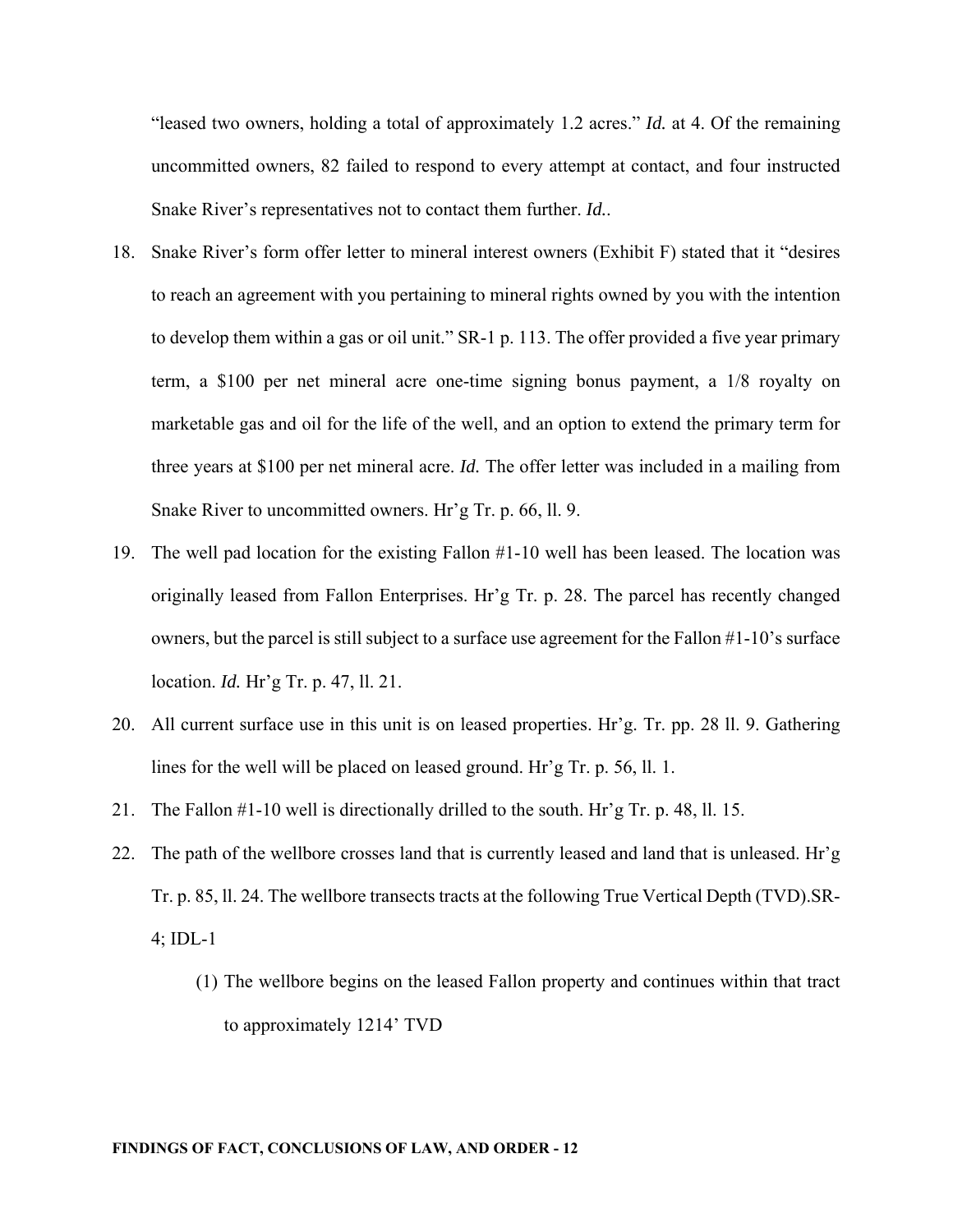- (2) From approximately 1214' TVD to approximately 2198' TVD it crosses under the Payette River, which is state owned land.
- (3) From approximately 2198' TVD to approximately 3609' TVD it crosses unleased tracts 12 and 11 owned by the City of Fruitland.
- (4) From approximately 3609' TVD to approximately 4003' TVD it crosses the unleased tract 10 owned by Anadarko Land Corp.
- (5) From approximately 4003' TVD to approximately 5000' TVD it crosses the unleased tract eight owned by the Hicks Family Trust.
- (6) The wellbore terminates at approximately 5000' TVD. Pp. 7, 05/10/2021 SR Response to Info Request pp. 5-7.
- 23. The wellbore encountered Sand B from 3453' TVD (3772' MD) to 3545' TVD (3937' MD), SR Witness Exhibit Disclosure p. 118, IDL-1, p. 7.
- 24. The Fallon #1-10 well was drilled by the previous operator while an integration order was in effect for the area. Hr'g Tr. pp. 28-29. It has never been produced, but it was tested for less than 24 hours as part of completing the well. *Id.*
- 25. The highest royalty paid in the spacing unit was 1/8, and no voluntarily leased owner in the spacing unit was paid a royalty other than 1/8. Hr'g Tr. p. 22, ll. 14.
- 26. Snake River's application requested a \$100 bonus be paid to leased and deemed leased owners. SR-1 pp. 3, 5. Mr. Moore's declaration stated that Snake River paid \$100 per net mineral acre for all tracts larger than one acre and a flat bonus of \$100 for lots smaller than one acre. SR-1 p. 11.
- 27. Richard Brown is a partner in Weiser Brown Oil Company, the company who is the sole member of Snake River Oil and Gas. Hr'g Tr. p. 12. Richard Brown is a landman who had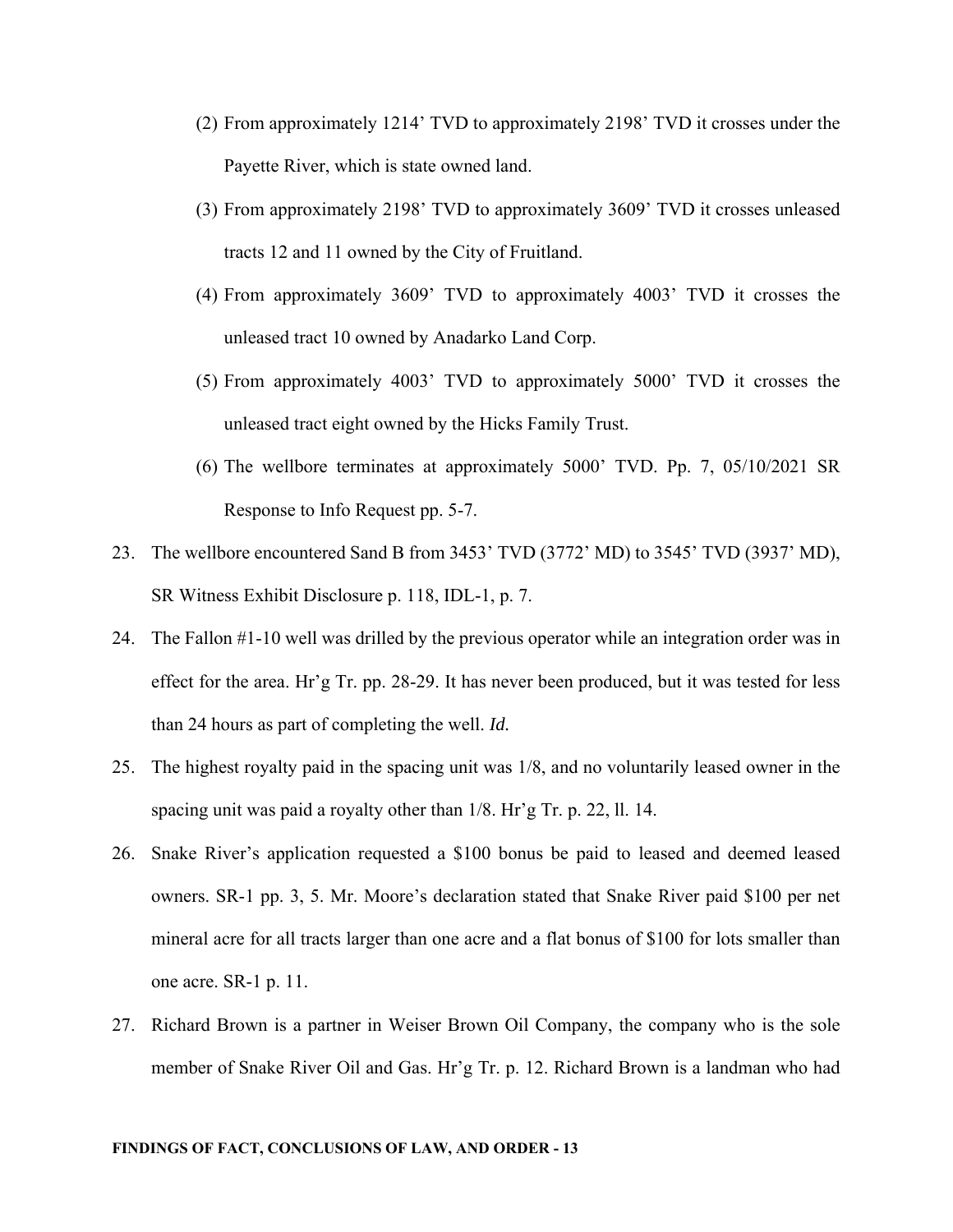been practicing for at least 40 years. *Id*. His experience includes negotiating leases and surface use agreements in seven or eight different states, including Idaho. *Id.* He is responsible for managing the day-to-day operations of Snake River, including its leasing and permitting efforts. *Id.*

- 28. Snake River's proposed JOA uses the 1989 version of Form 610 American Association of Professional Landmen ("AAPL") standard form. Hr'g Tr. pp. 18 ll. 7.
- 29. The AAPL Form 610, 1989 version has been used by many participants in the oil and gas industry in many states, including by Weiser-Brown Oil Company. Hr'g Tr. p. 18.
- 30. Richard Brown testified that the Form 610 has been in use his entire 40-year career. Hr'g Tr. p. 18, ll. 15.
- 31. Richard Brown testified that Snake River's JOA with its working interest owner operating partners provides a 500% risk penalty for nonconsenting working interest owners. Hr'g Tr. p. 20, ll. 17-21. Snake River's application states that a 300% risk penalty for nonconsenting working interest status is consistent with Snake River's JOA with its operating partners. SR-1 p. 5. Snake River's proposed JOA in its application requested a 300% risk penalty. *Id.*
- 32. The proposed JOA is a similar form to the JOA used in prior integrations in this area by the previous operator. Hr'g Tr. p.19. Richard Brown also testified that it also similar to the JOA formed used with over 1,000 wells for Weiser-Brown's working interest partners. *Id.* It is also a similar form to what Snake River uses with its working interest partners. *Id.* at 20.
- 33. Richard Brown testified that there was nothing about this unit that led him to conclude that using the proposed JOA would not be appropriate. Hr'g Tr. p. 20, ll. 6.
- 34. Snake River's proposed lease form (Exhibit D, SR-1 pp. 69-72) is similar to other leases that are used in the area and this unit. Hr'g Tr. p. 21, ll. 1-5; p. 21, ll. 13-15. Similar versions of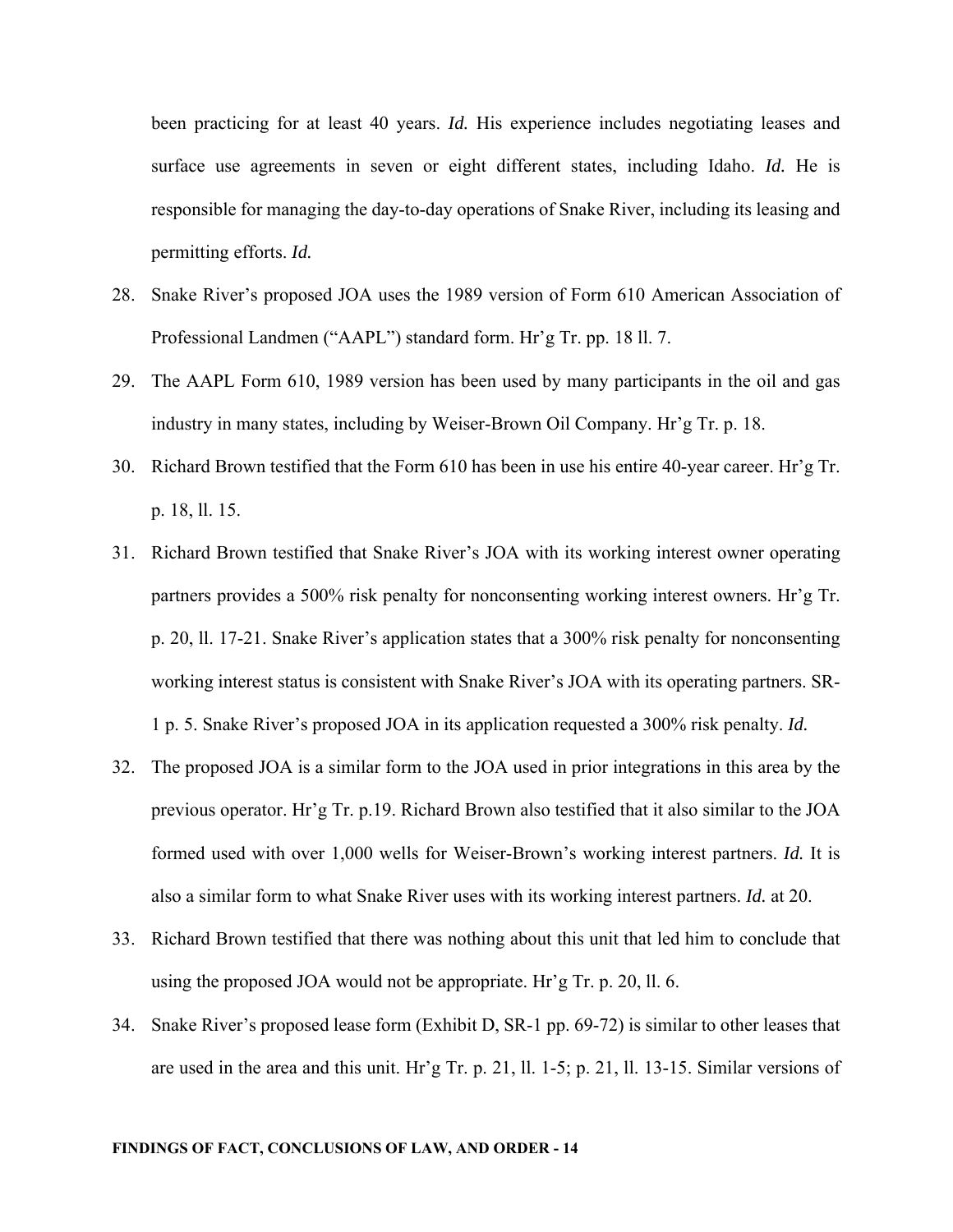this proposed form of lease are also used in operations Richard Brown has been involved with in other states. Hr'g Tr. p. 26, ll. 21.

- 35. Snake River's proposed lease has special terms and conditions attached. SR-1 p. 72. One condition is that Snake River "shall not engage in drilling operations on the surface" of tracts five acres or smaller in size. SR-1, p. 72; Hr'g Tr. p. 44, ll. 25. Other operations on tracts less than five acres would be unlikely, but not impossible. Hr'g Tr. p. 44, ll. 11-15.
- 36. In Snake River's response to IDL's information request , Snake River included a revised lease with two changes made to the lease submitted with its application.
	- (1) On SR-1, p. 69 paragraph 1, the number ninety is written out, but the number 120 appears in parenthesis after it. Snake River clarified that the word ninety should be deleted and replaced with the word one-hundred-twenty.
	- (2) On SR-1, p. 69, the term "200 feet" should be changed to "300 feet" in reference to the setback requirements. SR Witness Exhibit Disclosure. p 109.
- 37. Snake River's application states that the well in the unit is a "wildcat" well in an area with limited knowledge of and experience with the geology, entailing a higher degree of risk to Applicant than a well drilled in a fully developed area. SR-1 p. 6.
- 38. Richard Brown testified that the risk on the well is based on its reserves. Hr'g Tr. p. 41, ll. 4.
- 39. When the well was drilled Richard Brown stated that his company and his partners were approximately 1/4 owner in the well. Hr'g Tr. p 34, ll. 8.
- 40. Snake River has not recovered any of its initial investment in the Fallon 1-10. Hr'g Tr. p 30, ll. 21-23.
- 41. The prior operator and majority owner, Alta Mesa, held about 65% ownership at the time the Fallon 1-10 was drilled. Hr'g Tr. p 34, ll. 15-16.

#### **FINDINGS OF FACT, CONCLUSIONS OF LAW, AND ORDER - 15**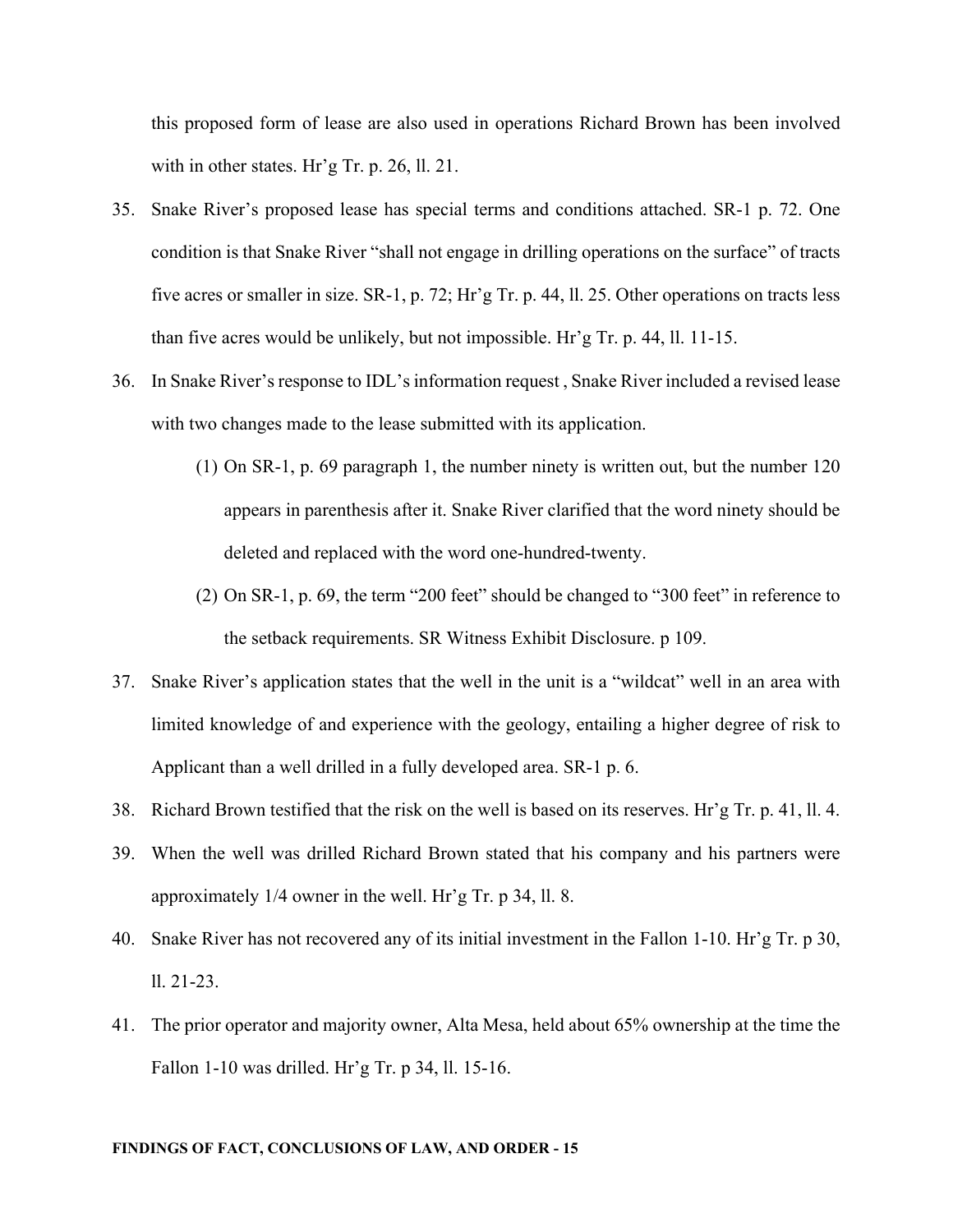- 42. Snake River bought about 35% of the interest in December, 2019, prior to the bankruptcy. Hr'g Tr. p 34 ll. 21-24, p 55, ll. 21-25.
- 43. Snake River bought approximately 30% more in the bankruptcy. Hr'g Tr. p 34, ll. 25.
- 44. The cost born by Snake River at the time the well was drilled was approximately 25%. Hr'g Tr. p 35, ll. 23-25; p 36, ll. 1-2.
- 45. The assets of the Fallon 1-10 unit, including the Fallon 1-10 well, were purchased at a discount compared to the amount spent by Alta Mesa to develop it. Hr'g Tr. p 36, ll. 23-25; p 37, ll. 1-3.
- 46. In other states where Weiser-Brown operates there have been horizontal or directional wells drilled in units that were pooled or integrated. In those cases, there were wells drilled under tracts that were pooled or integrated. Hr'g Tr. p 30 ll. 4-15.
- 47. Richard Brown is unaware of any special compensation or consideration given to the owners of an integrated tract under which a well passes. Hr'g Tr. p 30 ll. 16-20.
- 48. Richard Brown testified that additional wells may need to be drilled in the Fallon 1-10 unit if the current well became uneconomic. Hr'g Tr. p. 44 ll. 16-25, p. 45 ll. 1-20.
- 49. David Smith testified that the reservoir is not a candidate for hydraulic fracturing. None of the 11 wells drilled in this area have been fractured. Hr'g Tr. p 95 ll. 4-20.
- 50. Richard Brown shared that he would agree to no hydraulic fracturing on this well. Hr'g Tr. p. 51 ll. 6-10.
- 51. Nonconsenting Owners requested that the Administrator ensure payment amounts, bonding, and well operation matters are just and reasonable to all uncommitted owners. Nonconsenting mineral owners requested terms that well treatments and fracking are prohibited, that surface and subsurface use of deemed leased properties be prohibited, and that bonding "should thus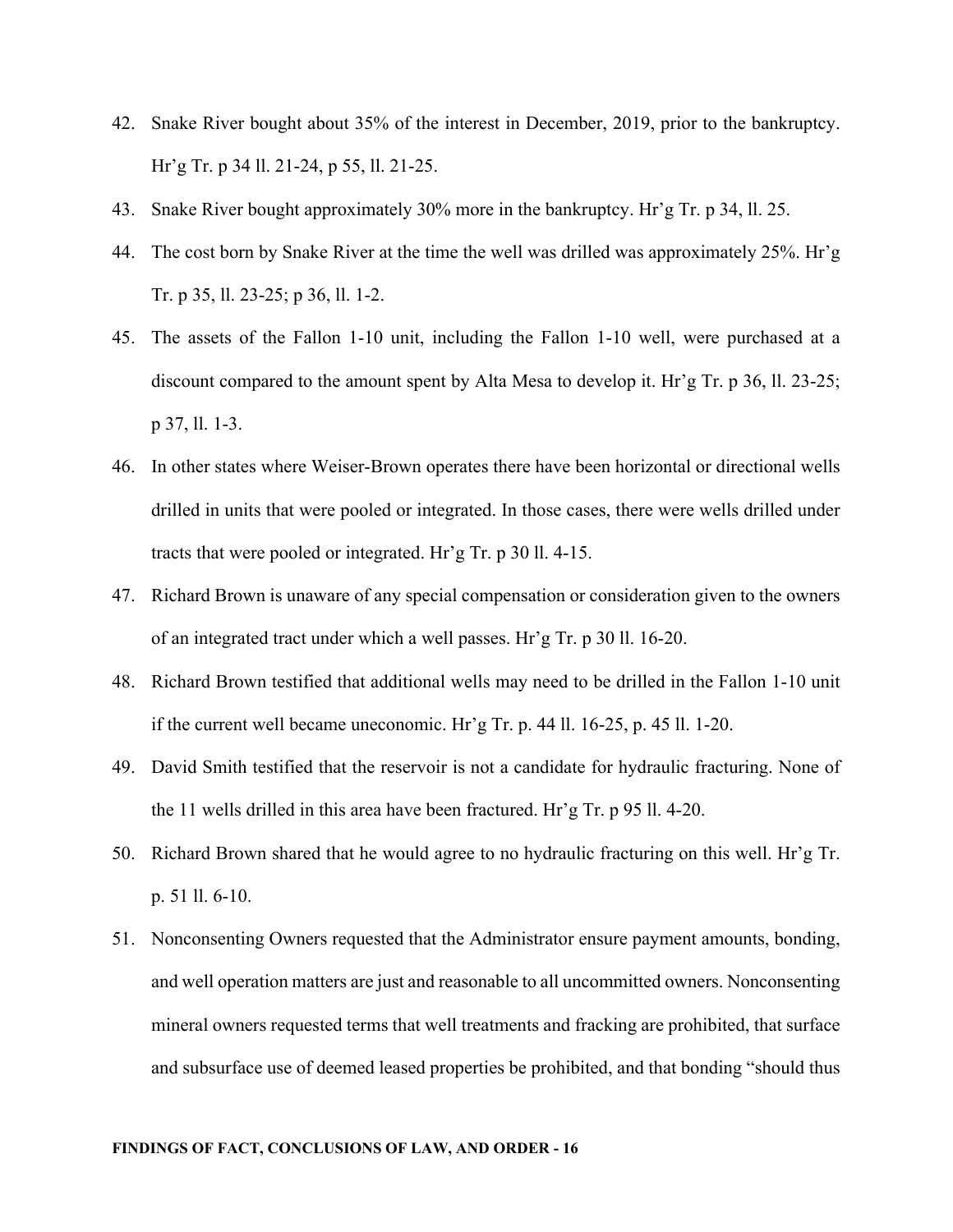be set at the very least at the current assessed values of the properties in the unit." Hr'g Tr. p. 117 ll. 24, p. 118 ll. 1-4.

- 52. Nonconsenting mineral owners state that there is no evidence in the public record or elsewhere in the record of this case to indicate that the properties along what is known as Tamarack Court have leased, nor any evidence that any of them received notice of this proceeding from Snake River, from the Department or from any other party. Hr'g Tr. p 10 ll. 10-16.
- 53. Julie Fugate did a property search on the Payette County website and found no record of mineral leases for the homes on Tamarack Court. Julie Fugate searched the current and prior owners on the Payette County website. Hr'g Tr. p 100 ll. 11-25.
- 54. Julie Fugate testified that she had direct communication with some of the owners on Tamarack Court, and that those owners would neither acknowledge or deny an oil and gas lease. Hr'g Tr. p. 105 ll. 1-16.
- 55. Julie Fugate confirmed her research appears to show that Leroy Atwood and/or Pelican Development subdivided the property and then sold lots to builders, who then sold to the ultimate 24 homeowners. Hr'g Tr. p. 107 ll. 21-25.
- 56. Wade Moore testified that he was involved in preparing SR-5, the plat map that showed which tracts were leased and which were unleased. Hr'g Tr. p. 72. He and his team used the prior operator's lease record and the Payette County document search engine. Wade Moore testified that he has personally seen the lease for the ground where Tamarack Court is, the lease predates these lots, and that he was confident that the ground was leased prior to these homes being there. Hr'g Tr. p. 72 ll. 15-25.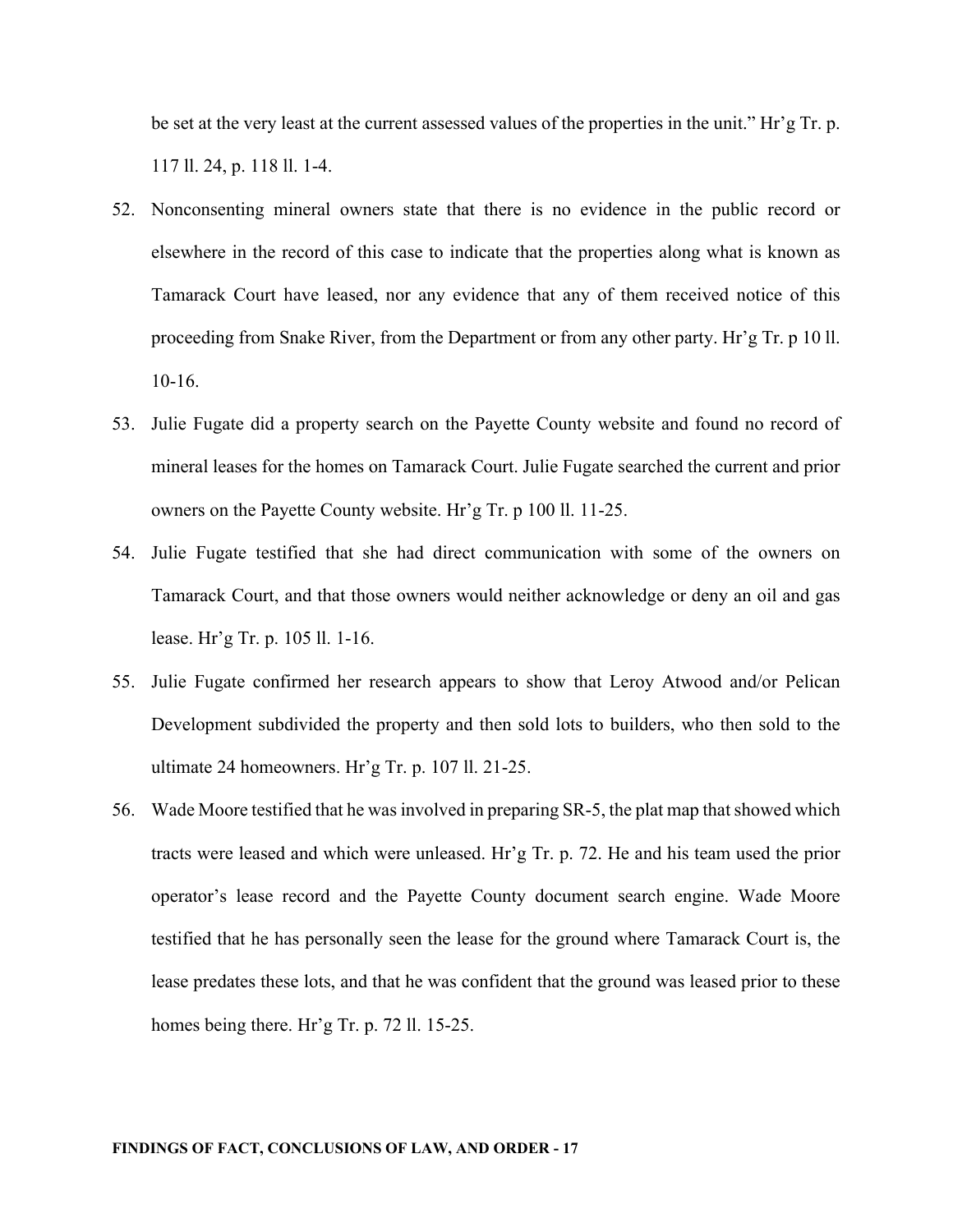- 57. Wade Moore stated that it is possible that a lease may not show up unless someone runs a chain of title because a general search would not discover a lease granted over a larger property. Hr'g Tr. p. 77 ll. 1-23.
- 58. Snake River stated that there were no unknown or unlocatable mineral owners. SR-1, p. 11.
- 59. Four public witnesses testified at the September 16, 2021 evening hearing session. No additional public comments were submitted by the Administrator's extended deadline of September 17, 2021.
- 60. This Findings of Fact, Conclusions of Law, and Order incorporates by reference the entire record in this matter and accompanying exhibits, comments from mineral owners and public witnesses, correspondence with IDL personnel, notices, pleadings, responses, and the hearing recordings.

#### **CONCLUSIONS OF LAW**

#### **A. The Administrator has jurisdiction over this matter**

- 1. The Administrator is authorized to conduct this hearing pursuant to Idaho Code §§ 47-320 and 47-328. This proceeding is governed by the Idaho Oil and Gas Conservation Act (Chapter 3, title 47, Idaho Code); Idaho Administrative Procedure Act (Chapter 52, title 67, Idaho Code); Idaho Rules of Administrative Procedure of the Attorney General (IDAPA 04.11.01), to the extent that the Rules of Administrative Procedure are not superseded by Oil and Gas Conservation Act; and the Rules Governing Conservation of Oil and Natural Gas in the State of Idaho (IDAPA 20.07.02).
- 2. The Idaho Oil and Gas Conservation Act ("Oil and Gas Act") applies to all matters affecting oil and gas development on all lands located in the state of Idaho. Idaho Code § 47-313.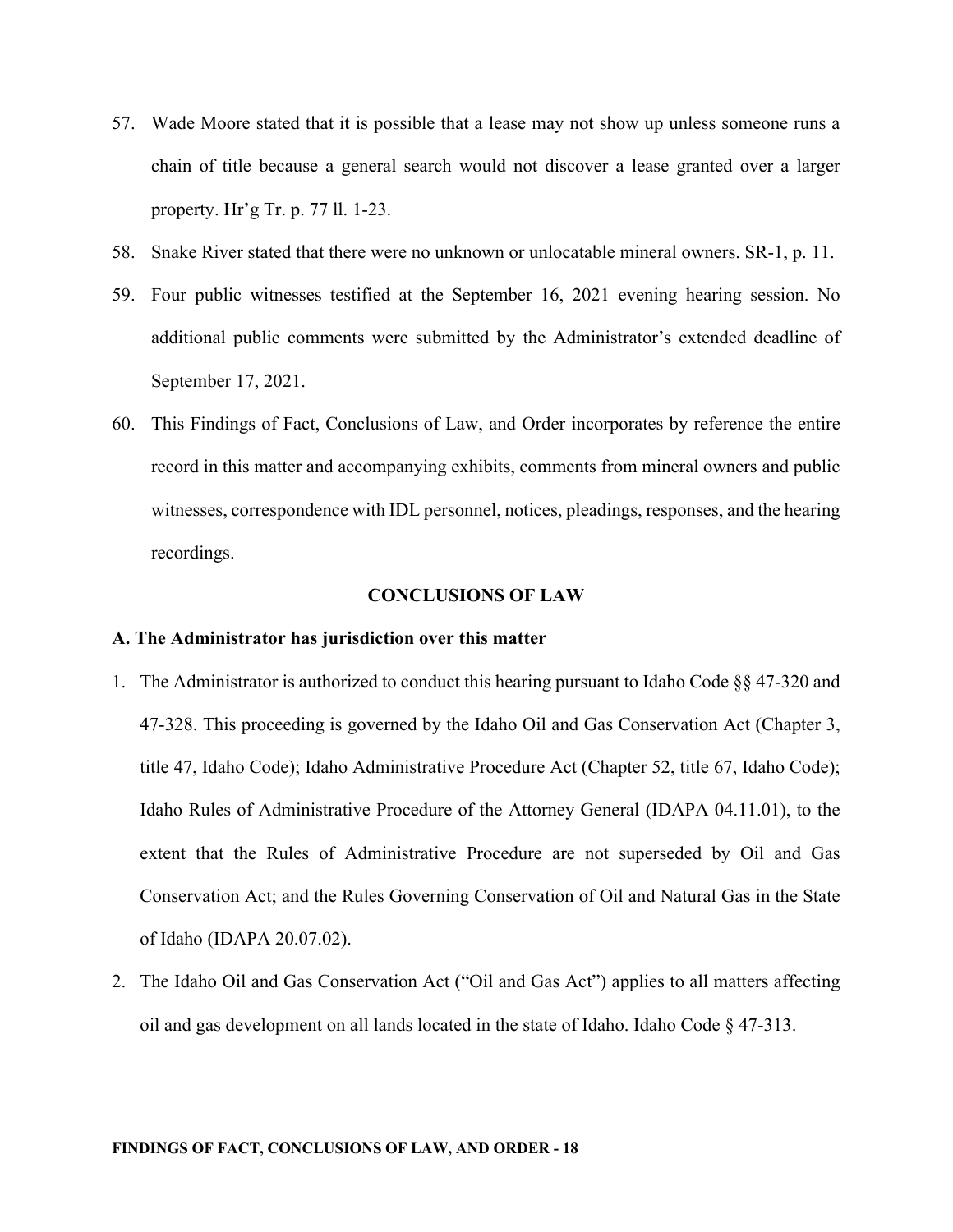- 3. The Idaho Oil and Gas Conservation Commission ("Commission") is "authorized to make and enforce rules, regulations, and orders reasonably necessary to prevent waste, protect correlative rights, to govern the practice and procedure before the commission, and otherwise to administer this act." Idaho Code § 47-315(8). IDL is the administrative instrumentality of the Commission, and the Administrator has authority over these proceedings pursuant to Idaho Code §§ 47-314(7), 47-320, and 47-328(3).
- 4. Idaho Code  $\S 47-328(3)(b)$  requires that for integration applications the applicant "shall send a copy of the application and supporting documents to all known and located uncommitted owners, to all working interest owners within the unit, and to the respective city or county where the proposed unit is located." Snake River mailed its application and supporting documents to all uncommitted owners within the spacing unit on May 5, 2021. While Snake River has working interest owner partners, it does not have working interest mineral interest owners within the unit. The Administrator takes official notice pursuant to IDAPA 04.11.01.602 that the applicant sent a copy of the application to the respective city or county where the proposed unit is located as required by Idaho Code  $\S$  47-314(10)(a). Thus, Idaho Code § 47-328(3)(b) is met.

#### **B. Snake River bears the burden of proof**

1. The Applicant Snake River generally bears the burden of proof in this matter. "The customary common law rule that the moving party has the burden of proof – including not only the burden of going forward but also the burden of persuasion – is generally observed in administrative hearings." *Intermountain Health Care, Inc. v. Bd. of County Comm'rs of Blaine County*, 107 Idaho 248, 251, 688 P.2d 260, 263 (Ct. App. 1984), *rev'd on other grounds* 109 Idaho 299, 707 P.2d 410 (1985).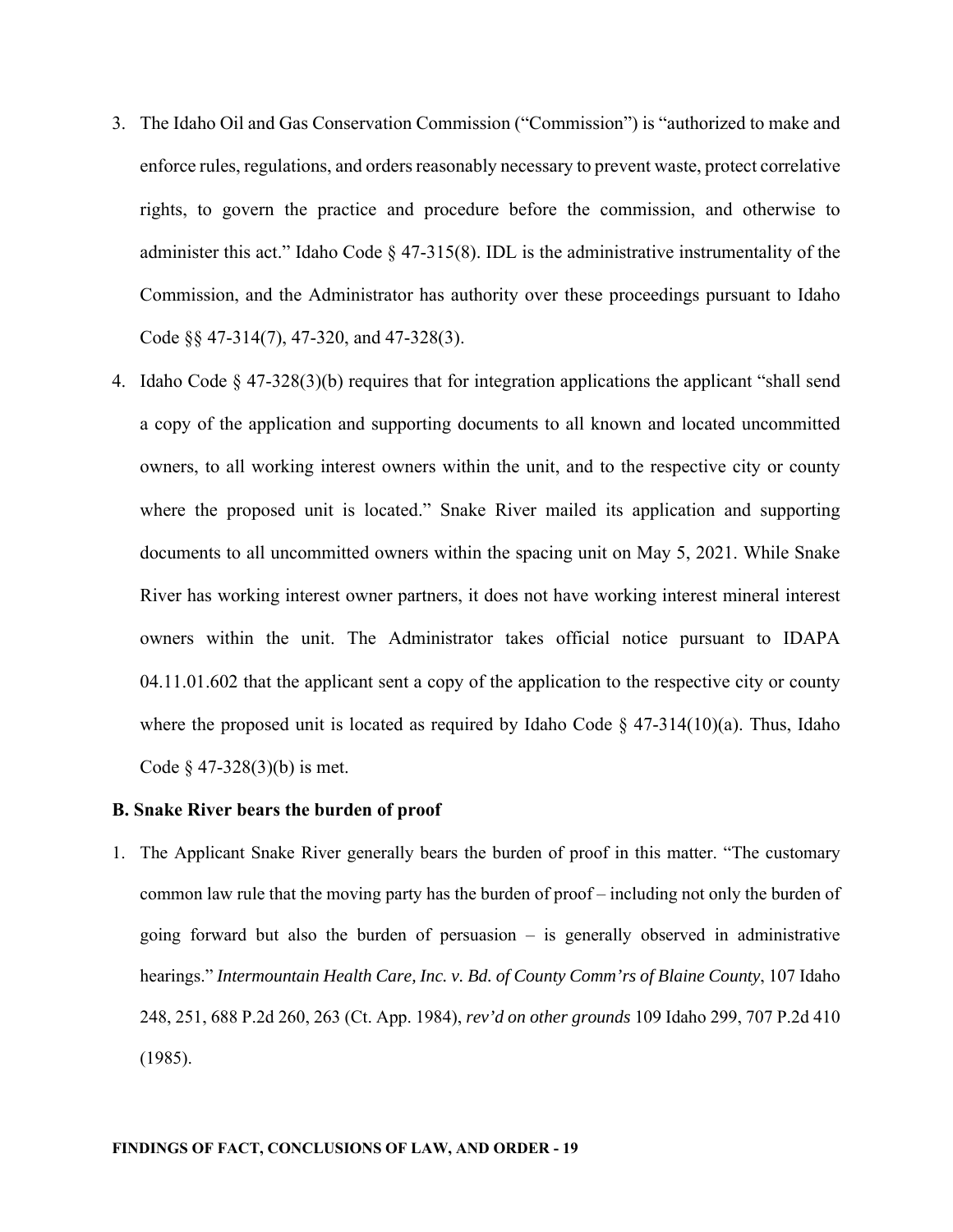- 2. Under Idaho law, "preponderance of the evidence" is generally the applicable standard for administrative proceedings, unless the Idaho Supreme Court or legislature has said otherwise. *N. Frontiers, Inc. v. State ex rel. Cade*, 129 Idaho 437, 439, 926 P.2d 213, 215 (Ct. App. 1996). "A preponderance of the evidence means that when weighing all of the evidence in the record, the evidence on which the finder of fact relies is more probably true than not." *Oxley v. Medicine Rock Specialties, Inc.*, 139 Idaho 476, 481, 80 P.3d 1077, 1082 (2003).
- 3. A court shall affirm an agency's action unless the decision is "not supported by substantial evidence on the record as a whole; or [the decision] is arbitrary, capricious, or an abuse of discretion. Idaho Code §  $67-5279(3)(d)-(e)$ .

### **C. Notice to Uncommitted Owners**

- 1. Idaho Code § 47-328(3)(b) requires that for integration applications the applicant "shall send a copy of the application and supporting documents to all known and located uncommitted owners, to all working interest owners within the unit, and to the respective city or county where the proposed unit is located."
- 2. Snake River attested that it mailed its application and supporting documents to all uncommitted owners within the spacing unit.
- 3. While Snake River has working interest owner partners, it does not have working interest mineral interest owners within the unit. While there is no evidence in the record of Snake River mailing the application to the respective city or county where the unit is located, the Administrator takes official notice pursuant to IDAPA 04.11.01.602 that IDL sent a copy of the application to the respective city or county where the proposed unit is located as required by Idaho Code § 47-314(10)(a). Thus, these requirements of Idaho Code § 47-328(3)(b) are met.
- 4. In addition to notice of the application, the applicant must document its attempts to contact uncommitted owners in a resume of efforts consistent with Idaho Code  $\S$  47-320(4)(j). That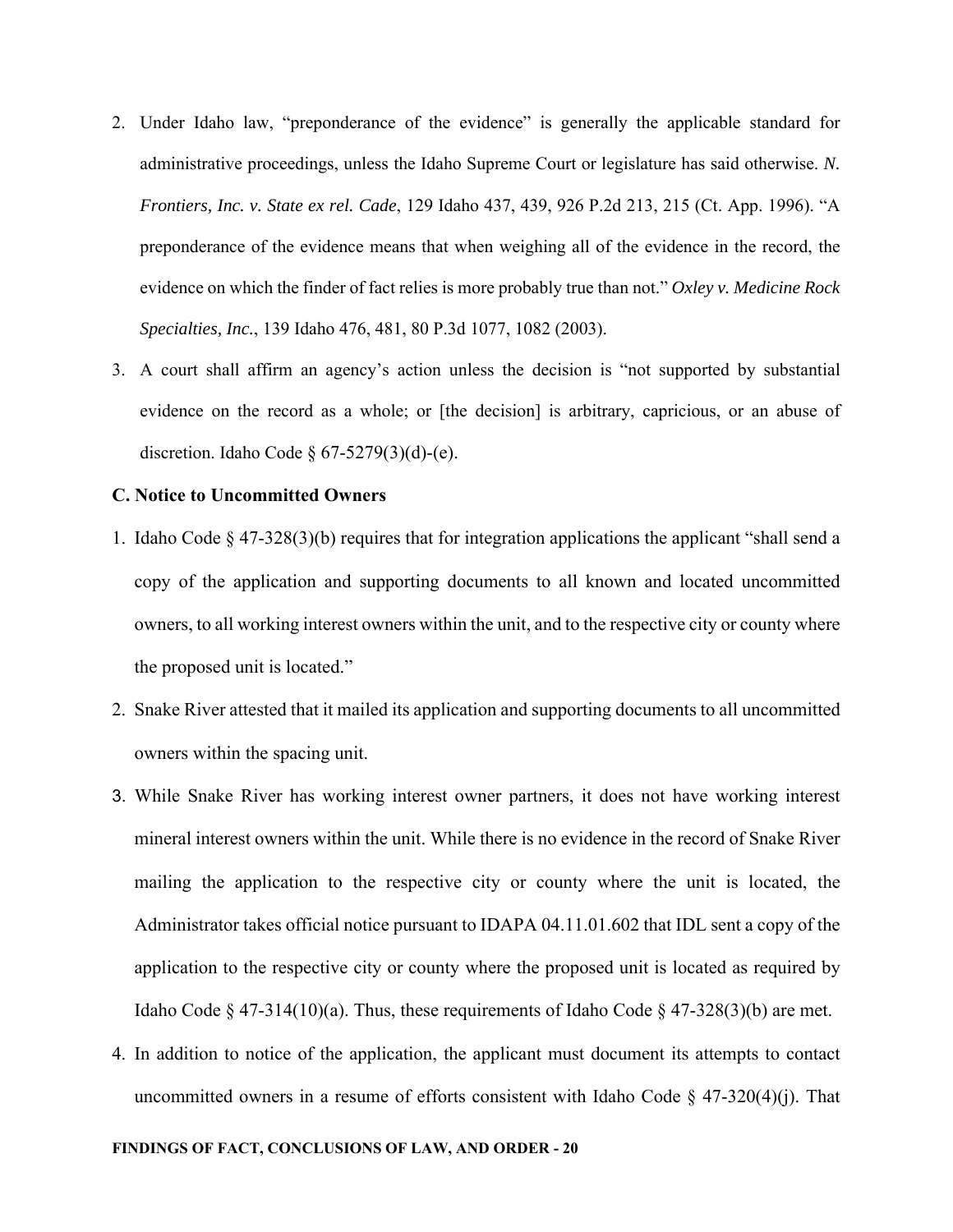includes documenting the applicant's "good faith efforts on at least two (2) separate occasions within a period of time no less than sixty (60) days to inform uncommitted owners of the applicant's intention to develop the mineral resources in the proposed spacing unit and desire to reach an agreement with uncommitted owners in the proposed spacing unit." Idaho Code § 47-320 does not require that all leases be included in the application for integration.

- 5. Nonconsenting owners allege that certain homes along Tamarack Court did not receive notice of the application or hearing and that there is nothing in the record indicating that the owners along Tamarack Court have been leased or noticed. They support this allegation with testimony from Julie Fugate.
- 6. Julie Fugate is a board member of CAIA and has a master's degree in speech pathology. She testified that she did a property search on the Payette County website and found no indication that the current owners have been leased. Julie Fugate testified that she had visited the residences in question along Tamarack Court and could not verify after discussions with the residents that the property was leased or unleased for oil and gas development.
- 7. Snake River's landman, Wade Moore, also testified at the hearing. Wade Moore has been a Landman for eight or nine years with most of that time spent in Idaho. Tr. p. 63. He was responsible for leasing efforts in the spacing unit in this proceeding. He had three contracted employees that worked on leasing efforts. Tr. p. 64. He testified that he had personally seen the lease for this land, and that the property was leased before these homes were built. Wade Moore further testified that a chain of title is the best way to verify the status of a property because it would reveal a lease granted over a larger property. Wade Moore stated that not doing a chain of title search could possibly miss the lease status of some properties. Snake River's application stated that there were no unknown or unlocatable mineral owners.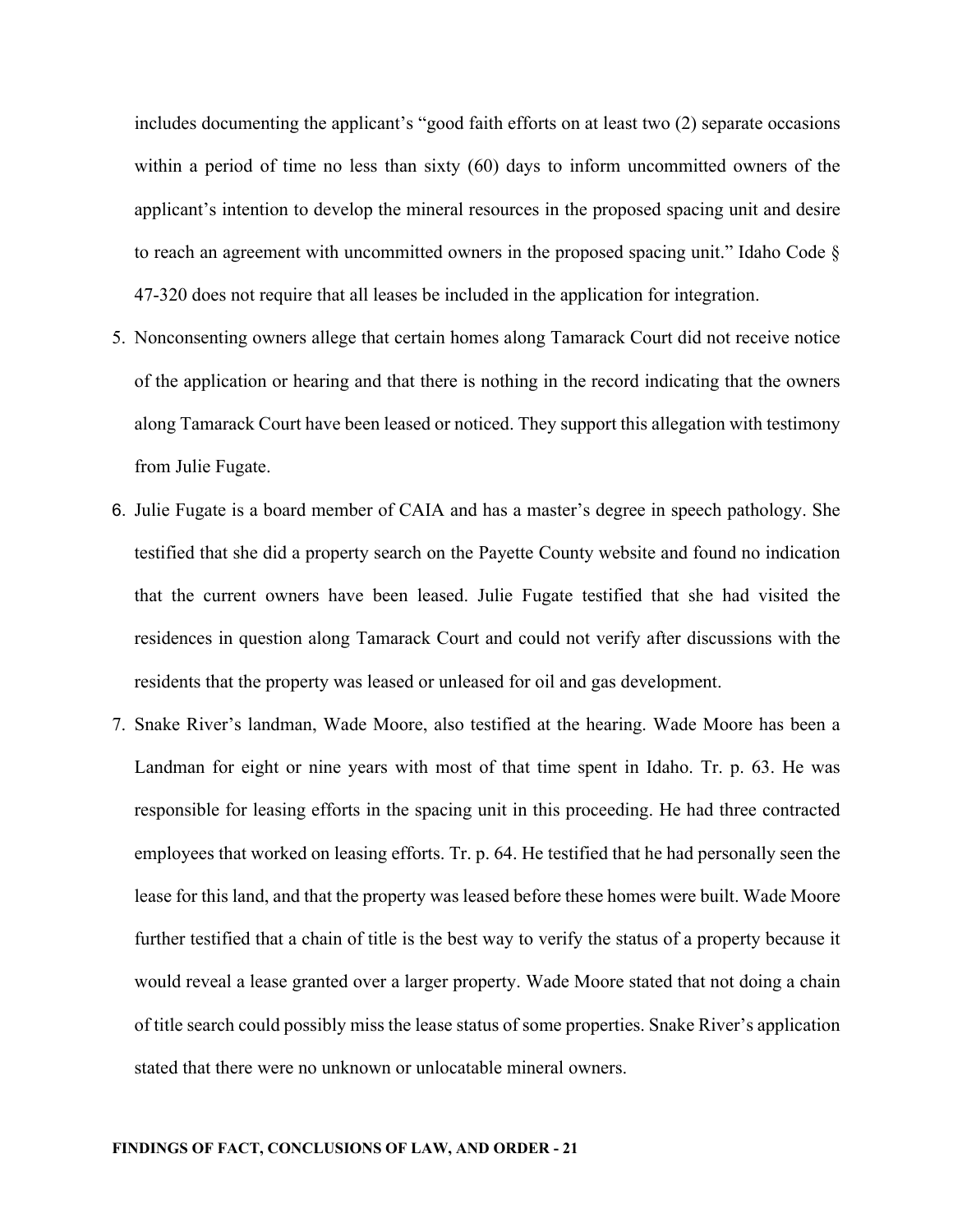8. Based on the recorded testimony provided by Julie Fugate and Wade Moore, the Administrator determines that there is sufficient evidence that uncommitted mineral interest owners were provided notice for the unit and contacted for the resume of efforts. Wade Moore is an experienced landman that directed efforts in the unit and prepared a map based on records that he had reviewed, which included the lease in question. He testified that these properties were leased prior to homes being built. While Julie Fugate searched some of the Payette County records, she admitted that she did not run a chain of title and she does not have training or experience in establishing a chain of title. Further, when Julie Fugate spoke to the residents along Tamarack Court, she was unable to confirm or deny the existence of a lease. None of those owners have appeared or petitioned to intervene to allege or provide evidence that they are uncommitted owners entitled to notice, despite being notified by Julie Fugate. Given Wade Moore's training and experience, his review of the lease over the property in question, which he used to base his decision not to include Tamarack Court as an unleased owner, The Administrator finds that there is sufficient evidence that Idaho Code  $\S$  47-328(3)(b)'s requirement for the applicant to "send a copy of the application and supporting documents to all known and located uncommitted owners" is met.

## **D. Idaho Code § 47-320(4)(a) – (j) and Idaho Code § 47-320(6)'s requirements.**

1. Idaho Code  $\S$  47-320(4) requires that an integration application substantially contain: (a) applicant's name and address; (b) a description of the spacing unit to be integrated; (c) a geologic statement concerning the likely presence of hydrocarbons; (d) a statement that the proposed drill site is leased; (e) a statement of the proposed operations for the spacing unit, including the name and address of the proposed operator; (f) a proposed JOA and a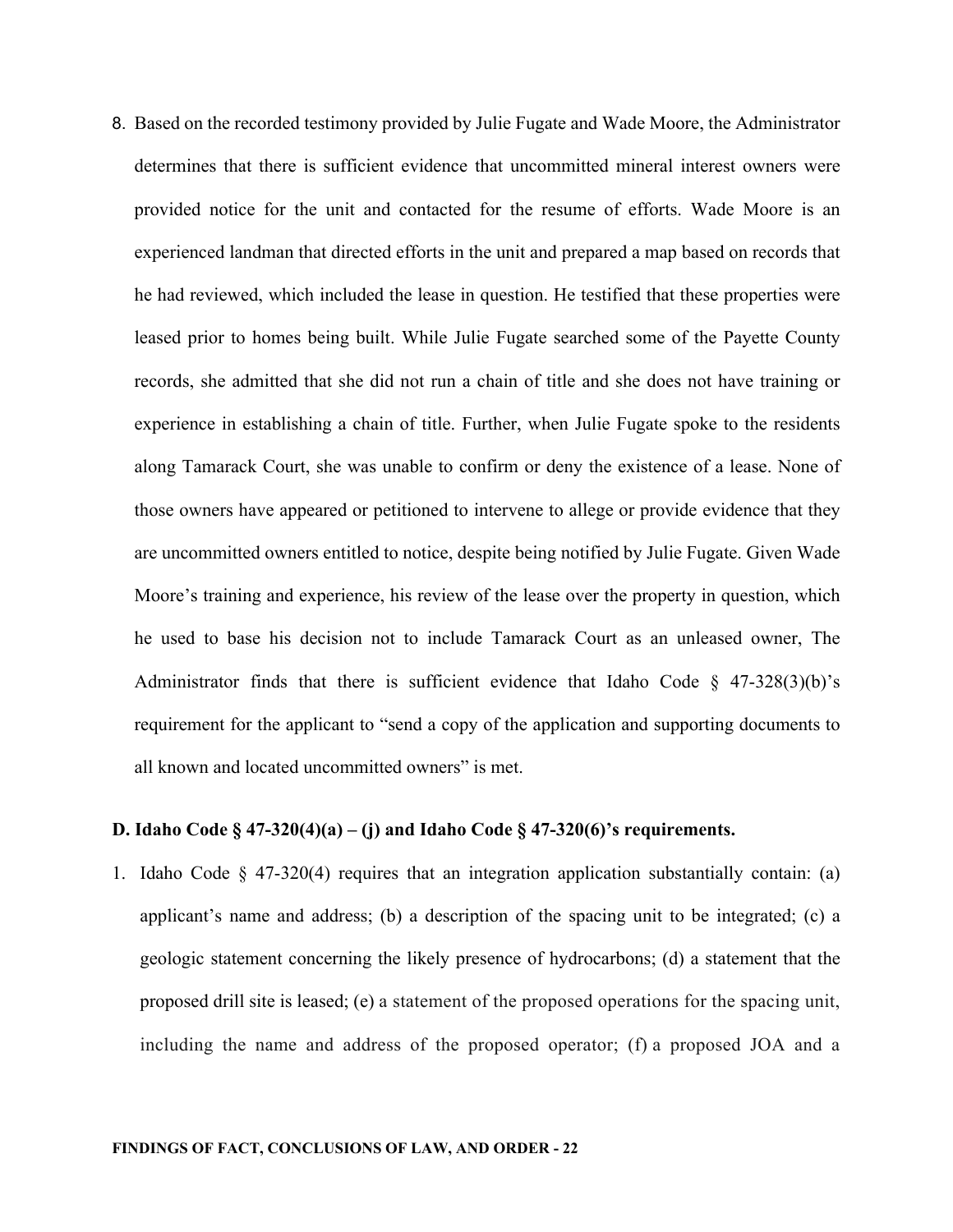proposed lease form; and (g) a list of all uncommitted owners in the spacing unit to be integrated, including names and addresses.

- 2. Snake River's application contains Snake River's name and address, described the spacing unit; included a geologic statement; stated the drill site was leased by Fallon Enterprises; included proposed operations; included a JOA and lease form; and contained a list of uncommitted owners. Therefore, the application substantially contains the information required by Idaho Code  $\S$  47-320(4)(a)-(g).
- 3. Idaho Code  $\S 47-320(4)(i)$  requires an affidavit stating the highest bonus payment to a leased owner in the spacing unit prior to filing the integration application. The application includes a declaration from Wade Moore III stating that the highest bonus payment in the unit was \$100 per net mineral acre for tracts over one acre. It stated that for tracts smaller than one acre a flat bonus of \$100 per acre was paid. Hence, the application meets this requirement.
- 4. Idaho Code  $\S 47-320(4)(i)$  requires that the resume of efforts document "the applicant's good faith efforts on at least two (2) separate occasions within a period of time no less than sixty (60) days to inform uncommitted owners of the applicant's intention to develop the mineral resources in the proposed spacing unit and desire to reach an agreement with uncommitted owners in the proposed spacing unit." At least one (1) contact must be by certified U.S. mail sent to an owner's last known address. Idaho Code  $\S$  47-320(4)(j). If any owner requests no further contact from the applicant, the applicant is "relieved of further obligation to attempt contact to reach agreement with that owner." *Id.*
- 5. Snake River made at least two contacts with each of the uncommitted mineral interest owners in the months before the application was filed. At least one contact attempt was made by certified mail in December 2020. SR-1, pp.74-112. Some of these efforts began as early as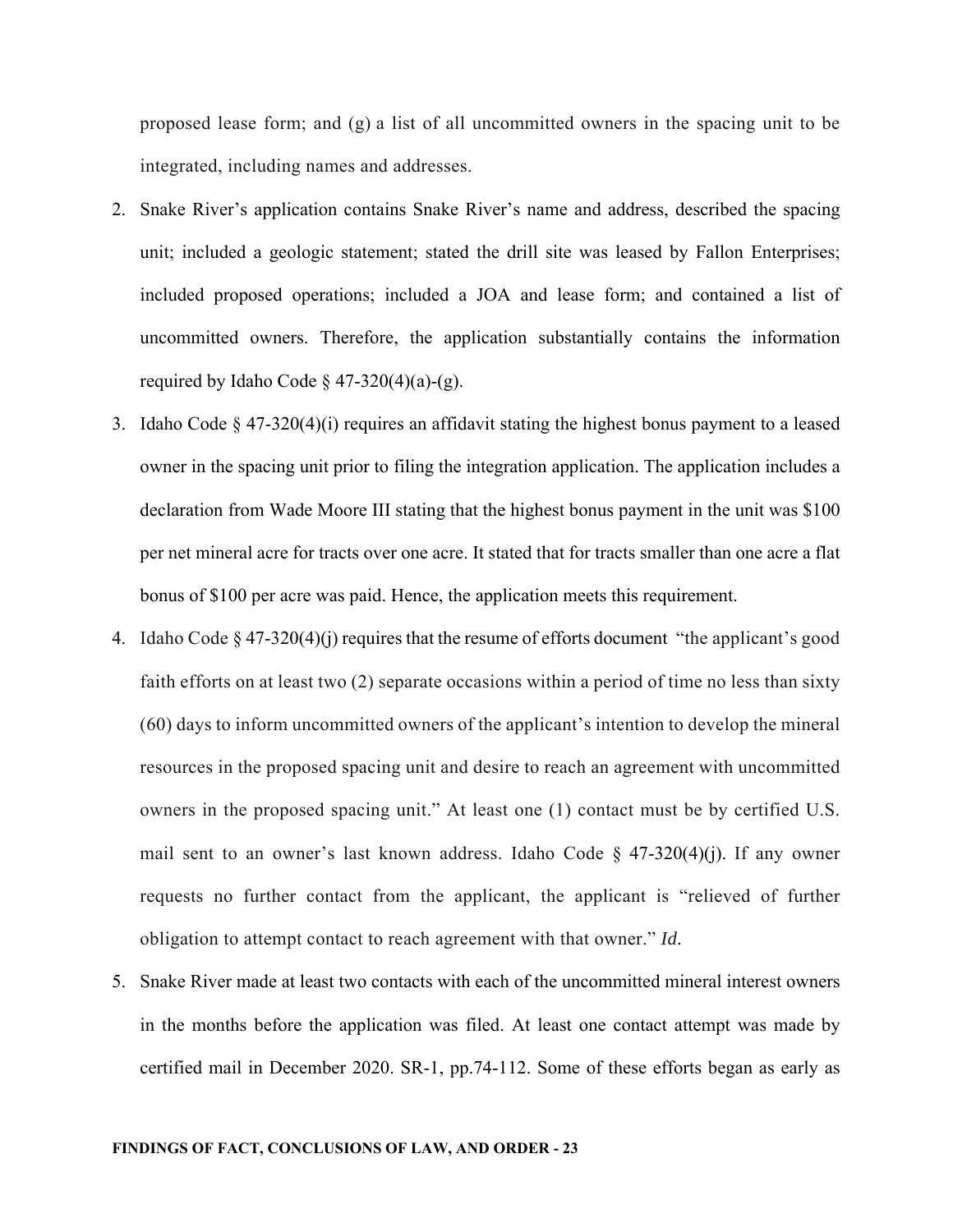2016 and continued until April 2020. SR-1, pp. 74-112. Thus, the resume of efforts meets Idaho Code  $\S$  47-320(4)(j)'s requirements.

- 6. Idaho Code § 47-320(4)(h) requires "An affidavit indicating that at least sixty-seven percent (67%) of the mineral interest acres in the spacing unit support the integration application by leasing or participating as a working interest owner."
- 7. However, pursuant to Idaho Code § 47-320(6), an operator who does not meet the 67% in section (4)(h) "may nevertheless apply for an integration order" if all of the following conditions are met:

(a) The operator has obtained consent from at least fifty-five percent (55%) of mineral interest acres;

(b) The operator has negotiated diligently and in good faith for a period of at least one hundred twenty (120) days prior to his application for an integration order; and

(c) The uncommitted owners in the affected unit shall receive from the operator mineral lease terms and conditions that are no less favorable to the lessee than those set forth in section 47-331(2), Idaho Code.

8. Wade Moore's declaration indicated nearly 62% of the acreage was leased, which is above the minimum 55% required in Idaho Code  $\S$  47-320(6)(a). Based on the record, including Snake River's many attempt contacts included in the resume of efforts from December 2020 through April 2021 and testimony from Wade Moore, Snake River has negotiated diligently and in good faith for a period of at least 120 days prior to the application for an integration order. Thus, Idaho Code  $\S$  47-320(4)(h) is met. Snake River has stated that the uncommitted owners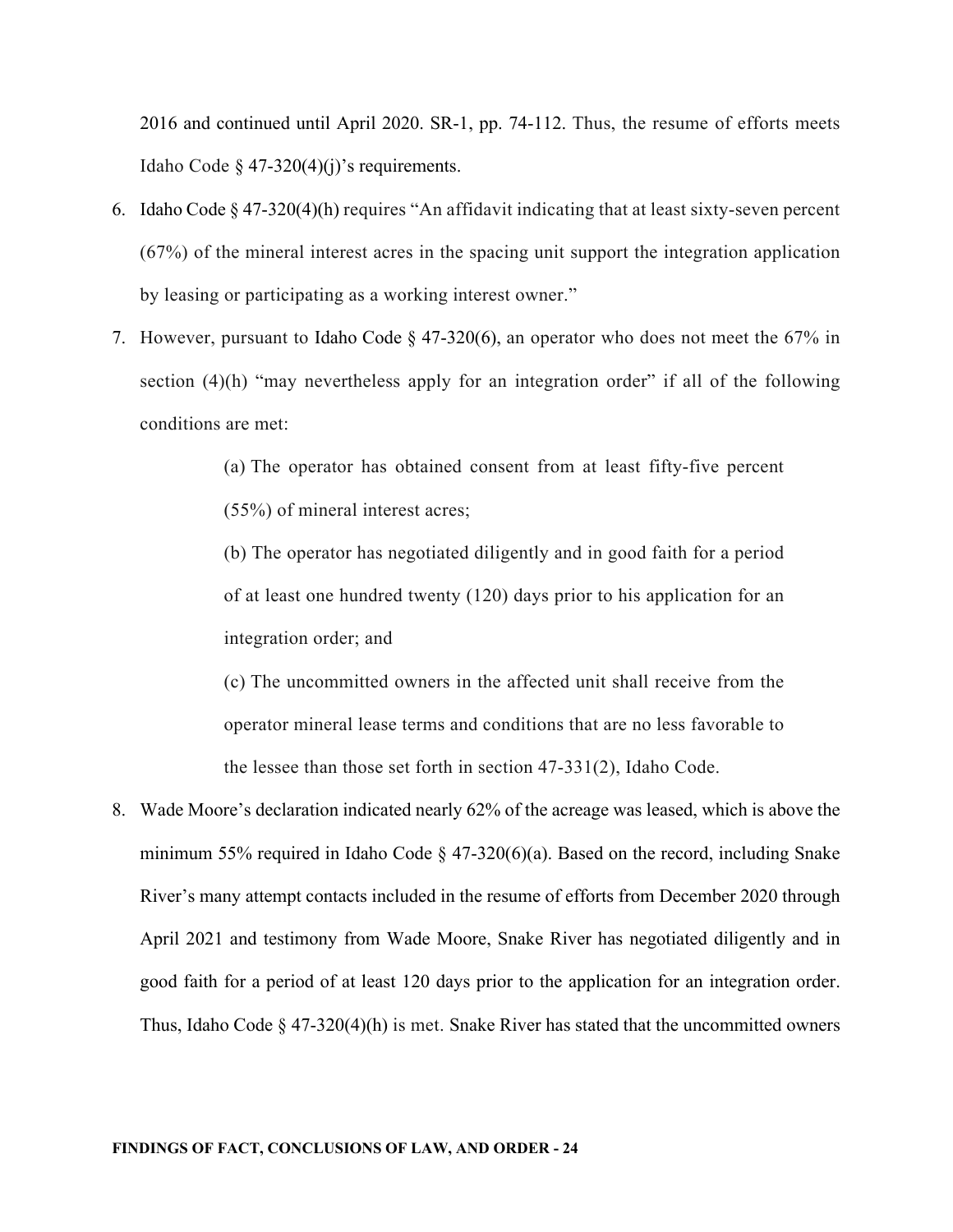in the affected unit shall receive mineral lease terms and conditions that are no less favorable to the lessee than those set forth in section 47-331(2).

# **E. Integration is granted upon "terms and conditions that are just and reasonable" as required by Idaho Code § 47-320.**

1. Idaho Code  $\S 47-320(1)$  provides that upon the application of any owner in a proposed spacing unit, the Administrator:

shall order integration of all tracts of interests in the spacing unit for drilling of a well or wells, development, and operation thereof and for the sharing of production therefrom.

It further provides that an integration order "shall be upon terms and conditions that are just and reasonable." Idaho Code § 47-320(1).

- 2. The operations of a well upon any portion of a spacing unit under an integration order "shall be deemed for all purposes the conduct of such operations upon each separately owned tract in the spacing unit by the several owners thereof." Idaho Code  $\S$  47-320(2). The "portion of the production allocated to a separately owned tract included in a spacing unit shall, when produced, be deemed, for all purposes, to have been actually produced from such tract by a well drilled thereon." *Id.*
- 3. The Administrator issued an *Order Determining "Just and Reasonable" Factors* on July 20, 2021. He determined first that the broad requirement for an integration order to be on "just and reasonable" terms does not include authority to award additional compensation beyond statutory requirements and integration will not be denied when uncommitted owners' economic risks exceed benefits because the Legislature has made integration mandatory upon meeting certain statutory requirements. Further, an integration order's terms and conditions must be within the Commission's statutory authority and be consistent with the purposes of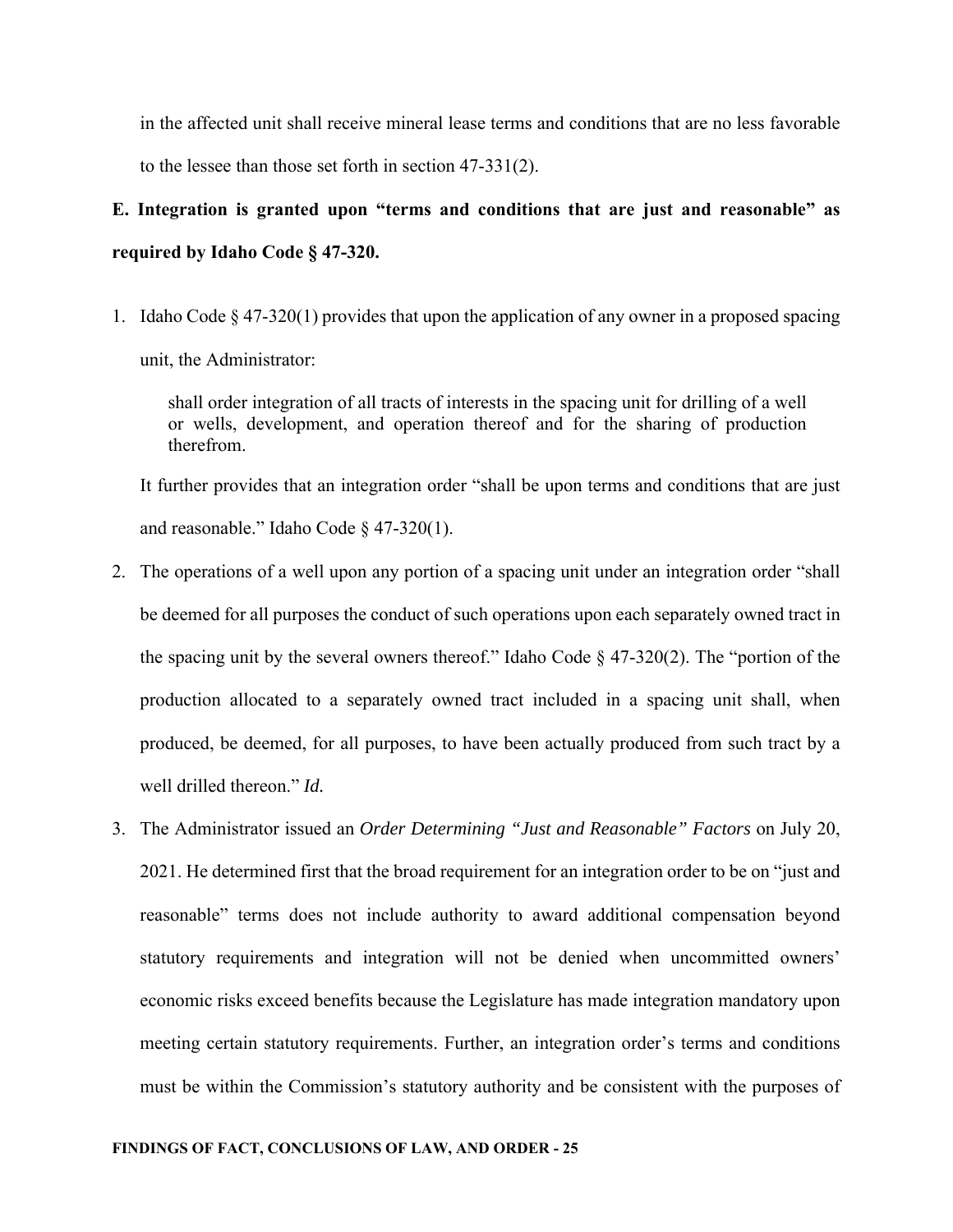the Oil and Gas Conservation Act. The Administer then determined that he would consider the

following factors:

1. Are the proposed terms addressed in another source of law?

2. Are the proposed terms and conditions (a) consistent with industry standards; (b) consistent with terms previously accepted or rejected by courts or other oil and gas administrative agencies; and (c) applicable to the unit and its operations?

3. Are the proposed terms and conditions similar to other agreements within and nearby the unit? If a proposed term is not similar, is there a reason why a different term or condition is appropriate?

4. Are any proposed terms, including those addressed at drilling, equipping, and operating the well, consistent with the Oil and Gas Act and necessary given sitespecific conditions?

5. Will the proposed operations, including the drill site, physically occupy the property of uncommitted owners, and are any additional terms necessary to address physical occupation?

6. If the proposed operation includes use of uncommitted owners' surface estate, is the operator's compliance with Idaho Code \$ 47-334 adequate to protect the surface owner?

7. Do the unit's circumstances and operations require additional bonding with the Department?

8. Does the integration order ensure that integrated owners that do not choose to participate as an owner retain the private right of action against the operator for any future harms?

4. An integration order "shall authorize the drilling, equipping and operation, or operation, of a

well on the spacing unit; shall designate an operator for the integrated unit; shall prescribe the

time and manner in which all the owners in the spacing unit may elect to participate therein;

and shall make provision for the payment by all those who elect to participate therein of the

reasonable actual cost thereof, plus a reasonable charge for supervision and interest." Idaho

Code § 47-320(3).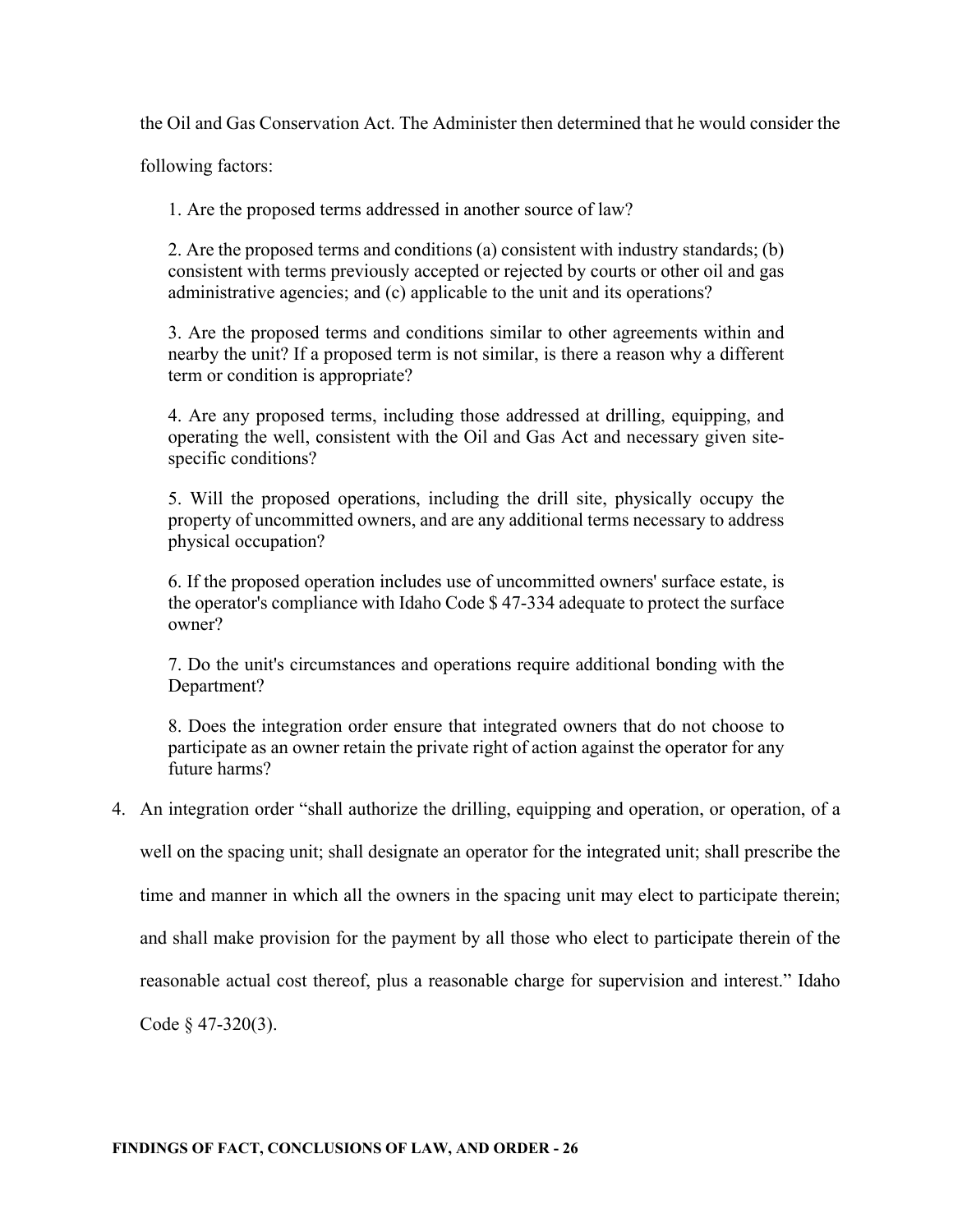5. Each integration order shall provide for four participation options: (1) working interest owner;

(2) nonconsenting working interest owner; (3) leased; (4) deemed leased. Idaho Code § 47-

320(3) articulates those options as follows:

**(a) Working interest owner.** An owner who elects to participate as a working interest owner shall pay the proportionate share of the actual costs of drilling and operating a well allocated to the owner's interest in the spacing unit. Working interest owners who share in the costs of drilling and operating the well are entitled to their respective shares of the production of the well. The operator of the integrated spacing unit and working interest owners shall enter into a joint operating agreement approved by the department in the integration order.

**(b) Nonconsenting working interest owner**. An owner who refuses to share in the risk and actual costs of drilling and operating the well, but desires to participate as a working interest owner, is a nonconsenting working interest owner. The operator of the integrated spacing unit shall be entitled to recover a risk penalty of up to three hundred percent (300%) of the nonconsenting working interest owner's share of the cost of drilling and operating the well under the terms set forth in the integration order. After all the costs have been recovered by the consenting owners in the spacing unit, the nonconsenting owner is entitled to his respective shares of the production of the well and shall be liable for his pro rata share of costs as if the nonconsenting owner had originally agreed to pay the costs of drilling and operating the well. The operator of the integrated spacing unit and nonconsenting working interest owners shall enter into a joint operating agreement approved by the department in the integration order.

**(c) Leased.** An owner may enter into a lease with the operator of the integrated spacing unit under the terms and conditions in the integration order. The owner shall receive no less than one-eighth (1/8) royalty. The operator of an integrated spacing unit shall pay a leasing owner the highest bonus payment per acre that the operator paid to another owner in the spacing unit prior to the filing of the integration application.

**(d) Deemed leased**. If an owner fails to make an election within the election period set forth in the integration order, such owner's interest will be deemed leased under the terms and conditions in the integration order. The owner shall receive oneeighth (1/8) royalty. The operator of an integrated spacing unit shall pay a leasing owner the highest bonus payment per acre that the operator paid to another owner in the spacing unit prior to the filing of the integration application.

# **F. Idaho Code § 47-320(3)'s terms of integration**

The Administrator is required by Idaho Code  $\S$  47-320 to establish certain economic terms.

As to the JOA, the term is the risk penalty that applies to the nonconsenting working interest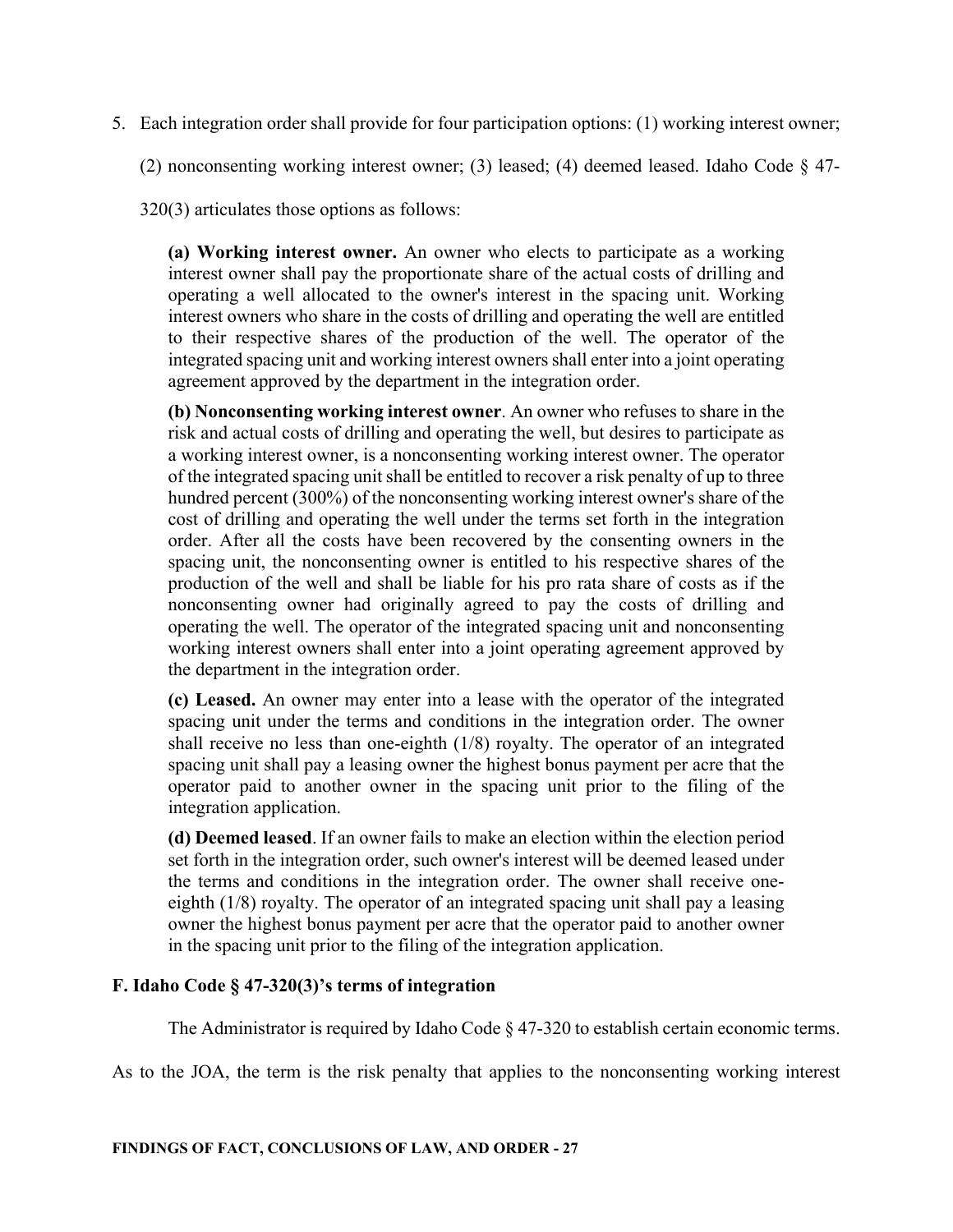owners. Idaho Code  $\S 47-320(3)(b)$ . As to those leased or deemed leased, the terms are the bonus payment and royalty amount. Idaho Code  $\S$  47-320 (3)(c), (d). The risk penalty, bonus payment, and royalty payment terms are discussed below.

1. Risk penalty for non-consenting working interest owners: An operator "shall be entitled to recover a risk penalty of *up to* three hundred percent (300%)" of a nonconsenting working interest owner's share of the cost of drilling and operating the well under the integration order's terms. Idaho Code  $\S$  47-320(3)(b) (emphasis added). Snake River's application proposes a 300% risk penalty for nonconsenting working interest owners. SR-1 pp. 4-6.

Nonconsenting owners argue that because the current working ownership in the well includes owners who purchased the previous operator's interest at a discount in bankruptcy, then any award on the original costs would allow the working interests to receive more than they have the right to acquire. Hr'g Tr. p. 33-39. They also argue the risk penalty should be lower because the well is already drilled and capable of producing. *Id.* at 40-41.

Weiser Brown bore approximately 25% of the actual costs of drilling the well. The remaining costs were bore by other partners, who have since been bought out in purchases shortly before and then after the majority owner filed bankruptcy in early 2020. The true costs of development for the Fallon 1-10 that was bore by Weiser Brown is unknown, however this amount is less than the actual costs bore by the combined ownership group at the time of well completion.

The Administrator determines that a 300% risk penalty should be based on a combination of the 25% of actual costs spent by Weiser Brown when the well was completed, and the amount spent by this group to acquire the remaining ownership of the well and whatever amount is paid going forward for their share of operation expenses. The record indicates that Weiser Brown acquired the remaining ownership of the well for an amount less that what was paid for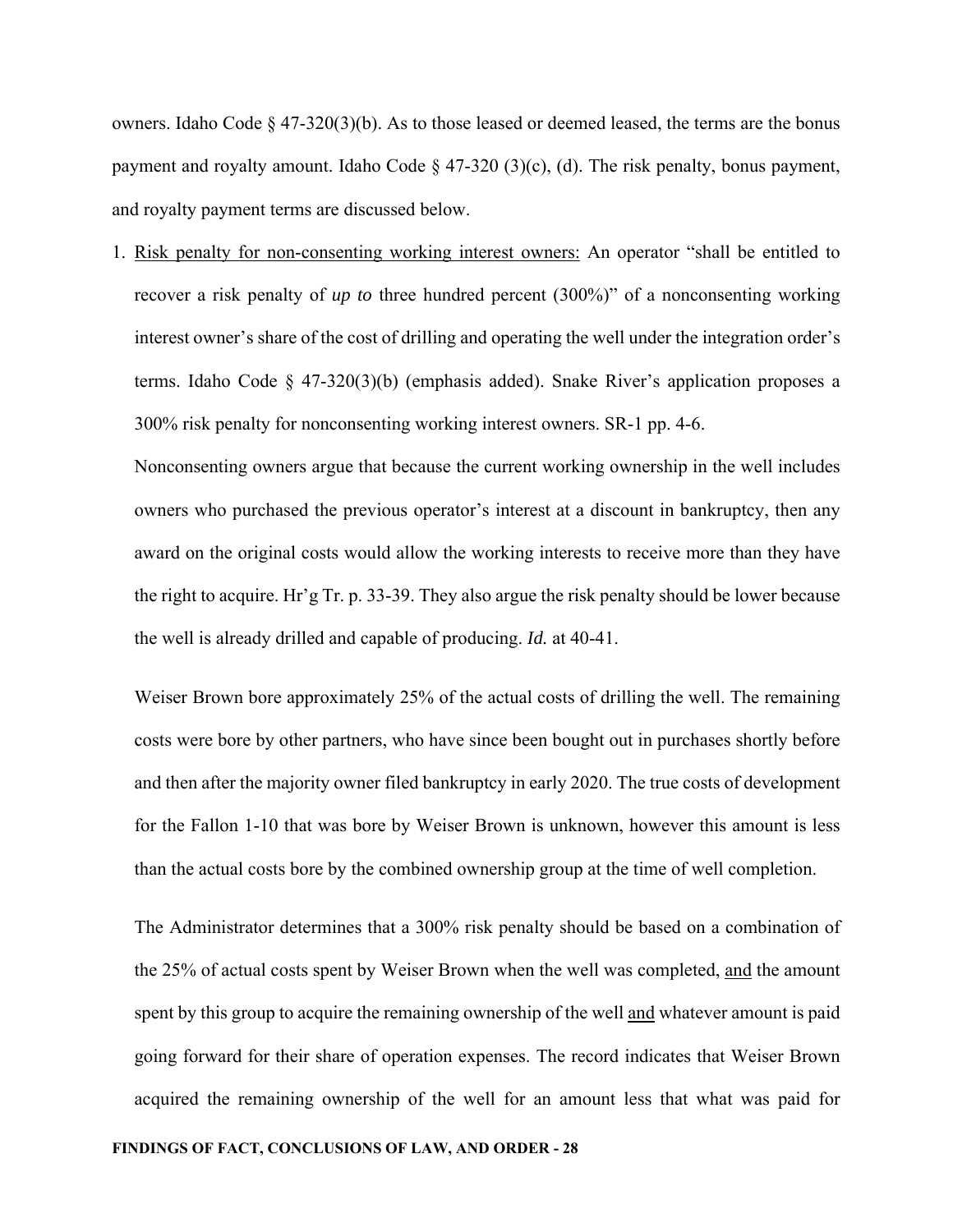completion. This amount, plus the 25% noted above, combined with the amount paid since acquisition for operating expenses should be used to determine the cost of the well and therefore the amount the 300% risk penalty applies to.

In other words, the working interest owners who bought an interest from a prior operator for the already-drilled well should be entitled to a risk penalty only on the amount they actually spent. Those who already had the 25% working interest in the well when it was drilled are entitled to the risk penalty on the amount they spent.

A 300% risk penalty is appropriate for several reasons. The 300% risk penalty requested is lower than the 500% risk penalty provided in the JOA for Snake River's current working interest owners. This means that a 300% risk penalty gives nonconsenting owners more favorable terms that those who are currently working interest owners. Richard Brown testified that the well is located in an area where there is limited knowledge and experience with the production potential. Additionally, Richard Brown testified that the risk of the well is based on its reserves. Hr'g Tr. p. 41, ll. 4. These points add a higher degree of risk for Snake River. While Richard Brown noted that risk penalty on an already drilled well varies, he has seen 300% risk penalties where a well had been drilled. *Id*. at 41-42. Also, there are additional mobilization and operating expenses because well service contractors are largely unavailable locally and drilling rigs are sourced from outside the area. For these reasons, the Administrator determines that the 300% risk penalty is appropriate and "just and reasonable."

2. Bonus payment for leased and deemed leased: Leased and deemed leased owners shall receive the "highest bonus payment per acre that the operator paid to another owner in the spacing unit prior to the filing of the integration application." Idaho Code § 47-320 (3)(c), (d). This is supported by the application requirement of an "affidavit stating the highest bonus payment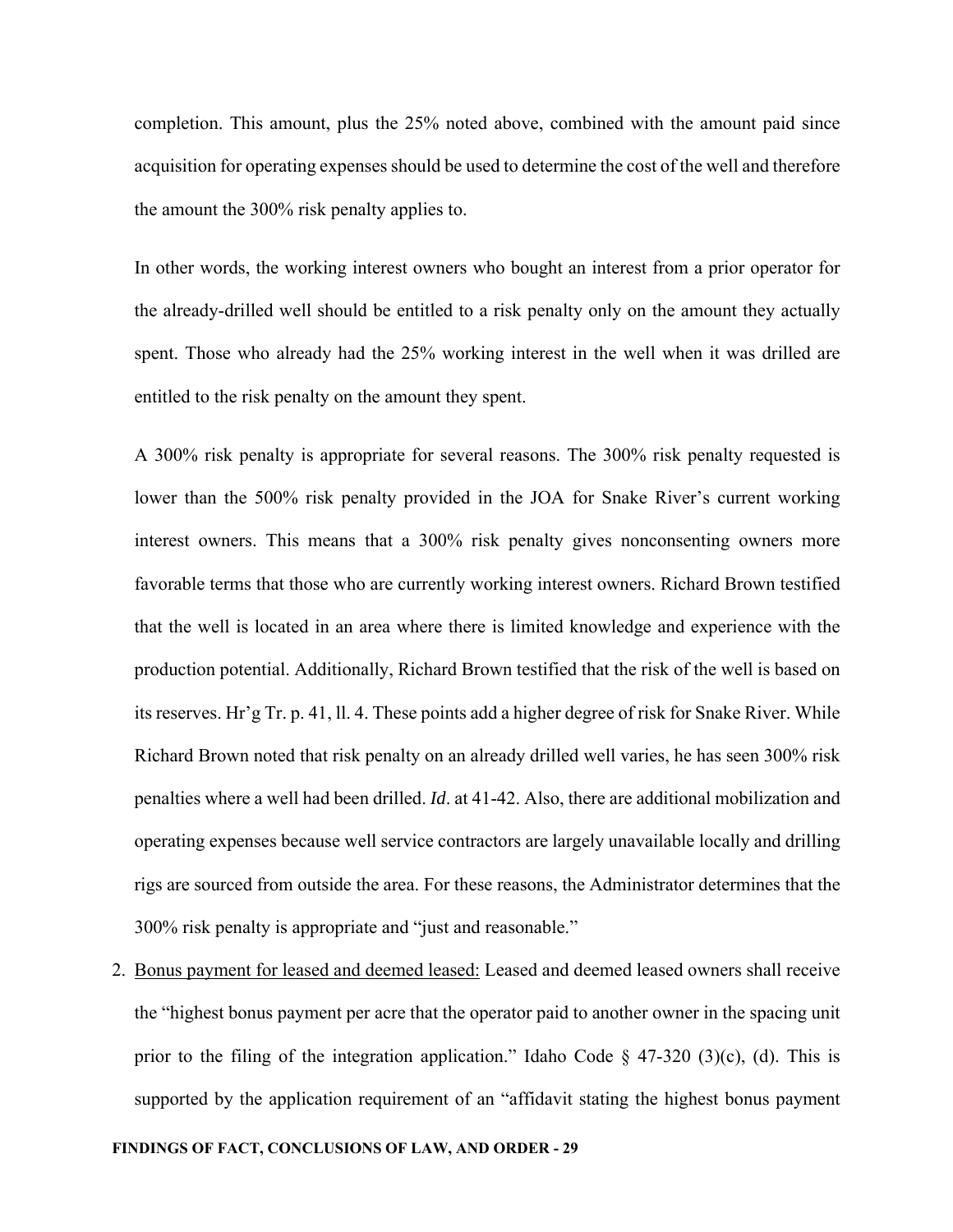paid to a leased owner in the spacing unit . . . prior to filing the integration application." Idaho Code  $\S$  47-320(4)(i). Snake River's application requests a \$100 bonus payment per acre for leased and deemed leased owners. SR-1 pp. 3, 5. It was accompanied by a declaration from Wade Moore stating that Snake River paid \$100 per net mineral acre for all tracts larger than one acre and \$100 flat bonus payment for lots smaller than one acre. Thus, it is determined that the bonus payment for those leased and deemed leased shall be \$100 per net mineral acre for all tracts larger than one acre and \$100 flat bonus payment for tracts less than one acre.

3. Royalty Payments for Leased owners: Idaho Code § 47-320(3)(c) provides uncommitted owners with the option to enter into a lease with the operator of the integrated spacing unit under the terms and conditions in the integration order. The statute dictates that royalty paid to a leased owner shall be "no less than one-eighth  $(1/8)$  royalty." Idaho Code § 47-320(3)(c). This allows the Administrator to set a royalty higher than 1/8 for uncommitted owners who elect to sign the lease, but he cannot set a royalty lower than 1/8. Those deemed leased are always paid a  $1/8$  royalty. Idaho Code § 47-320(3)(d).

Based on the evidence in the record regarding royalties paid to others leased in the same unit and the royalty paid to those in nearby units, the Administrator determines that those selecting the "leased" option shall be paid a 1/8 royalty. A royalty of 1/8 was paid to all other leased mineral interest owners in the unit. Further, mineral interest owners in surrounding areas also have leased their oil and gas rights for a 1/8 royalty. Nonconsenting owners did not request a different royalty rate or present any evidence of differing royalty rates nearby or unique circumstances in this unit that would indicate that the royalty rate should be adjusted. Therefore, the Administrator finds that a 1/8 royalty is appropriate and a "just and reasonable" term to include for leased owners.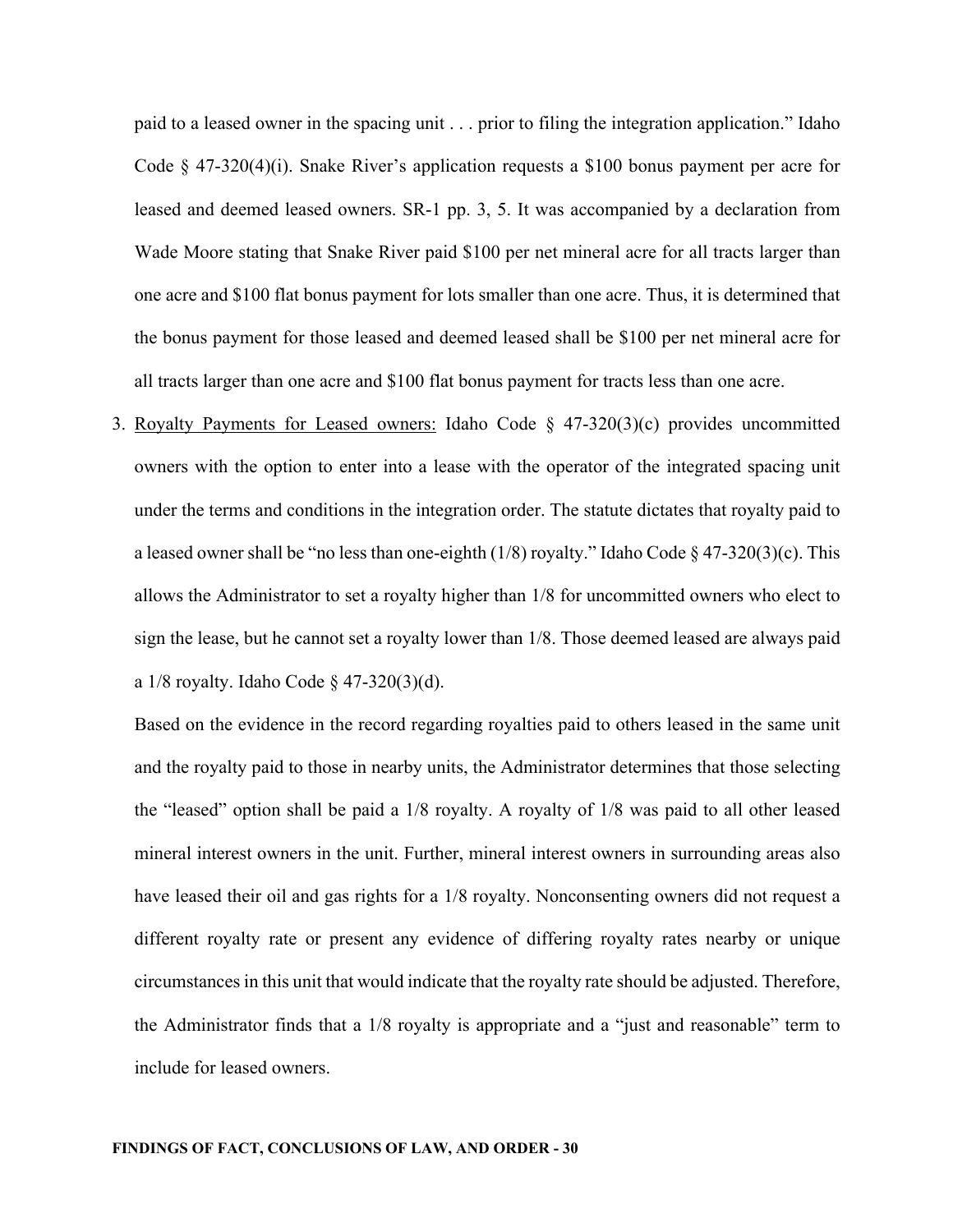### **Factors Used to Determine "Just and Reasonable"**

All factors used to determine "just and reasonable" terms are listed below and used to evaluate the proposed JOA and proposed lease in general along with several specific terms in the proposed lease.

## **Factor 1: Are the proposed terms addressed in another source of law?**

The Administrator will consider whether a proposed term is already addressed by another entity and whether a proposed term is already addressed by a Department permit. No evidence was presented about whether a term proposed was already addressed by another entity, including any local ordinances to protect public health, safety, and order. As to Department permits, the Fallon 1-10 well has already been permitted, completed, tested, and has a well number USWN 11-075- 20032. SR-1, p 2. The Fallon 1-10 application included the location of the nearest water supply; the type of tools and logging program; the proposed target depth and target formations; details on casing and cement; the drilling plan; erosion and sediment control; and reclamation plan. *See* IDAPA 20.07.02.200.04.b-j. The Department evaluated the operator's specific plan as to how the well would be equipped, drilled, and operated; the potential impacts of that plan; and the specific location of the well. After that evaluation, the Department included conditions directed at ensuring that no water right owned by an integrated owner is incorrectly used by the operator as a result of any change to the purpose of use of the water right, the place of use, or the point of diversion without prior approval by the Idaho Department of Water Resources. IDL Opening Brief, p 6.

Nonconsenting owners ask that the Administrator impose a condition that prohibits well treatments and hydraulic fracturing*.* A well treatment is defined as "actions performed on a well to acidize, fracture, or stimulate the target reservoir." IDAPA 20.07.02.010.60. IDAPA 20.07.02.010.26 defines hydraulic fracturing as "a method of stimulating or increasing the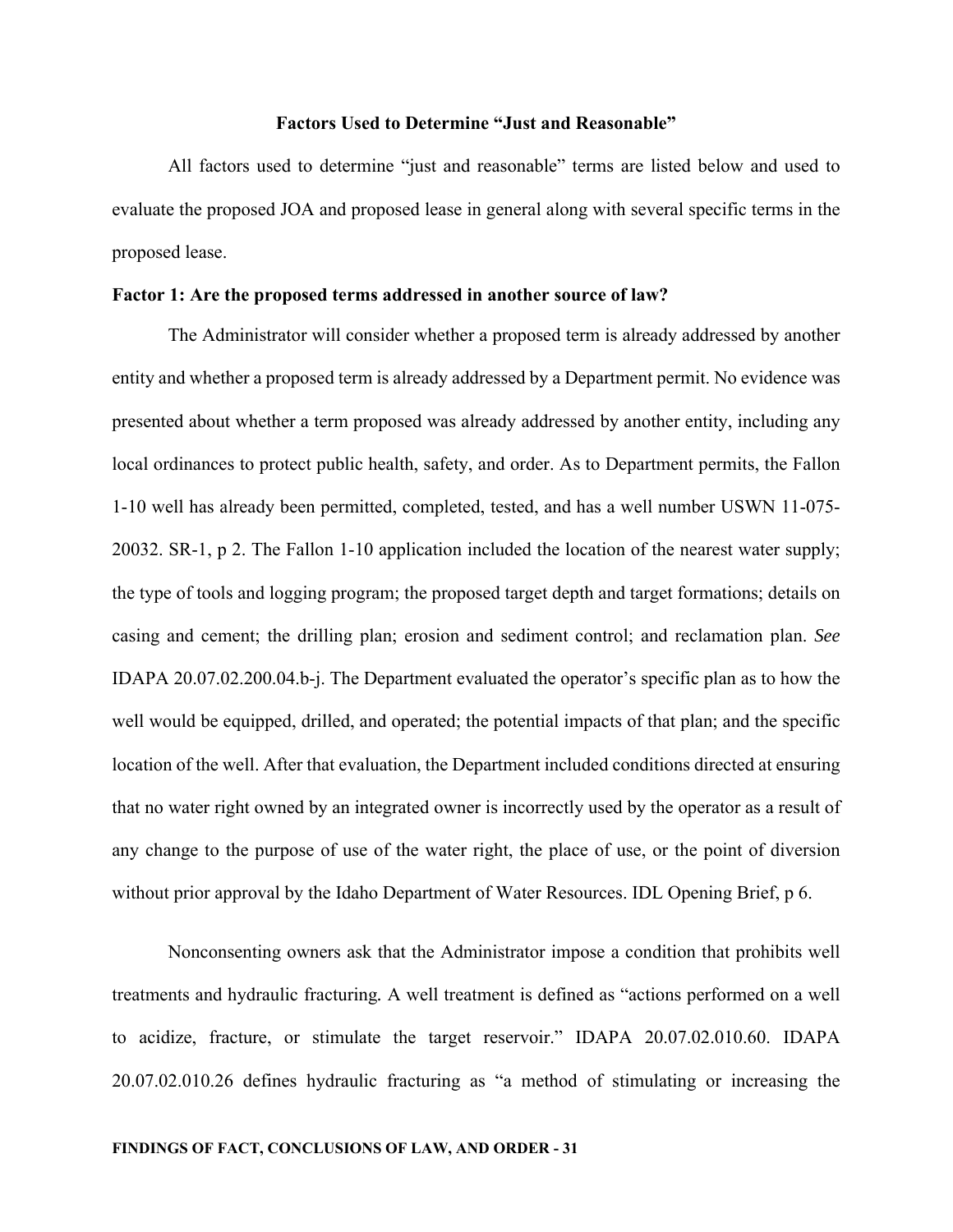recovery of hydrocarbons by perforating the production casing and injecting fluids or gels into the potential target reservoir at pressures greater than the existing fracture gradient in the target reservoir." Thus, hydraulic fracturing is always a well treatment, but well treatments are not always hydraulic fracturing. Snake River testified hydraulic fracturing had never been used in Idaho, and Richard Brown testified that he would agree to a term that on hydraulic fracturing could occur on this well. Hr'g Tr. p. 51. Given that agreement, the Administrator imposes a term that no hydraulic fracturing can be used on this well.

However, this does not prohibit well treatments that are not hydraulic fracturing. Well treatments are authorized under the Idaho Oil and Gas Conservation Act, but they must follow the requirements set forth in statute and rule. Other than stating general concerns about directional drilling and a belief there could be an impact on home values, nonconsenting owners did not provide any evidence of specific threats of harm from a well treatment on this well. In a conventional well such as the Fallon 1-10, well treatments designed to remove scale and maintain flow of the perforations can be useful in order to extend the life of the well, thereby improving the production potential and reducing the need to drill additional wells. Because well treatments are authorized in existing law, this factor weighs towards finding allowance of well treatments as a just and reasonable term.

# **Factor 2: Are the proposed terms and conditions (a) consistent with industry standards; (b) consistent with terms previously accepted or rejected by courts or other oil and gas administrative agencies; and (c) applicable to the unit and its operations?**

The Administrator will consider industry standards terms and conditions, the consistency of those standards, and how those standards apply to this particular unit.

*Proposed JOA*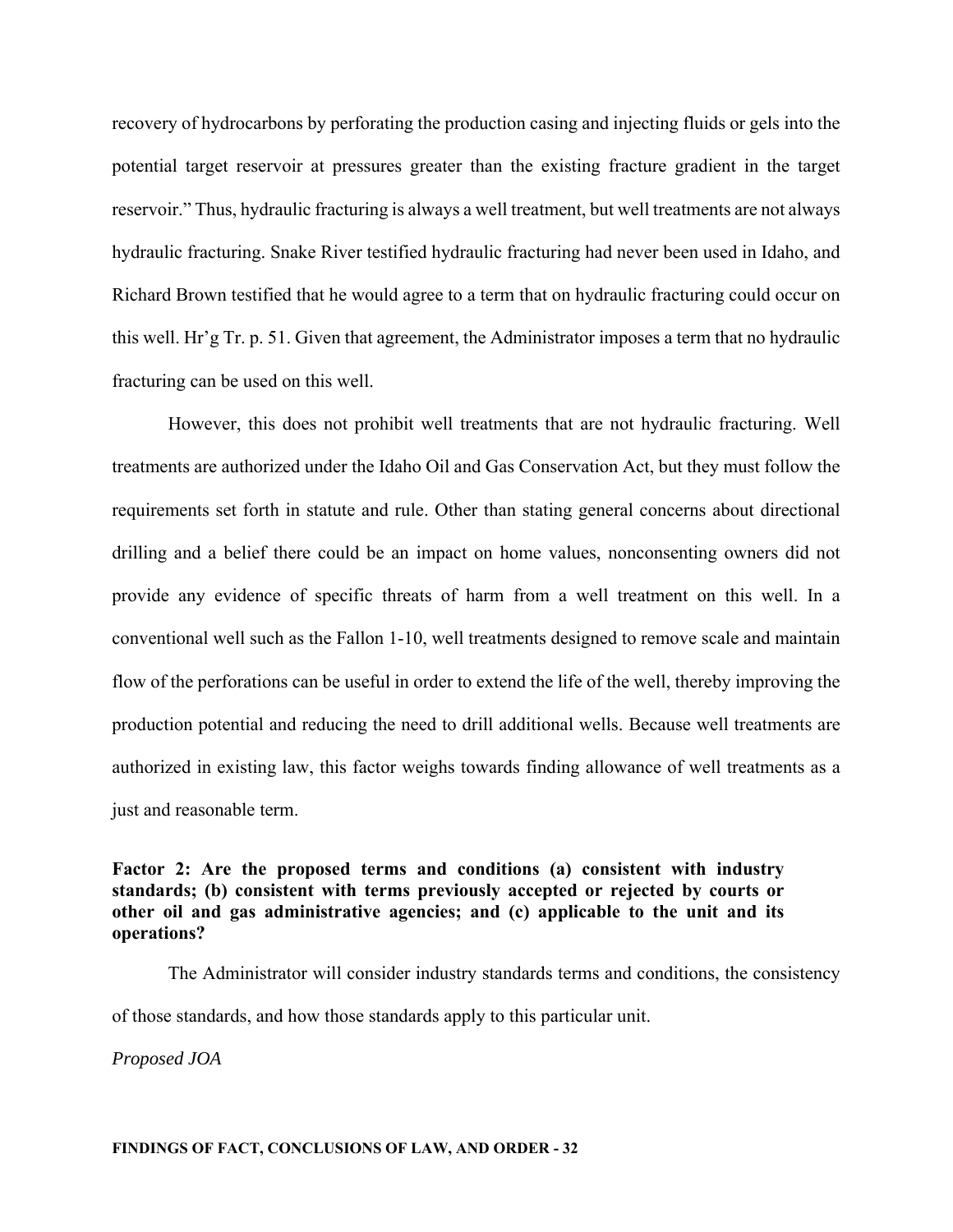Snake River's proposed JOA is the AAPL Form 610, the 1989 version, which has been used in the oil and gas industry in many states. This JOA has been used in other states by Weiser-Brown.

The proposed JOA is a similar form to the JOA used in prior integrations in this area by the previous operator. Snake River was a working interest owner with the prior operator, which also indicates that Snake River itself found these terms to be reasonable. Richard Brown testified that there was nothing about this unit that led him to conclude that using the proposed JOA would not be appropriate. Those who choose this option would be able to participate on the same basis as the existing working interests, except with a more favorable risk penalty of 300% versus the 500% risk penalty used with Snake River's partners.

Aside from what was discussed in the risk penalty section earlier, nonconsenting owners did not propose alternate terms to the JOA or present any evidence that the JOA differed from industry standards. They did not present any evidence that the JOA was inconsistent with terms previously accepted or rejected by courts or other oil and gas administrative agencies. They also did not claim the JOA was not applicable to the unit or its operations or present any related evidence.

Thus, applying this factor to the evidence presented weighs towards to the conclusion that Snake River's proposed JOA is "just and reasonable" because the proposed JOA is (a) consistent with industry standards, both in Idaho and other states; (b) employs similar terms as those the operator had agreed to when it was a working interest owner; and (c) has terms applicable to the unit and its operations.

## *Proposed Lease*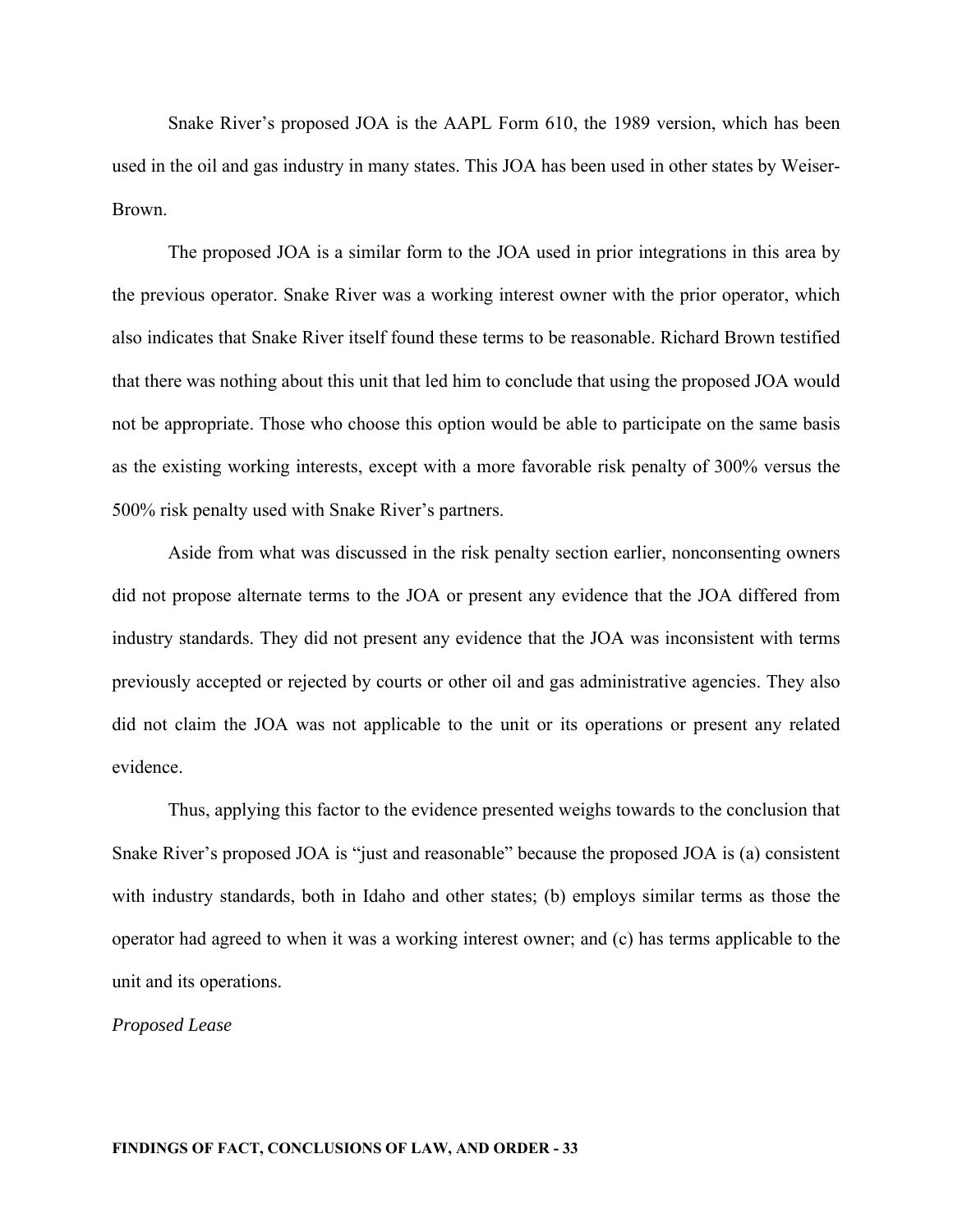Snake River's proposed lease is similar to other voluntary leases that Snake River has taken in the area and unit. Similar versions of this proposed lease are also used in operations Richard Brown has been involved with in other states. This indicates that these lease terms are industry standards. All evidence in the record establishes that these terms are commonly used in the industry, which weighs towards finding that these terms are "just and reasonable." The applicability of certain lease terms to the unit and its operations as discussed further in Factor 4, below.

# **Factor 3: Are the proposed terms and conditions similar to other agreements within and nearby the unit? If a proposed term is not similar, is there a reason why a different term or condition is appropriate?**

## *Proposed JOA*

Richard Brown testified that the proposed JOA was similar to the JOA used with Weiser Brown's working interest partners except for the proposed JOA had a lower risk penalty of 300%. This lower risk penalty is appropriate for the reasons discussed above. Thus, this factor also weighs towards determining the JOA is "just and reasonable."

## *Proposed Lease*

Snake River's witnesses also testified that the proposed lease was similar to other voluntary leases signed in the unit and surrounding area. Nonconsenting owners proposed alternate terms about increased bonding, as well as prohibiting hydraulic fracturing, well treatments, surface occupation, and subsurface occupation, but did not present any evidence that those terms were similar to any voluntary leases signed in the unit and surrounding area. Thus, the evidence in the record indicates that the terms in these leases were similar to other voluntary leases in the unit, as well as leases in the surrounding area. Because the JOA and lease contain terms that are similar to many other voluntary agreements in the unit and surrounding area, that aspect of this factor weighs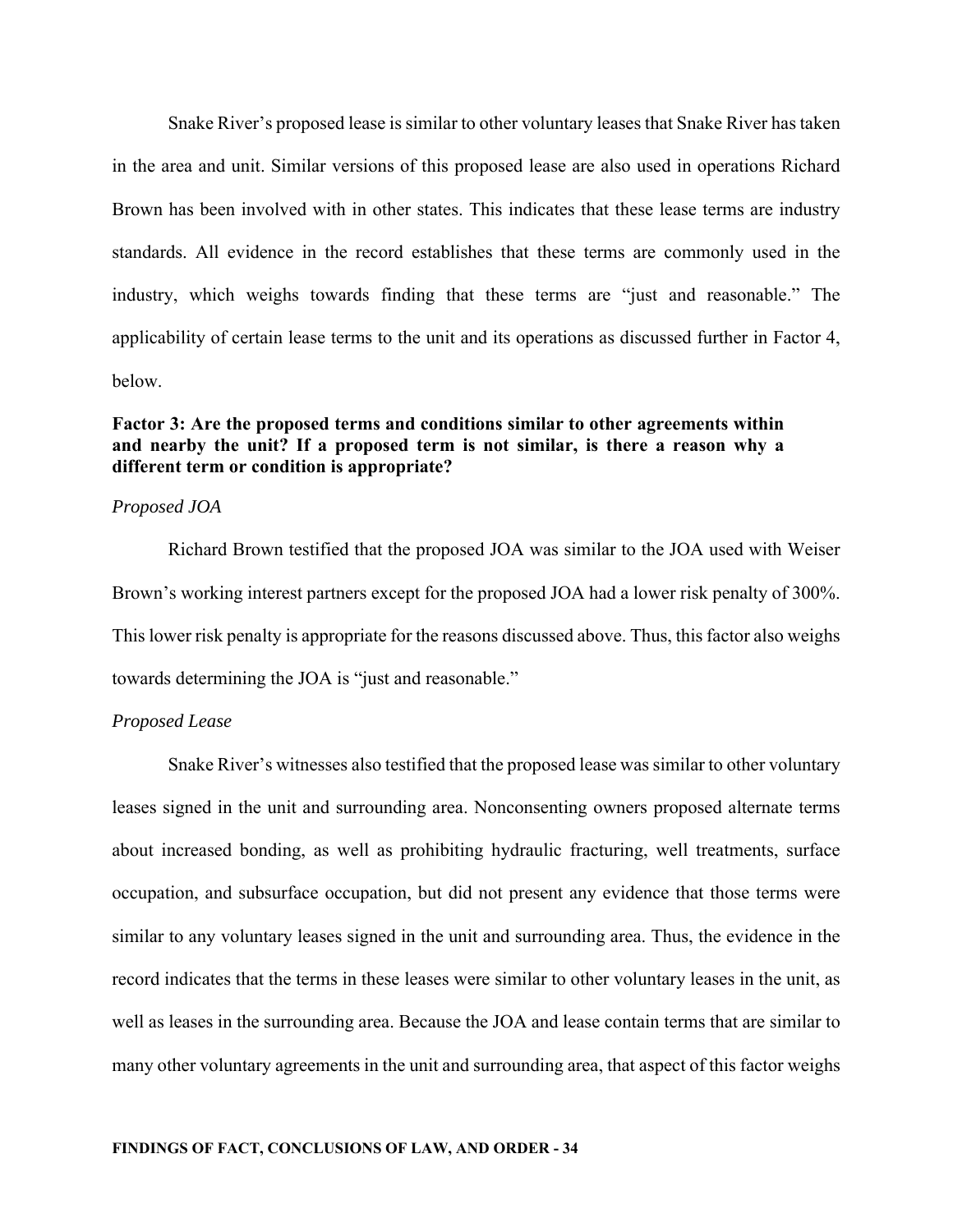towards finding the proposed terms "just and reasonable." Whether there are reasons a different term might be appropriate are discussed in Factor 1, 4, and 5, below.

# **Factor 4: Are any proposed terms, including those addressed at drilling, equipping, and operating the well, consistent with the Oil and Gas Act and necessary given site-specific conditions?**

Nonconsenting owners argued in their "just and reasonable" factors brief that Idaho Code § 47-320 required the Administrator to articulate "whether a well is authorized to be drilled, and which precise well is authorized; how the well will be drilled, by what methods; how the well will be equipped once drilled; and how the well will be operated." *NC Owners Br.* p. 3. Nonconsenting owners proposed alternate terms about increased bonding, as well as prohibiting hydraulic fracturing, well treatments, surface occupation, and subsurface occupation.

## *Authorizing Additional Wells*

Snake River did not argue that the integration order should provide for multiple wells to be drilled beyond the one well currently proposed. However, they did discuss that possibility that future wells might be drilled in the unit. Indeed, Idaho Code  $\S$  47-320(1) leaves open the possibility an integration order may be for more than one well when it provides that integration can be ordered "for drilling or a well or wells, development and operation thereof and for the sharing of production therefrom." However, the spacing order for this unit does not authorize multiple wells. *November 5, 2020 Spacing Order*. That order determined that that "Sand B is the common source of supply for this proposed spacing unit and that only one (1) well may be drilled to and produced for Sand B." *Spacing Order* p. 28. Thus, the Administrator established the spacing unit in Docket No. CC-2020-OGR-01-001 for only one source of supply: Sand B. *See Spacing Order* p. 28.

**FINDINGS OF FACT, CONCLUSIONS OF LAW, AND ORDER - 35**  While additional sources of supply may be discovered later, Snake River will have to establish spacing units for those sources of supply. This is because the spacing unit is not a statewide spacing unit composed of a pre-established single governmental section. *See* Idaho Code §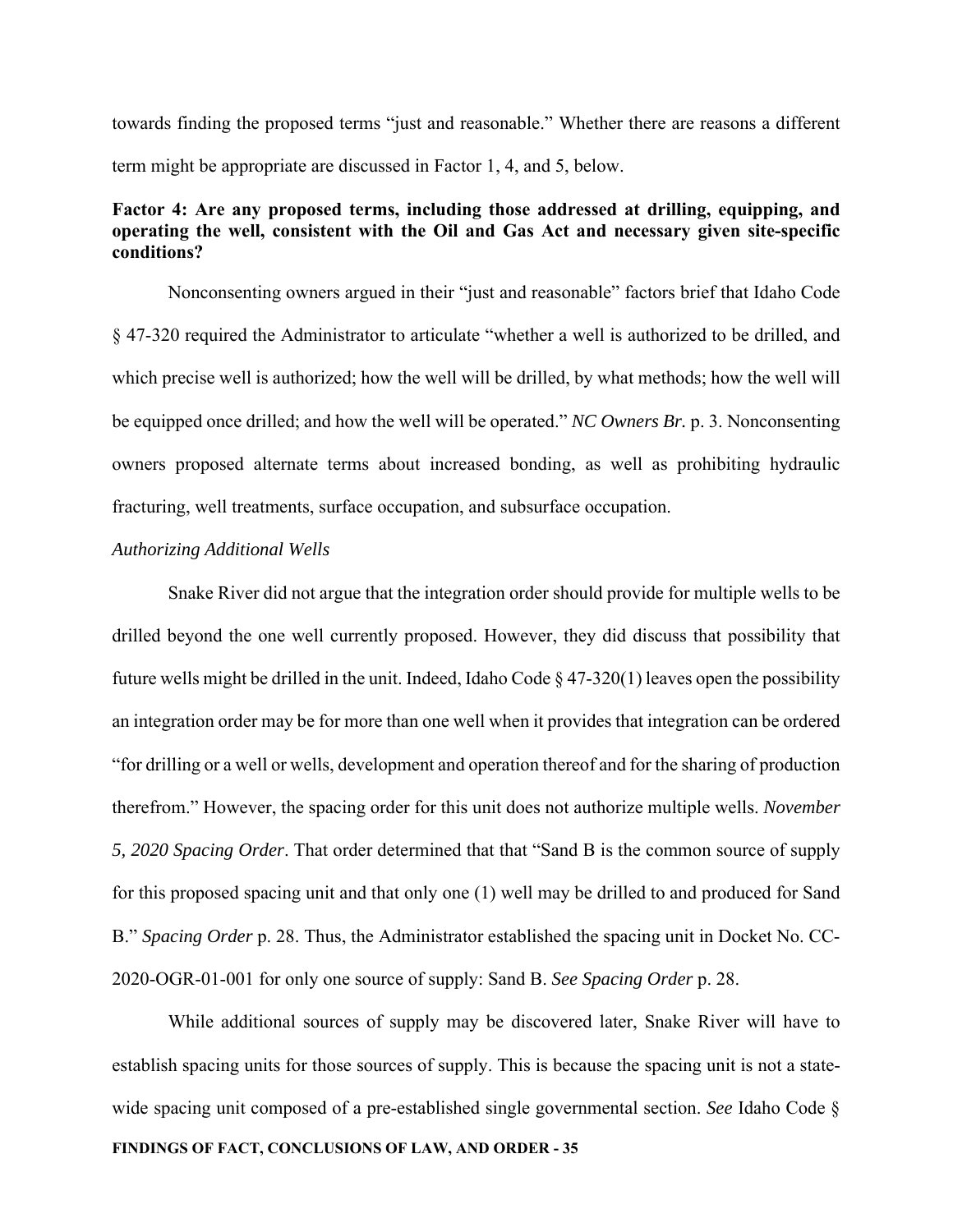47-317. Instead, this unit is made up of parts of four quarter sections from different statewide units, which necessitated a spacing order unique to this unit and a certain common source of supply. Further, if Snake River decided it needed to drill another well to the same source of supply in this same unit, then it would need to make a request through the appropriate administrative process to do so and obtain authorization. Either way, neither is proposed or authorized at this time: this spacing unit only relates to one well drilled to Sand B. Thus, the integration order is limited to one (1) well in the spacing unit and the Administrator determines it would not be a "just and reasonable" term to authorize any additional wells in the integration order at this time.

# *How the well will be Drilled, Equipped; and Operated*

Snake River's application notes that all operations will be conducted in compliance with IDAPA 20.07.02. The lease also provides that "all operations conducted under this Lease, including permitting, drilling, production, pooling, and unitization, plugging and abandonment of wells, and surface reclamation, shall be done pursuant to and in accordance with applicable federal, state, and local rules and regulations." SR-1 p. 72. Thus, both the lease and Snake River's application acknowledge the necessity of compliance with the Oil and Gas Act and rules, which establishes some basic requirements of operations.

In addition, a JOA dictates how the working interest owners for a well interact, including how the well is operated. For example, the JOA includes provisions that outline notice and reporting for drilling and testing operations, the priority of operations, and how expenses and revenues from the well are shared. A JOA governs those who choose to be a working interest owner or a nonconsenting working interest owner. Thus, those that choose to participate by agreeing to the JOA can be involved in operational decisions pursuant to the JOA.

#### **FINDINGS OF FACT, CONCLUSIONS OF LAW, AND ORDER - 36**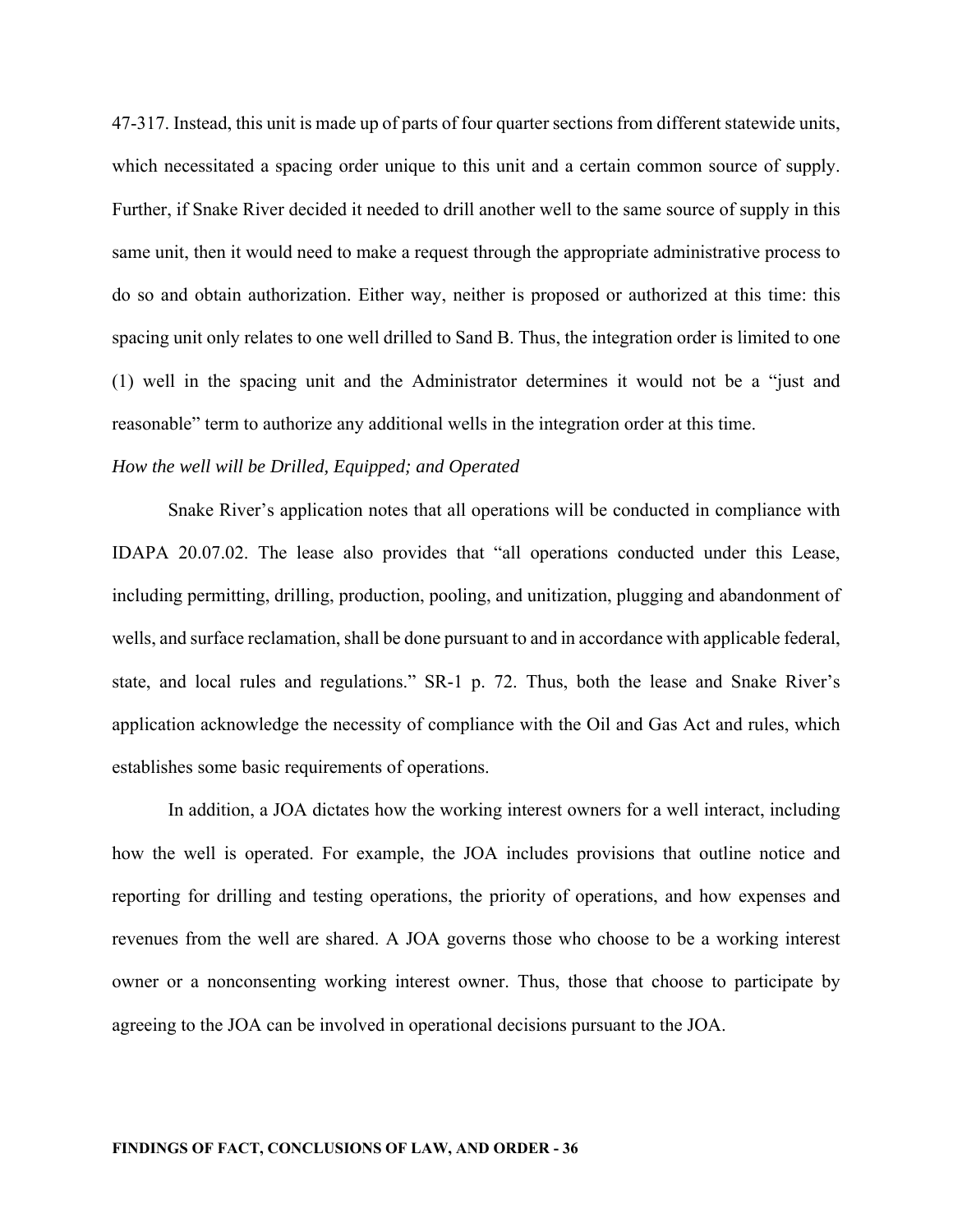The lease and JOA address subsequent operations that comply with Idaho law. For this unit, the additional operation terms proposed by nonconsenting owners were prohibiting well treatments and hydraulic fracturing. As discussed in Factor 1, the Administrator imposes a term that no hydraulic fracturing will occur. However, given that well treatments are authorized by law and can be needed in this reservoir for the treatment of scale or to maintain the flow through perforations, it is not appropriate to prohibit well treatments that are not hydraulic fracturing. Thus, this factor weighs towards finding the terms regarding operations, drilling, and equipping the well to be "just and reasonable."

#### *Three-year primary term with a three-year renewal option.*

Snake River's proposed lease includes a three-year primary term with a three-year renewal option to extend the primary term. Richard Brown testified that some leases in the area have a longer term of five years for the primary term with a three-year extension. Hr'g Tr. p. 22, ll. 1-4. Because other leases in the unit and area have a similar primary term, as well as the fact that this is an exploratory field that may take additional time and resources to initiate development, the Administrator determines that three years for a primary term is a "just and reasonable" term.

However, the three-year renewal term is not a "just and reasonable" term given the particular circumstances of this unit. The renewal term Snake River requests provides that it can extend the primary term to six years with a payment of \$100 per mineral acre. If Snake River chooses to exercise this option "it shall be considered for all purposes as though this Lease originally provided for a Primary Term of **Six** (6) years." SR-1 p. 72. Snake River requests the option for this longer term despite the fact that this well is already drilled and has been shown to be viable. Hr'g Tr. p. 40, ll. 19-24. Indeed, Richard Brown testified that the well could be connected to an already in place rise and ready to sell within 10 to 15 days. Hr'g Tr. p. 56. If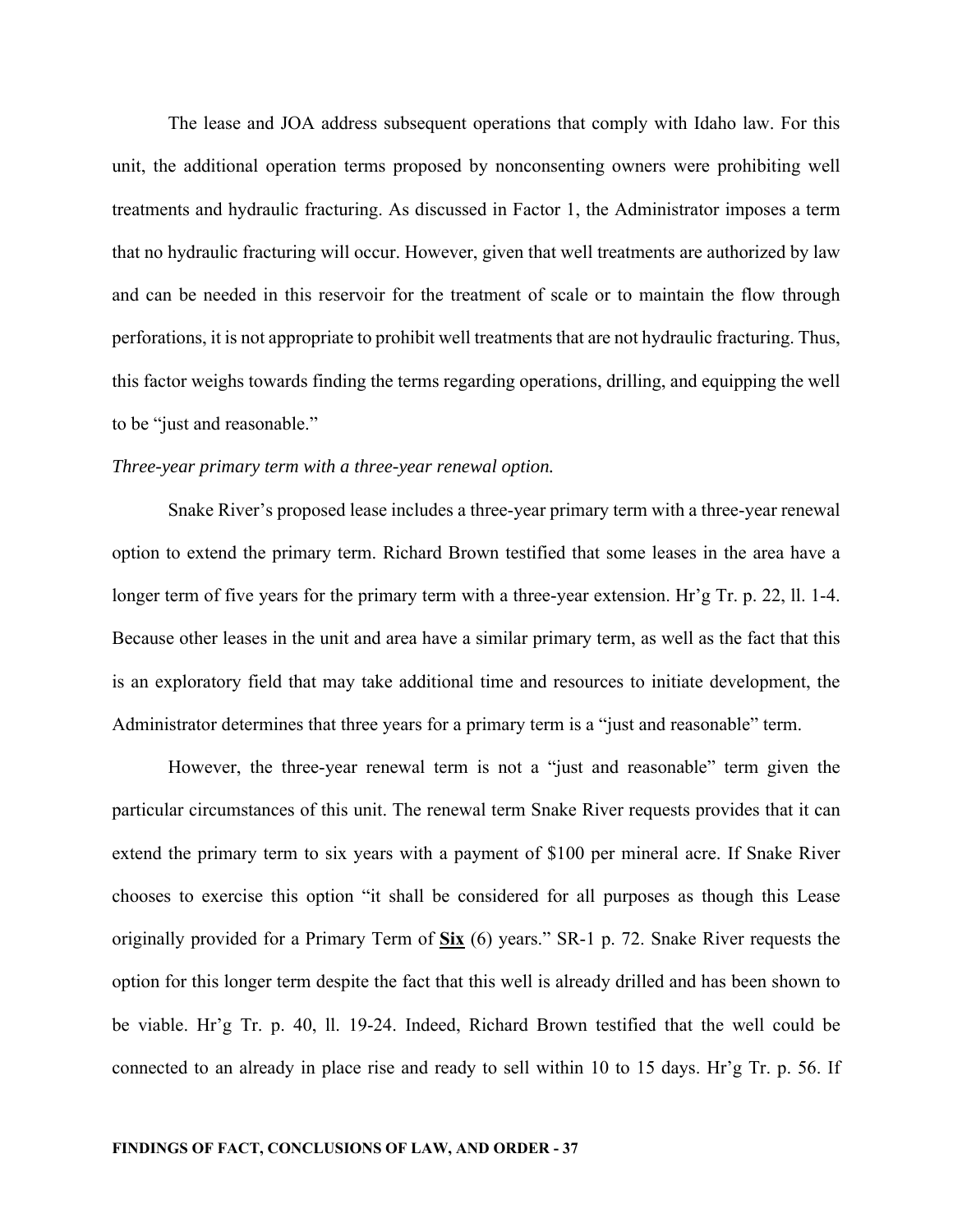production begins within the next three years, there does not need to be a need for a renewal option that would extend the primary term to six years. Further, a renewal option also makes it more difficult to discern whether the primary term has expired because the renewal is at Snake River's discretion and payment. Additionally, certainty of when a primary term expires is important for the Department as well as those uncommitted owners. Thus, the Administrator determines that a renewal term to extend the primary term is not "just and reasonable."<sup>9</sup>

# *Shut-in Royalty Clause*

Snake River's proposed lease includes a shut-in royalty clause in paragraph 4. SR-1 p. 69.

That paragraph provides:

Where Gas from a well capable of producing Gas, or from a well in which dewatering operations have commenced, is not sold or used after the expiration of the primary term, Lessee shall pay or tender as royalty to Lessor at the address set forth above One Dollar (\$1.00) per year per net mineral acre, such payment or tender to be made on or before the anniversary date of this Lease next ensuing after the expiration of ninety (90) days from the date such well is shut in or dewatering operations are commenced and thereafter on or before the anniversary date of this Lease during the period such well is shut in or dewatering operations are being conducted. If such payment or tender is made, it will be considered that Gas is being produced within the meaning of this lease. Failure to properly or timely pay or tender such shut in royalty shall render Lessee liable for the amount due but shall not operate to terminate this lease.

This provision essentially allows the lease to be held in perpetuity after the primary term

for \$1.00 a year per net mineral acre without any production. In addition, the operator's failure to

timely pay does not operate to terminate the lease.

In the Administrator's experience, operators can use a term like this to hold a lease during

times of economic uncertainty when market prices decline, and production is not economic. Other

leases in the unit and area have a similar term. Additionally, this is an exploratory field that may

 $9$  This determination does not alter the operator's ability under the lease to hold the unit by production.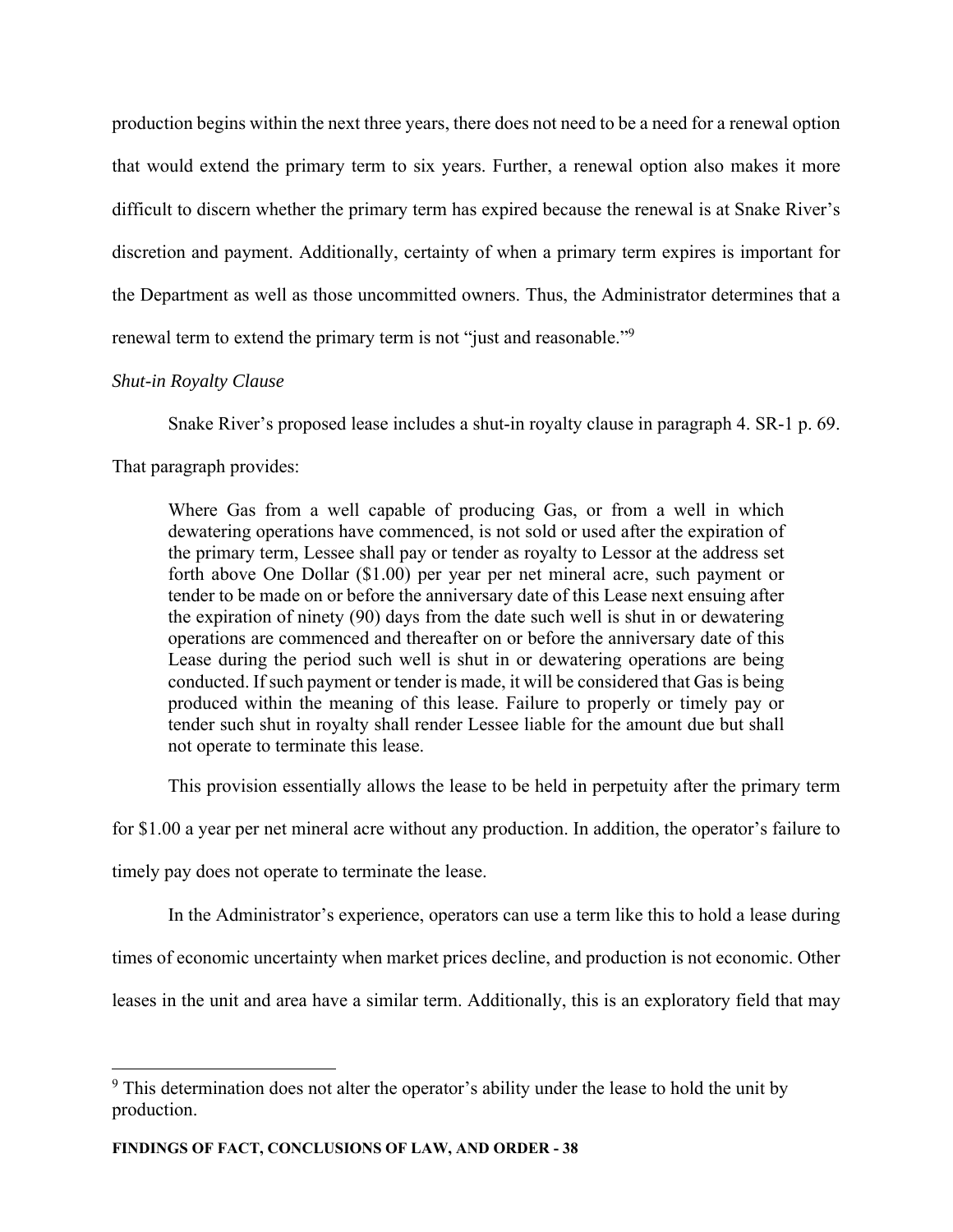require additional time and resources to best produce the well and do so efficiently. For these reasons, the Administrator determines that having a shut-in royalty is a "just and reasonable" term. However, to foster, encourage, and promote the development, production, and utilization of oil and gas consistent with Idaho Code § 47-311, to ensure production is resumed in a reasonable time, and to ensure certainty in the term of the order for both the Department and mineral interest owners, the Administrator determines it is "just and reasonable" in this unit to limit the term of the shut-in royalty to one year following cessation of drilling operations if no production is established or two years from the cessation of production from the unit. After either of the above time periods is reached the integration order will be terminated.

# **Factor 5: Will the proposed operations, including the drill site, physically occupy the property of uncommitted owners, and are any additional terms necessary to address physical occupation?**

## *Surface*

Snake River's application provides that no drilling activities will occur on the surface of the integrated acres under five acres in size. SR-1 p. 7. However, the proposed lease does not broadly address all integrated acres, but instead limits drilling operations on only integrated acres of a certain size. The lease provides that "if Leased parcels are 5.0 acres or smaller in size, Lessee shall not engage in drilling operations on the surface of the leased premises." SR-1, p. 72.<sup>10</sup> Otherwise, the proposed lease provides that Snake River "shall have the right to use only so much of the Leased Premises as is reasonably necessary for the full exercise of the purpose of this Lease."

Despite Snake River's proposed lease allowing surface use for parcels greater than five acres owned by uncommitted owners, Snake River testified at hearing that its planned surface uses would be covered under existing surface use agreements and not need to physically occupy or use

**FINDINGS OF FACT, CONCLUSIONS OF LAW, AND ORDER - 39** 

 $10$  Several integrated parcels are greater than five acres in size.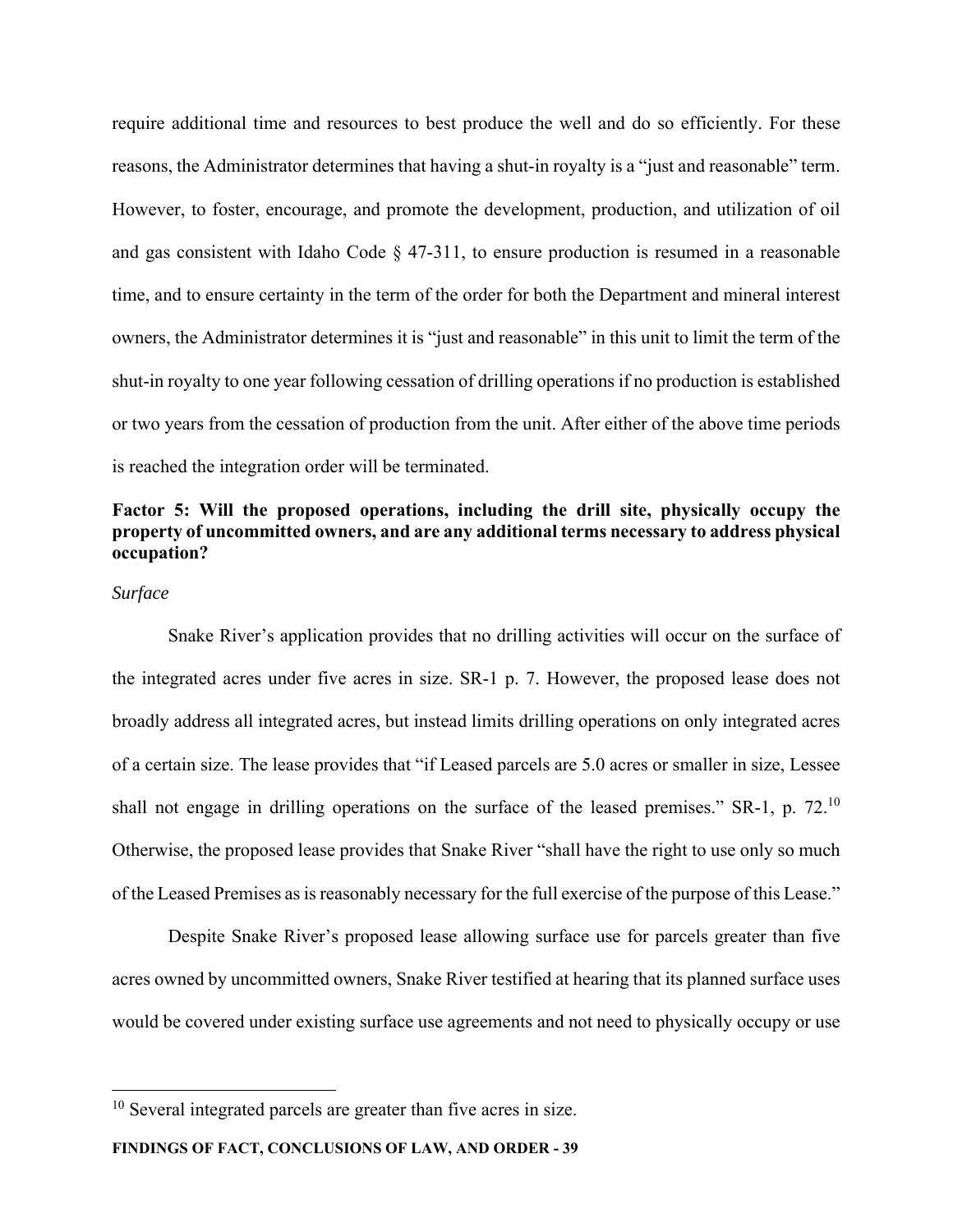the surface of unleased parcels. Instead, those activities would take place on parcels that are already leased. Given Idaho Code  $\S$  47-420(4)(d)'s requirement to have the "drill site" leased and that Snake River does not identify a need to physically occupy the surface of uncommitted owners, the Administrator determines that it would be "just and reasonable" to include a condition in the integration order that no drilling activities or physical occupation will occur on the surface of any deemed leased owners.

#### *Subsurface*

Nonconsenting owners propose a term prohibiting subsurface occupation of deemed leased tracts. The Fallon #1-10 wellbore crosses the subsurface property of certain uncommitted owners at approximately 2198' Total Vertical Depth (TVD) and continues below uncommitted owners estates until reaching bottom hole at approximately 5000' TVD.

Idaho Code § 47-320's statutory language requires that after integration, all tracts are treated as a common interest for drilling, development, operation, and sharing of production. Idaho Code  $\S$  47-320(1) provides that upon meeting certain requirements, the Commission "shall order integration of *all tracts* or interests in the spacing unit *for drilling of a well* or wells, *development and operation thereof* and for the *sharing of production therefrom*." Idaho Code § 47-320(1) (emphasis added). Idaho Code § 47-320(2) explains the implications of forced pooling further, stating "all operations, including, but not limited to, the commencement, drilling, or operation of a well upon any portion of a spacing unit for which an integration order has been entered, *shall be deemed for all purposes the conduct of such operations upon each separately owned tract in the spacing unit by the several owners thereof*." In other words, operations on one tract in the unit are the same as operations on another tract in the unit owned by a different owner. Functionally, the statute "deems" every tract in the unit as having a common interest in drilling and operating the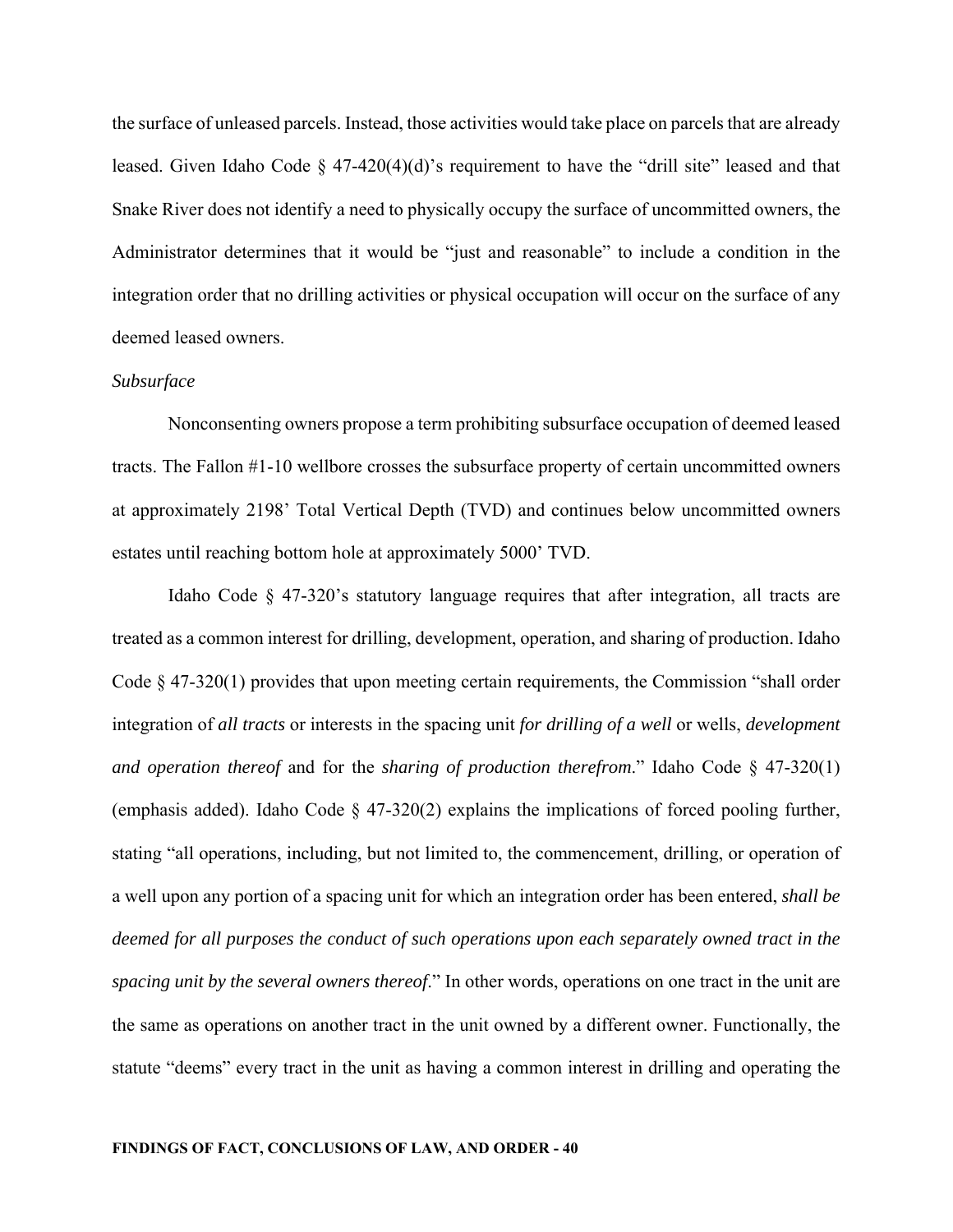well. Idaho Code § 47-320(2) goes on to explain how that applies to production of oil and gas from the unit. It provides that "[t]hat portion of the production allocated to a separately owned tract included in a spacing unit shall, when produced, be deemed, for all purposes to have been actually produced from such tract by a well drilled thereon." These statutory requirements indicate that after the unit has been pooled as a common interest, the Legislature has allowed for the operation of a subsurface wellbore within all tracts, including those tracts of uncommitted owners.

Further, the Oil and Gas Conservation Act's statutory framework creating a common interest in the unit is consistent with holdings of courts in other states analyzing similar circumstances. *See Cont'l Res., Inc. v. Farrar Oil Co.*, 559 N.W.2d 841, 846 (N.D. 1997) (holding drilling horizontal well through pooled owner's subsurface was not a trespass when a pooling state provided the that oil and gas operations on forced pooled units are "deemed, for all purposes" to be the proper "conduct of such operations upon each separately owned tract" in the unit "by the several owners thereof."; *Nunez v. Wainoco Oil & Gas Co*, 488 So.2d 955, 961, 963 (La, 1986) (forced pooling "convert[s] separate interests within the drilling unit into a common interest with regard to the development of the unit and the drilling of the well" and "protect[s] private property interests, or 'correlative rights' of nondrilling landowners").

This statutory approach to establish a common interest in all tracts for the development of oil and gas in a unit ensures the fulfillment of the correlative rights of each owner within the unit through the compensation terms and conditions in the order. Indeed, the Commission's duty is to "prevent waste of oil and gas and to protect correlative rights." Idaho Code § 47-315(1). Correlative rights are "the opportunity of each owner in a pool to produce his just and equitable share of oil and gas without waste." Idaho Code § 47-310(4). In this case Snake River established that it was necessary for the wellbore to operate across uncommitted tracts to protect the correlative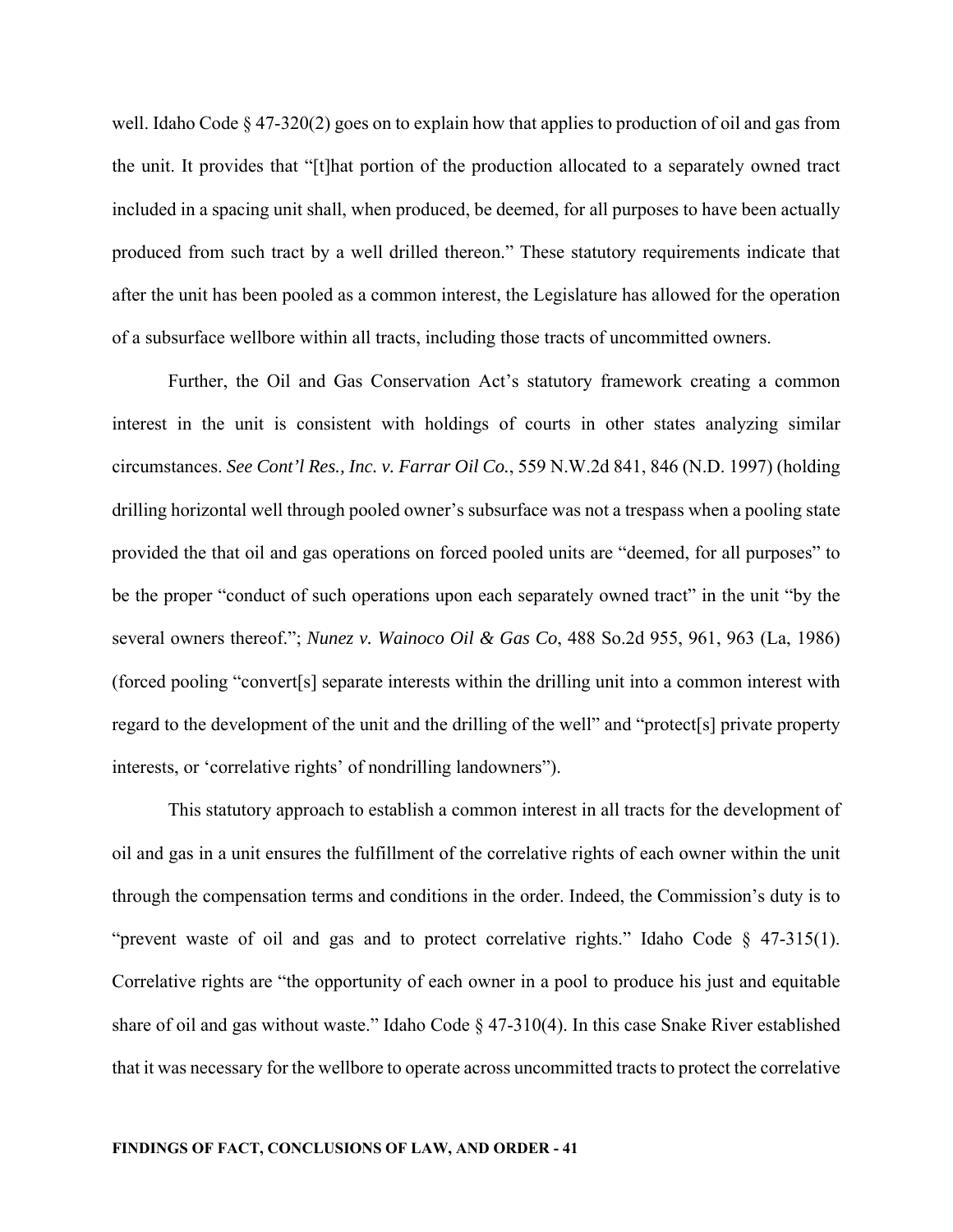rights of all owners within the unit. Snake River established that the wellbore's current placement was necessary to access the reserves of Sand B and give owners the opportunity to economically and efficiently produce the well. If a no subsurface occupation condition were placed on deemed leased tracts, then one owner could prohibit all other owners from having the opportunity to produce their just and equitable share of oil and gas in the unit. Thus, the Administrator determines that a condition prohibiting subsurface occupation would not be a just and reasonable term and condition for the unit.

# **Factor 6: If the proposed operation includes use of uncommitted owners' surface estate, is the operator's compliance with Idaho Code § 47-334 adequate to protect the surface owner?**

As explained above, the Administrator has determined that a "just and reasonable" term would be one that prohibits drilling activities and physical occupation on the surface of any deemed leased owners. Thus, this factor does not apply. $^{11}$ 

# **Factor 7: Do the unit's circumstances and operations require additional bonding with the Department?**

Nonconsenting owners argued that the unit's circumstances and operations required additional bonding because the current bonding was inadequate. Tr. p. 117. Nonconsenting owners argued that "The bonding should thus be set at the very least at the current assessed values of the properties in the unit." Idaho Code  $\S$  47-315(5)(e) calls for:

"The furnishing of a reasonable performance bond with good and sufficient surety, conditioned upon the performance of the duty to comply with the requirements of this law and the regulations of the commission with respect to the drilling, maintaining, operating and plugging of each well drilled for oil and gas;"

<sup>&</sup>lt;sup>11</sup> Idaho Code § 47-334(2)'s grant of permission to enter and use surface land does "not apply to the extent that they conflict with or impair a contractual provision relevant to an owner's or operator's use of surface land for oil and gas operations." Idaho Code § 47-334(5).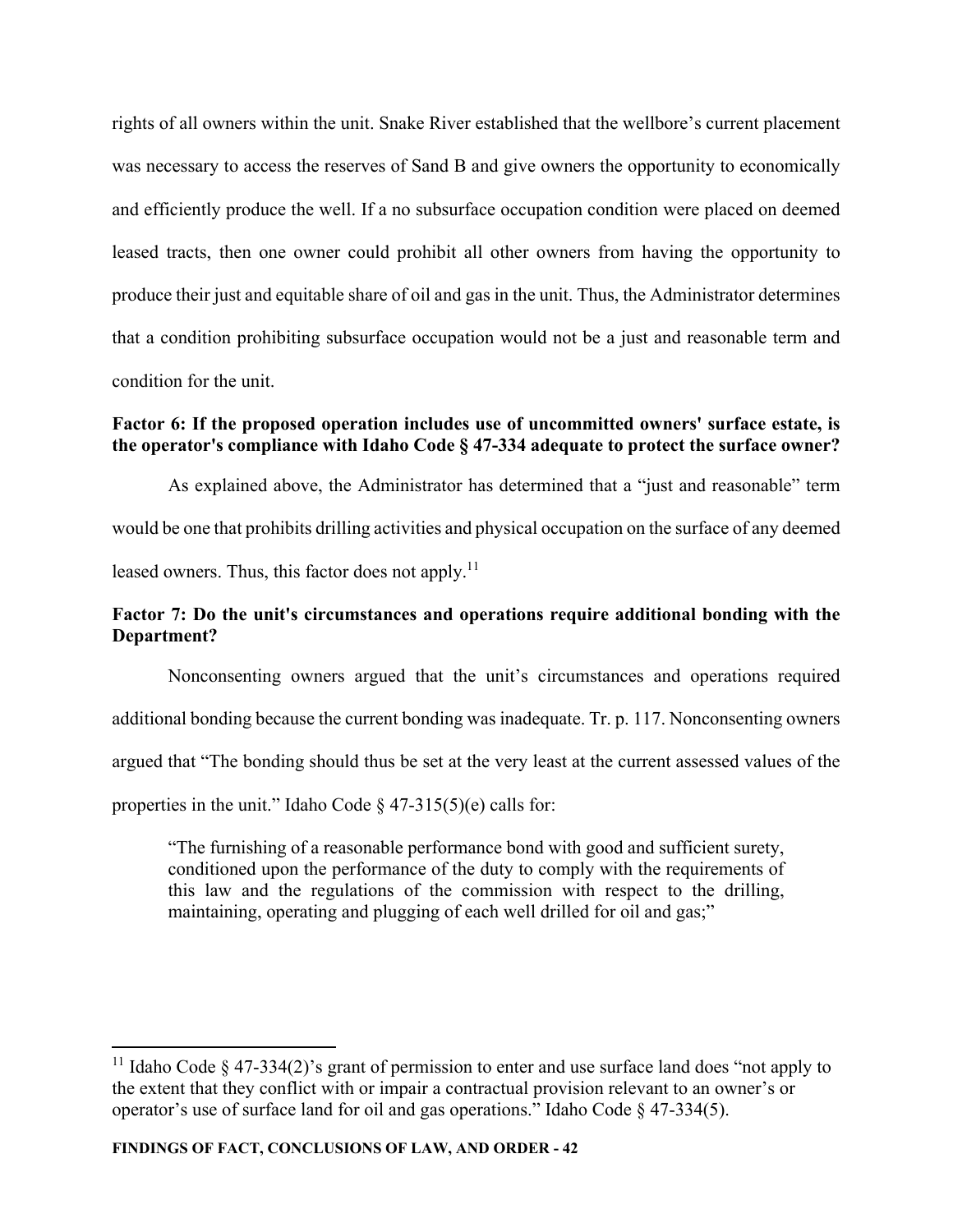The Commission's rules also allow the Department to impose additional bonding in certain circumstances. See IDAPA 20.07.02.220.04. Examples of those circumstances include noncompliance, unusual conditions, horizontal drilling, or other circumstances that suggest a particular well or group of wells has potential risk or liability in excess of that normally expected. While the Department can assess this additional bonding independently of an integration order, the rule does not preclude the Administrator making that decision in an integration order.

Idaho Code  $\S$  47-315(5)(e)'s reference to "the drilling, maintaining, operating, and plugging of each well drilled for oil and gas;" means bonding is in place to address the ultimate plugging and abandonment of the well and reclamation of the wellsite in the event the state is left with the responsibility for drilling, maintaining, and operating the well. There is no indication that the legislature intended additional commercial, agricultural, or residential bonding to be needed beyond such funds as directly related to the well site. Additionally, at the evidentiary hearing no party presented any evidence of unusual conditions outlined in rule above. While the well is directional and well treatments are authorized, no evidence was presented that established that this well has potential excessive risk or liability. For those reasons, no bonding is required in this order.

# **Factor 8: Does the integration order ensure that integrated owners that do not choose to participate as an owner retain the private right of action against the operator for any future harms?**

**FINDINGS OF FACT, CONCLUSIONS OF LAW, AND ORDER - 43**  Richard Brown testified at hearing that he believed that Snake River's proposed lease did not affect the private right of action against the operator for owners who choose not to participate in the well. Hr'g Tr. p. 27, ll. 8-12. Several terms in the proposed lease address terms associated with liability, including Exhibit B, paragraph 3: Liability Insurance, Exhibit B, paragraph 7: Indemnification Clause, and Exhibit B, paragraph 9: Hold Harmless Clause. Richard Brown testified that he did not believe the lease had conditions that would limit the operator's liability. Hr'g Tr. p. 26 ll. 6-13. Regardless, Richard Brown's opinion on whether Snake River would or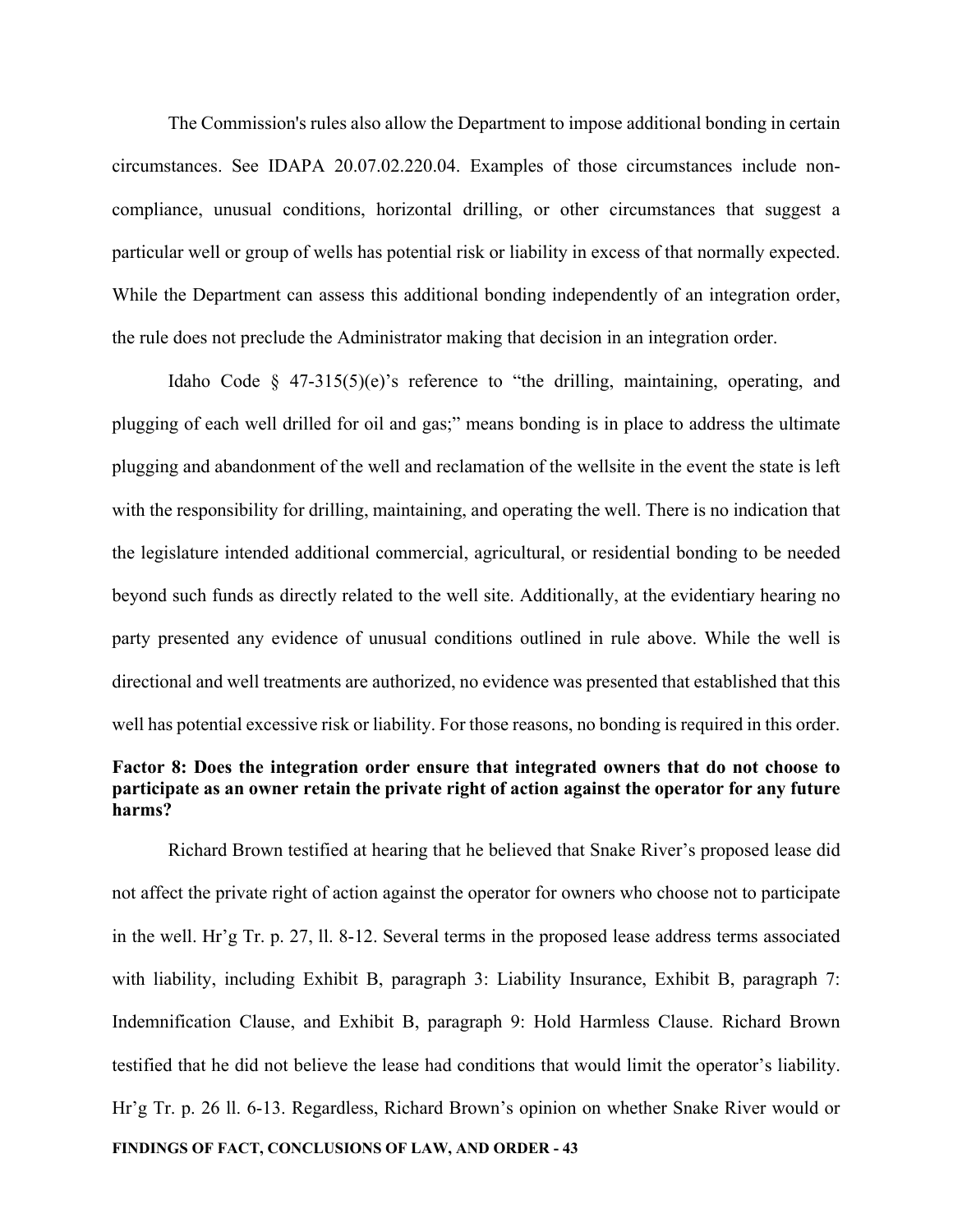would not accept liability is not relevant here as the operative question is whether an owner would retain any private right of action they have against the operator, not whether the operator would be successful in defending any litigation. However, to ensure that is clear, the Administrator determines it is "just and reasonable" to include a term that a deemed leased owners retain any private right of action they have in law against the operator for any future harms.<sup>12</sup>

# **Summary of Terms and Conditions Established in this Order**

Based on the "just and reasonable" factors analysis articulated above, the Administrator establishes the following additional terms and conditions:

- The proposed JOA proposed in the integration order is approved as "just and reasonable" with a 300% risk penalty of a nonconsenting working interest owner's share of the cost of drilling and operating the well under the integration order's terms. See risk penalty section above.
- The proposed lease is adopted as "just and reasonable" as modified by the following conditions:
	- o 1/8 royalty for those leased and deemed leased.
	- o \$100 bonus per mineral acre for those leased and deemed leased, with a \$100 minimum payment.
- The following terms are adopted as "just and reasonable" for those deemed leased:
	- o No surface physical occupation by the operator is permitted on the lands of deemed leased owners.

 $12$  The Administrator does not determine whether such a private right of action exists in law for certain situations with certain facts. Instead, the intent is to limit any liability limits imposed in the proposed lease.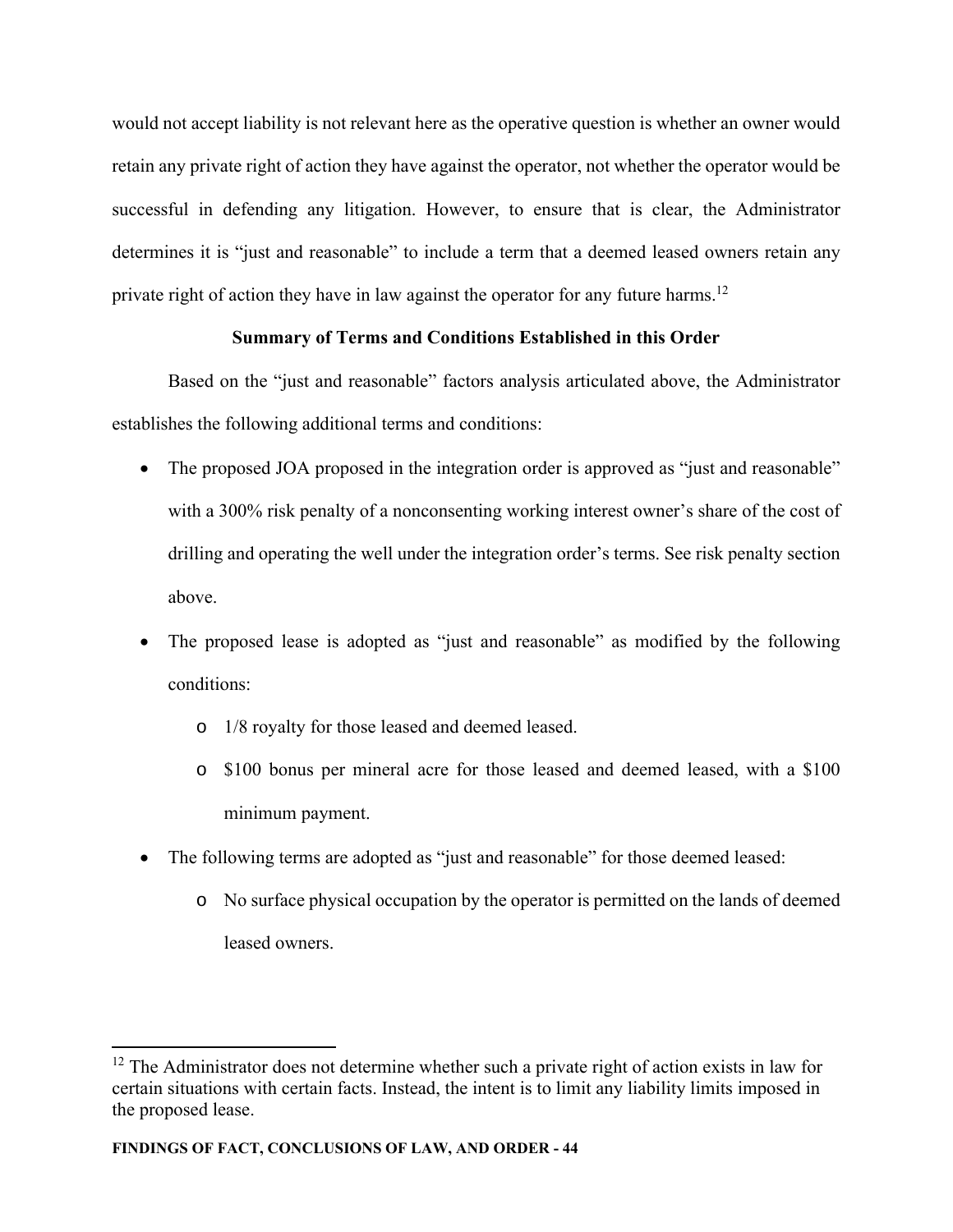- o A three-year primary term is approved, but no renewal term to extend the primary term is permitted.
- o The order will be terminated one year following cessation of drilling operations if no production is established or two years from the cessation of production from the unit. After either of the above time periods is reached the integration order will be terminated.
- o No hydraulic fracturing as defined in IDAPA 20.07.02.010.26 can occur on this well.
- o The operator must comply with Idaho Code §§ 47-331 (Obligation to pay royalties as essence of contract); 47-332 (Reports to Royalty Owners); and 47-333 (Action for Accounting for Royalty).
- o Deemed leased owners retain any private right of action they have in law against the operator for any future harms.
- o Only one (1) well is authorized consistent with the spacing order in Docket No. CC-2020-OGR-01-001. If Snake River decides to drill additional wells in spacing unit, it must use the appropriate administrative process to make that request.
- Nothing in this integration order alters any duty of care owed to uncommitted mineral interest owners and their property, and nothing in this order shall be interpreted to relieve the operator of any such duty or to shift to uncommitted mineral interest owners any risk of injury arising from or related to any violation of law, environmental damage, injury to real property, personal injury, negligence, or nuisance by the operator.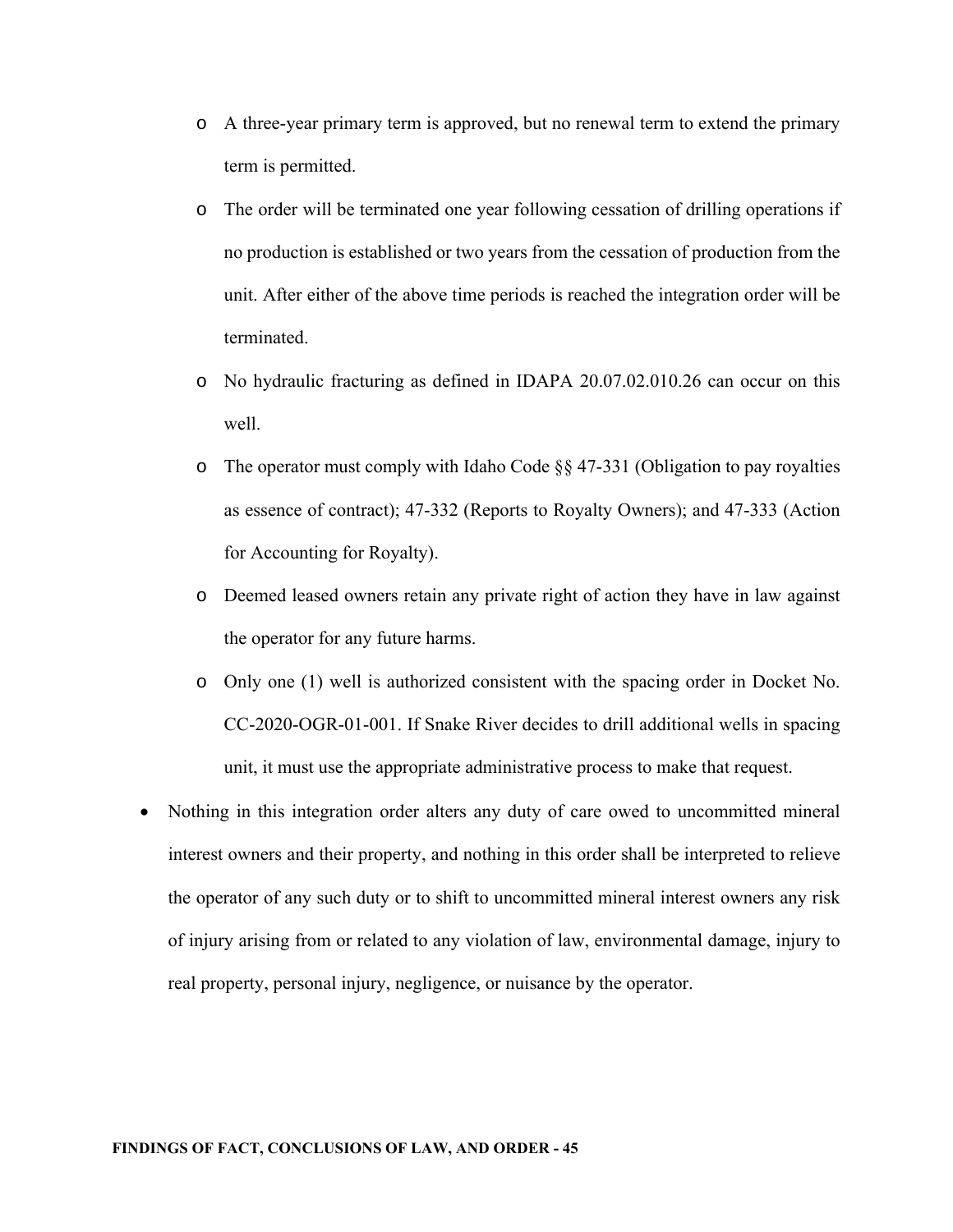This order is applicable to successors or assignees of all parties, except that this order is only applicable to successor / assignee of operator when the current operator files notice with the Administrator and with Administrator approval.

#### **ORDER**

 Based on the reasons stated above and based on the evidence in the record, pursuant to Idaho Code §§ 47-320 and 47-328, the Administrator hereby APPROVES the integration application in Docket No. CC-2021-OGR-01-002 according to the terms and conditions requested by the Applicant Snake River as modified by the terms and conditions contained herein. To the extent that any terms and conditions in this order conflict with the terms and conditions in the proposed lease, the order's terms and conditions control.

## A. Integration.

All separate tracts within the 300-acre spacing unit in the E 1/2 of the SE 1/4 of Section 9, the SW 1/4 of Section 10, N 1/2 of the N 1/2 of the NW 1/4 of Section 15, and the N 1/2 of the NE 1/4 of the NE 1/4 of Section 16, Township 8 North, Range 5 West, Boise Meridian, Payette County, Idaho, are HEREBY INTEGRATED for the purposes of operating one (1) well in the spacing unit, and for the sharing of production therefrom, in accordance with the terms and conditions of this order.

#### B. Designated Operator.

Snake River Oil and Gas, LLC, is the designated operator of the well to be operated within this spacing unit and has the exclusive right to drill, equip, and operate the well.

C. Operations.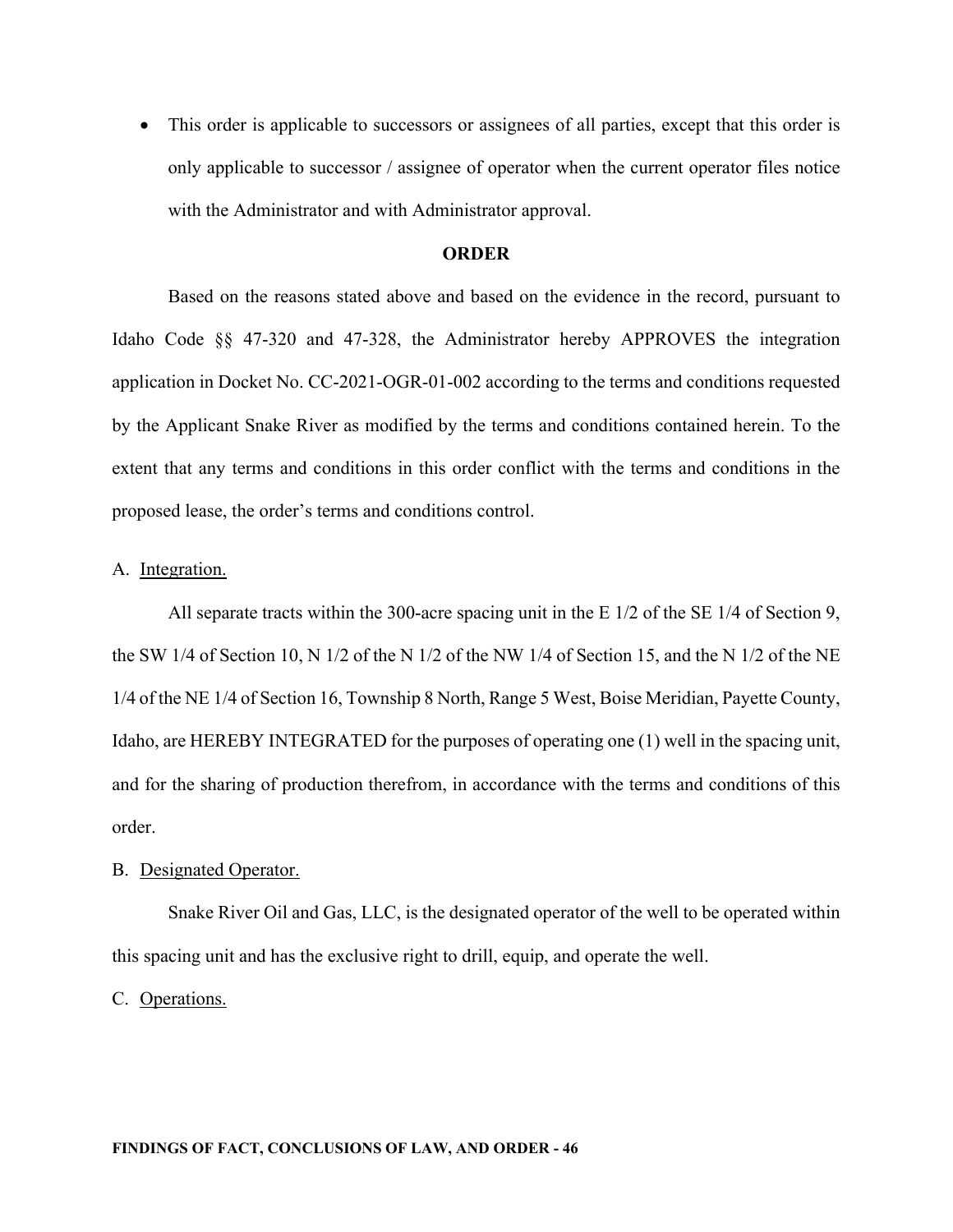All operations, including but not limited to, the commencement, drilling, or operation on any portion of the spacing unit will be deemed for all purposes the conduct of operations each separately owned tract in the spacing unit.

### D. Production Allocation.

Production allocated or applicable to a separately owned tract included in the spacing unit shall, when produced, be deemed for all purposes to have been produced from that tract by a well drilled on that tract. From and after this date all production from this spacing unit is integrated and allocated among the interest owners therein according to the proportion that each mineral interest owners' net mineral acreage bears.

## E. Participatory Options.

Consistent with Idaho Code § 47-320(3), the available participatory options for this spacing

unit are:

- (1) Working Interest Owner. An owner who elects to participate as a working interest owner shall pay the proportionate share of the actual costs of drilling and operating a well allocated to the owner' interest in the spacing unit. Working interest owners who share in the costs of drilling and operating the well are entitled to their respective shares of the production of the well. The operator of the integrated spacing unit and working interest owners shall enter into the joint operating agreement approved in this order.
- (2) Nonconsenting Working Interest Owner. An owner who refuses to share in the risk and actual costs of drilling and operating the well, but desires to participate as a working interest owner. The operator of the integrated spacing unit shall be entitled to recover a risk penalty of 300% of the nonconsenting working interest owner's share of the cost of drilling and operating the well under the terms set forth in the integration order. After all the costs have been recovered by the consenting owners in the spacing unit, the nonconsenting owner is entitled to his respective share of the production of the well and shall be liable for his pro rata share of costs as if the nonconsenting owner had originally agreed to pay the costs of drilling and operating the well. The operator of the integrated spacing unit and nonconsenting owners shall enter into a joint operating agreement approved in this order.
- (3) Leased. An owner may enter into a lease with the operator of the integrated spacing unit under the terms and conditions in the integration order. The owner shall receive a 1/8 royalty and \$100 bonus per net mineral acre with a \$100 minimum payment.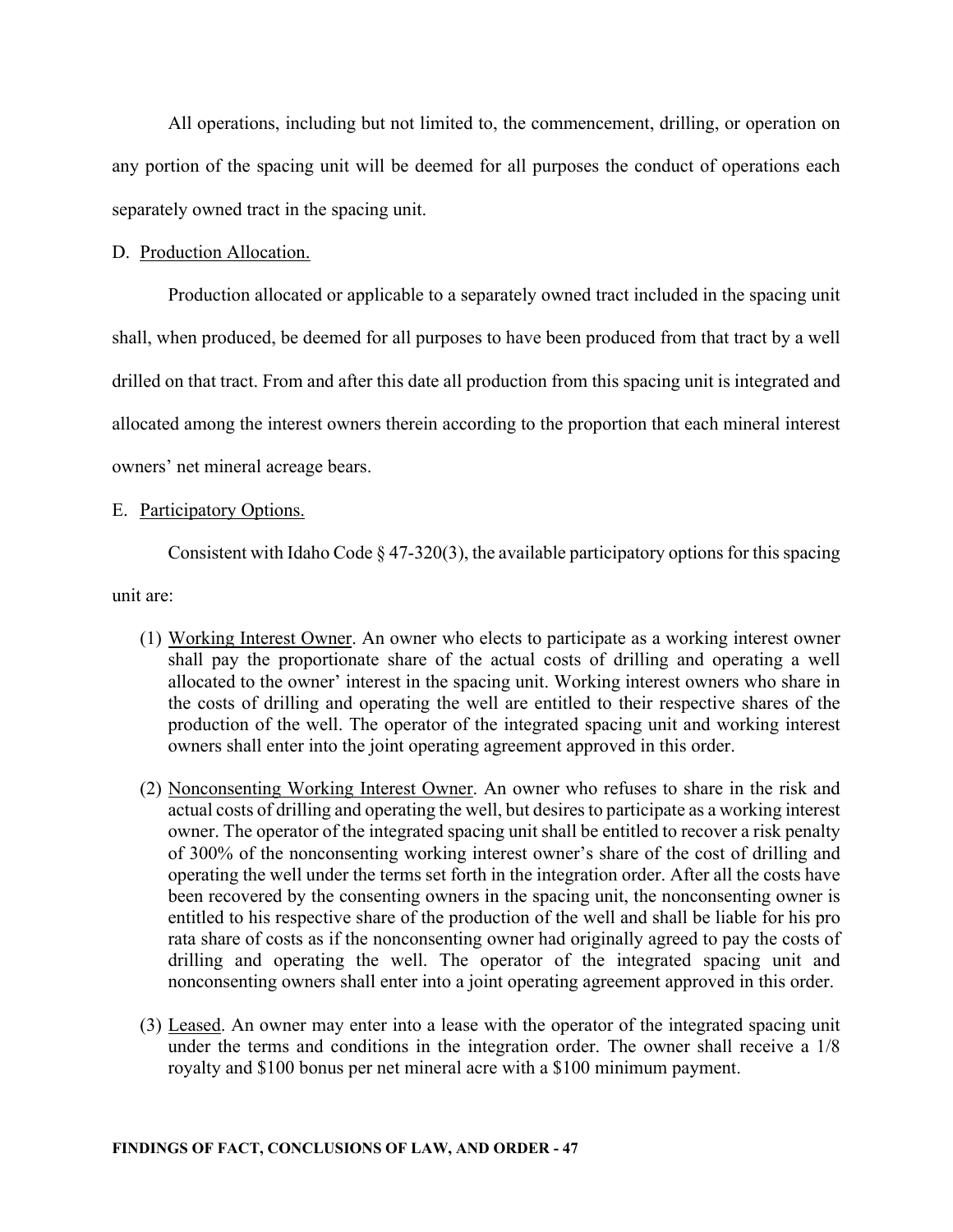- (4) Deemed Leased. If an owner fails to make an election within the 30 days set forth in this order, such owner's interest will be deemed leased under the terms and conditions in this order. The owner shall receive 1/8 royalty and a \$100 bonus per net mineral acre with a \$100 minimum payment.
- F. Election Procedure.

All uncommitted owners in the spacing unit are hereby notified that they have 30 days from and after the date of the issuance of this order to make known to the operator, Snake River Oil and Gas, LLC, which of the options above they select to participate in the integrated spacing unit. This selection shall be made in writing, and mailed to the following address:

> Snake River Oil & Gas, LLC P.O. Box 500 Magnolia, AR 71754-0500

A failure to notify Snake River Oil & Gas, LLC, within 30 days of this order shall result in that owner's interest being deemed leased.

G. Idaho Code § 47-331

As provided in Idaho Code § 47-331:

- The operator shall make payments in legal tender unless written instructions for payment in kind have been provided.
- Royalty shall be due on all production sold from the leased premise except on that consumed for the direction operation of the producing wells and that lost through no fault of the operator.
- If an operator fails to pay oil and gas royalties to the royalty owner or the owner's assignee within 120 days after the first production of oil and gas under the lease is marketed, or within 60 days for all oil and 90 days for all gas produced and marketed thereafter, the unpaid royalties shall bear interest at the maximum rate of interest authorized under Idaho Code § 28-22-104(1) from the date due until paid. Provided, however, that whenever the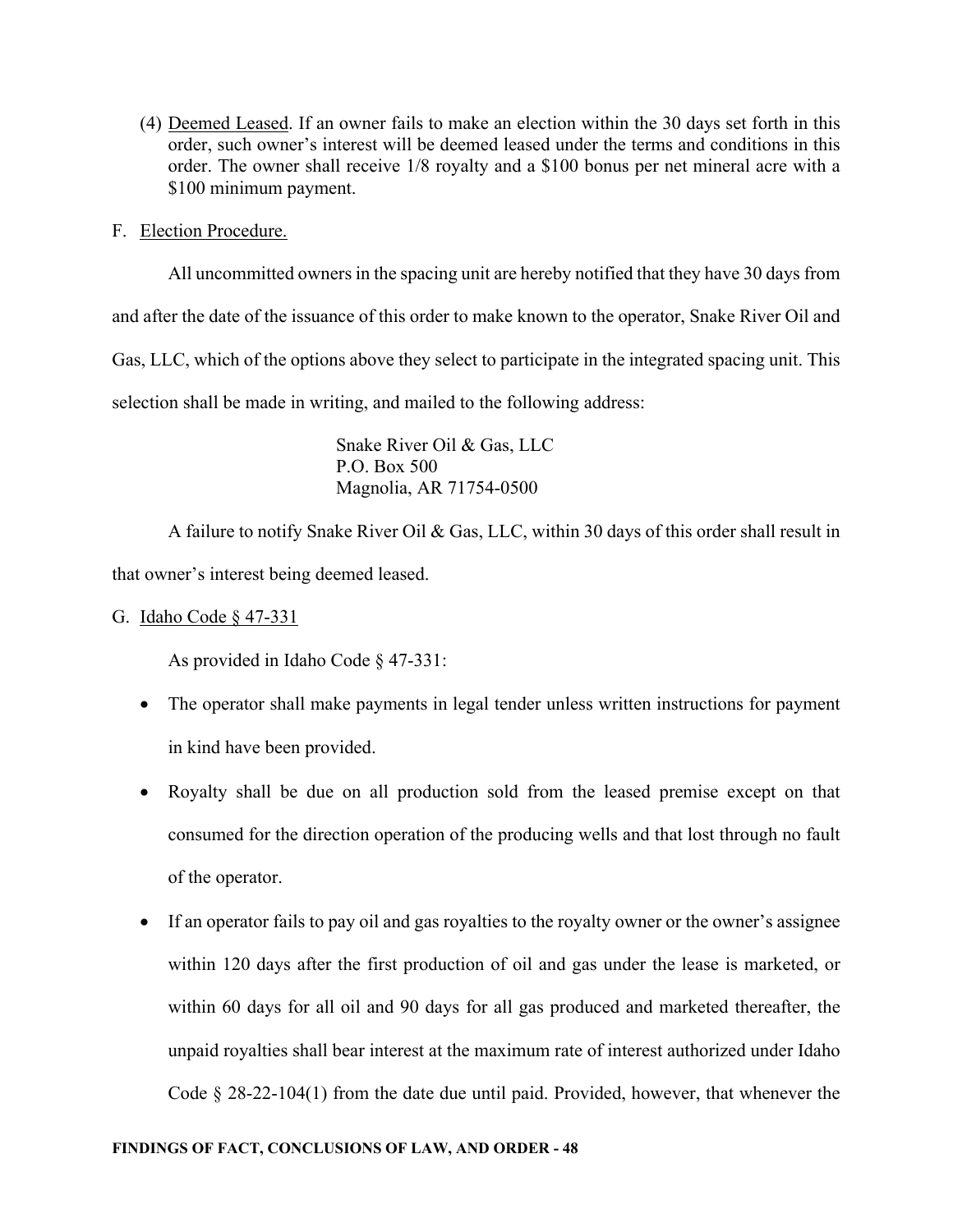aggregate amount of royalties due to a royalty owner for a 12-month period is less than \$100, the operator may remit the royalties on an annual basis without any interest due.

#### H. Idaho Code § 47-332

Each royalty payment shall be accompanied by an oil and gas royalty check stub that includes the following information, as provided in Idaho Code § 47-332: (a) Lease or well identification; (b) Month and year of sales included in the payment; (c) Total volumes of oil, condensate, natural gas liquids or other liquids sold in barrels or gallons, and gas in MCF; (d) Price per barrel, gallon, or MCF, including British thermal unit adjustment of gas sold; (e) Severance taxes attributable to said interest; (f) Net value of total sales attributed to such payment after deduction of severance taxes; (g) Owner's interest in the well, expressed as a decimal to eight places; (h) Royalty owner's share of the total value of sales attributed to the payment before any deductions; (i) Royalty owner's share of the sales value attributed to the payment, less the owner's share of the severance taxes; (j) An itemized list of any other deductions; and (k) An address at which additional information pertaining to the royalty owner's interest in production may be obtained and questions may be answered. If information is requested by certified mail, an answer must be mailed by certified mail within 30 days of receipt of the request. All revenue decimals shall be calculated to at least eight decimal places and all oil and gas volumes shall be measured by certified and proved meters.

Additionally, the operator must maintain, for a period of five years, and make available to the integrated owners upon request, copies of all documents, records or reports confirming the gross production, disposition and market value including gas meter readings, pipeline receipts, gas line receipts and other checks or memoranda of the amount produced and put into pipelines, tanks,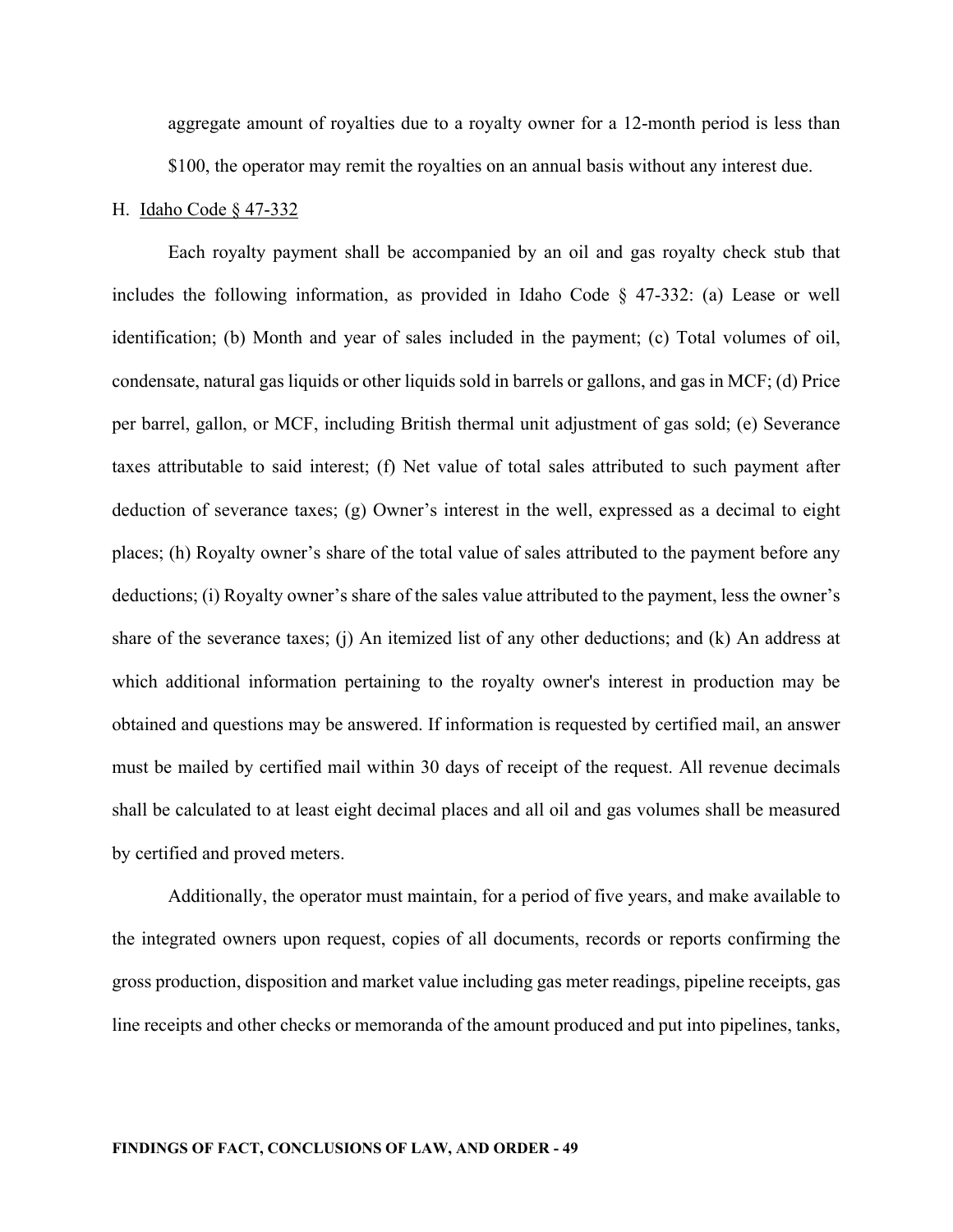or pools and gas lines or gas storage, and any other reports or records that the integrated owners may require to verify the gross production, disposition and market value.

#### I. Idaho Code § 47-333

As provided in Idaho Code § 47-332, whenever an owner of a royalty interest makes a written demand for an accounting of the oil and gas produced, but no more frequently than once every 24 months, and makes written demand for delivery or payment of his royalty as may then be due upon the person or persons obligated for the delivery or payment of the royalty, and the obligated persons then fail to make the accounting demanded and the payment or delivery of the royalty due within a period of 90 days following the date upon which the demand is made, then the royalty owner may file an action in the district court of the county wherein the lands are located to compel the accounting demanded and to recover the payment or delivery of the royalty due against the person or persons obligated. In such an action, the prevailing party or parties shall be entitled to reasonable attorney's fees to be allowed by the court, together with the costs allowed to a prevailing party, pursuant to Idaho Code § 12-120.

### J. Additional Terms for those Deemed Leased

- a. No surface physical occupation by the operator is permitted on the lands of those deemed leased.
- b. A three-year primary term is approved, but no renewal term to extend the primary term is permitted.
- c. Deemed leased owners retain any private right of action they have in law against the operator for any future harms.

## K. No Hydraulic Fracturing Permitted

No hydraulic fracturing as defined in IDAPA 20.07.02. 010.26 can occur on this well.

#### **FINDINGS OF FACT, CONCLUSIONS OF LAW, AND ORDER - 50**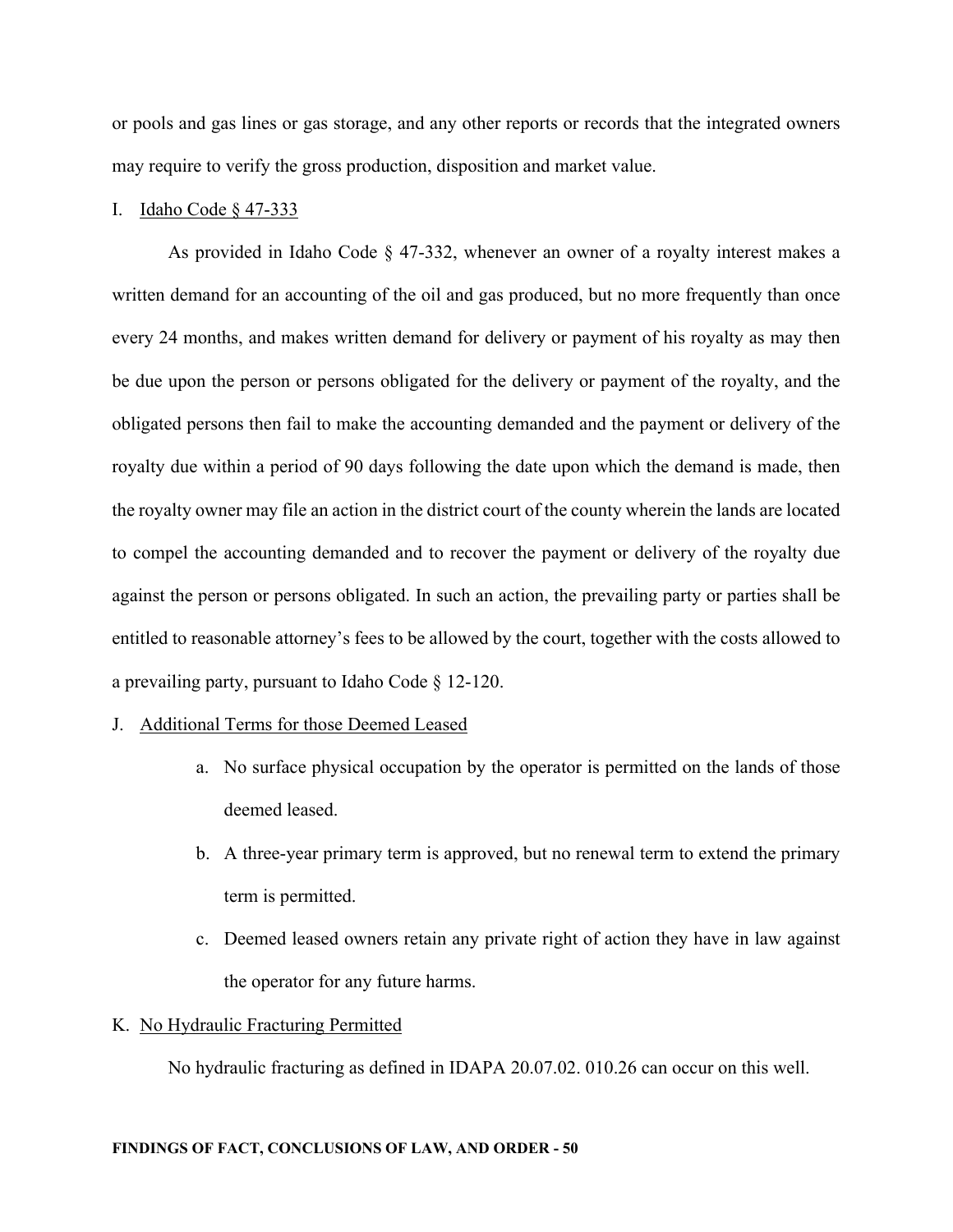#### L. Duty of Care

Nothing in this integration order alters any duty of care owed to uncommitted mineral interest owners and their property, and nothing in this order shall be interpreted to relieve the operator of any such duty or to shift to uncommitted mineral interest owners any risk of injury arising from or related to any violation of law, environmental damage, injury to real property, personal injury, negligence, or nuisance by the operator.

## M. Applicability.

This order is applicable to any successor or assign of all parties subject to the order, except that this order is only applicable to any successor or assign of operator when the current operator files a notice with the Administrator and obtains Administrator approval for the transfer.

## N. Termination

This order will automatically terminate one year following cessation of drilling operations if no production is established or two years from the cessation of production from the unit.

# **PROCEDURES AND REVIEW**

Pursuant to Idaho Code  $\S$  47-328(3)(e), the above-captioned order shall not be subject to any motion to reconsider or further review, except for appeal to the Idaho Oil and Gas Conservation Commission. Pursuant to Idaho Code § 47-328(4), this order may be appealed to the Commission by the applicant or any owner who filed an objection or other response to the application within the time required. An appeal must be filed with the Administrator within fourteen (14) calendar days of the date of issuance of the Administrator's written decision. The date of issuance for those who receive a copy of the decision by mail shall be October 22, 2021 which is three (3) calendar days after the Administrator deposits the decision in the U.S. mail. The date of issuance for those who receive a copy of the decision by e-mail shall be the date that the

#### **FINDINGS OF FACT, CONCLUSIONS OF LAW, AND ORDER - 51**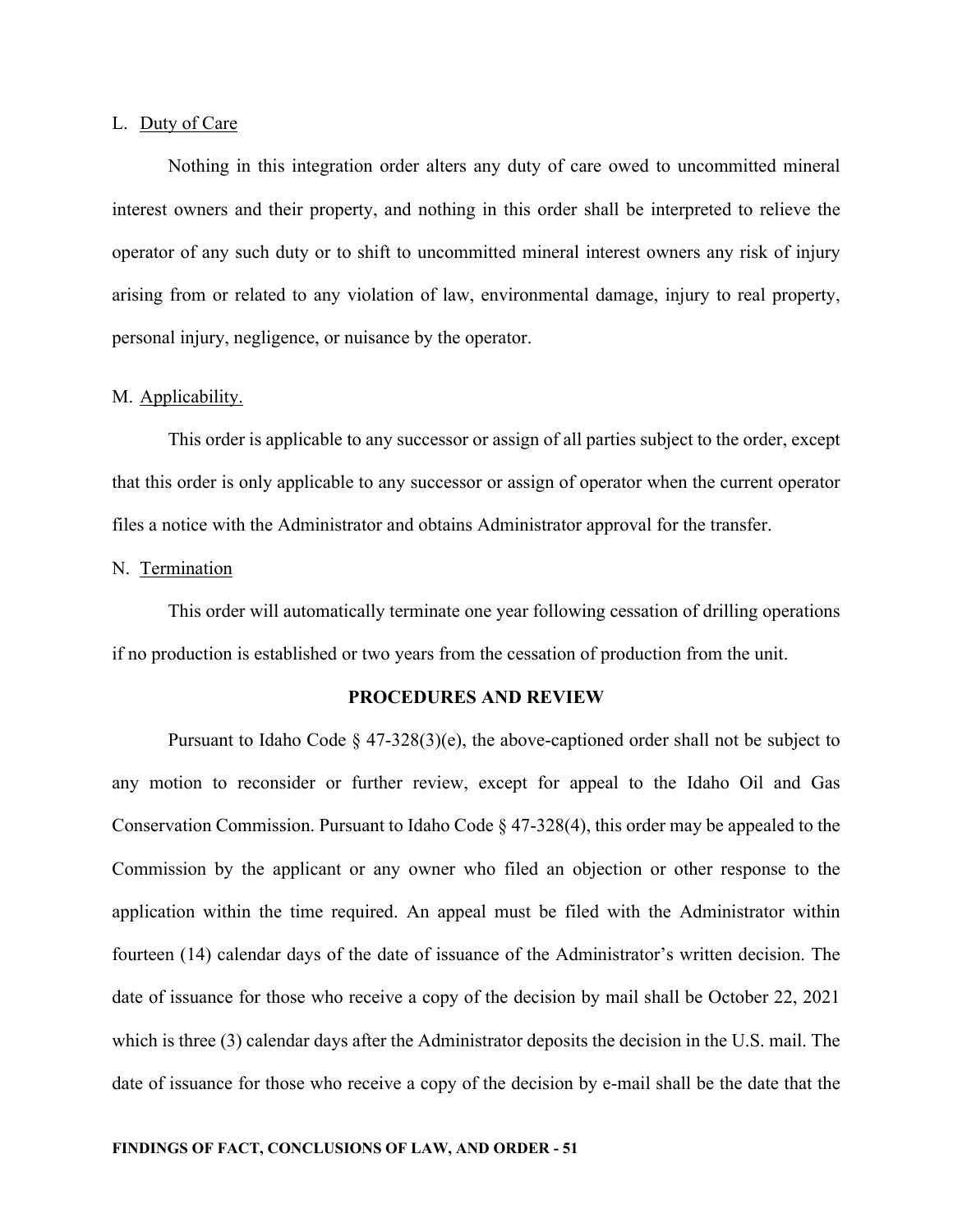Administrator remits the decision electronically, which is October 18, 2021. Such appeal shall include the reasons and authority for the appeal and shall identify any facts in the record supporting the appeal. Any person appealing shall serve a copy of the appeal materials on any other person who participated in the proceedings below, by certified mail, or by personal service. Any person who participated in the proceeding below may file a response to the appeal within five (5) business days of service of a copy of the appeal materials. The appellant shall provide the Administrator with proof of service of the appeal materials on other persons.

If no appeal is filed within the required time, this decision shall become a final order. Idaho Code § 47-328(6).

Dated this 18 day of October 2021.

Lomas

Richard "Mick" Thomas

Division Administrator Minerals, Public Trust, Oil & Gas Idaho Department of Lands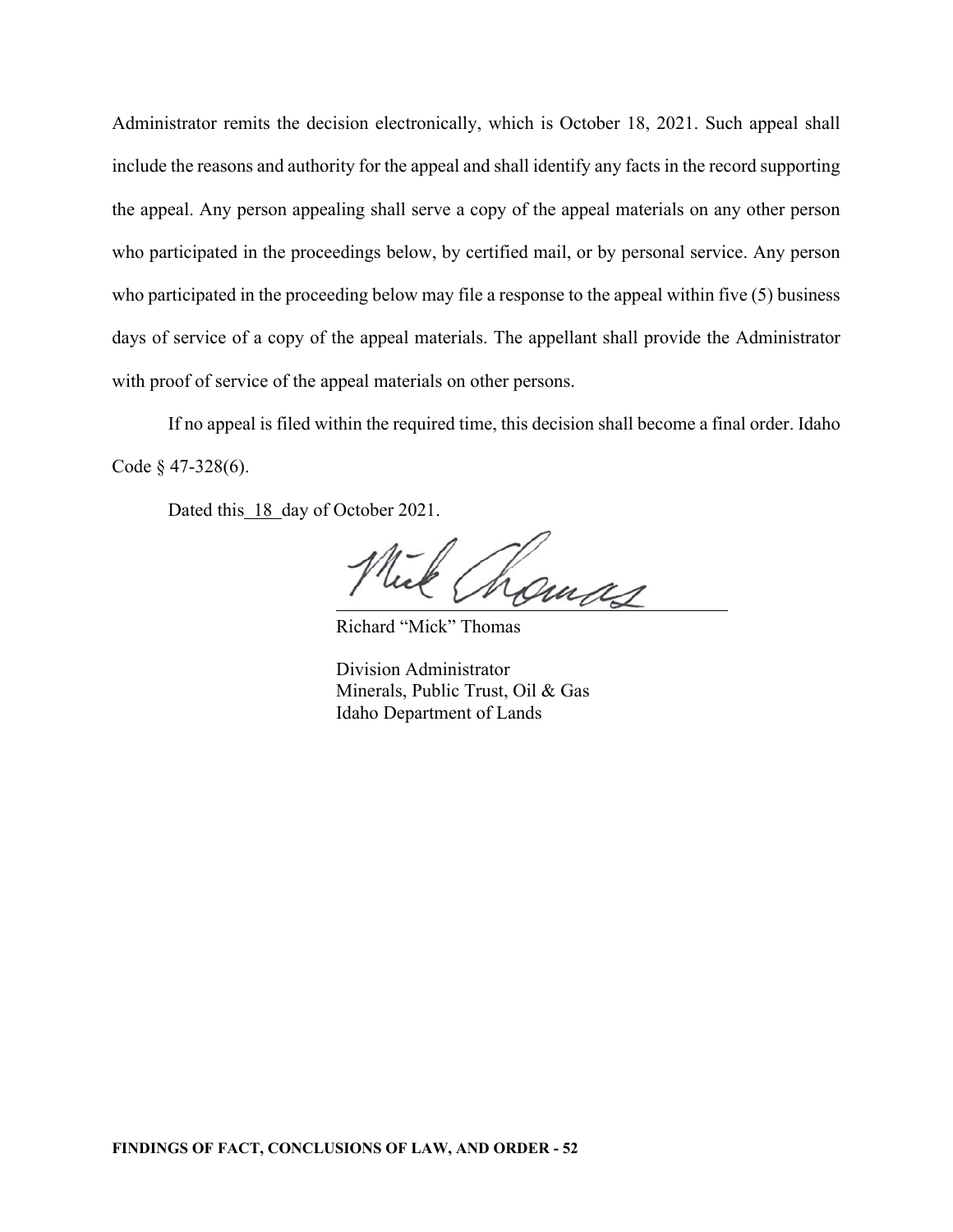# **CERTIFICATE OF SERVICE**

I hereby certify that on this  $18<sup>th</sup>$  day of October 2021. I caused to be served a true and correct copy of the foregoing by email only addressed to the following:

Michael Christian *Smith + Malek Attorney for Snake River Oil & Gas LLC* 

Kristina Fugate *Office of the Attorney General Deputy Attorney General* 

mike@smithmalek.com morgan.burr@smithmalek.com

kristina.fugate@ag.idaho.gov

joy.vega@ag.idaho.gov

mthomas@idl.idaho.gov

jthum@idl.idaho.gov

Joy Vega *Office of the Attorney General Deputy Attorney General* 

Mick Thomas *Idaho Department of Lands Division Administrator* 

James Thum *Idaho Department of Lands Program Manager* 

James Piotrowski

*Piotrowski Durand, Pllc Attorney for Sharon Simmons, Alan and Glenda Grace, Edward and Cheryl Adair, William and Roxie Tolbert, Wendell and Normal Nierman, Cheryl and Richard Addison, Jimmie and Judy Hicks, Antonio and Danielle Anchustegui, Philip and Kathleen Hendrickson, Dawna and George Jackson, Karen Oltman, Bonnie McGehee, Lorinda Shuman, Samuel Butorovich, Tim Kilbourne, Kate Kilbourne (collectively "Nonconsenting Owners" and Citizens Allied for Integrity and Accountability ("CAIA")* 

Stephanie J. Bonney *MSBT Law, Chtd Attorney for City of Fruitland* 

Dale K. Verhaeghe & Linda S. Dernoncourt dernoncourt dernoncourt decable one.net

james@idunionlaw.com Molly@idunionlaw.com

sjb@msbtlaw.com

**FINDINGS OF FACT, CONCLUSIONS OF LAW, AND ORDER - 53**